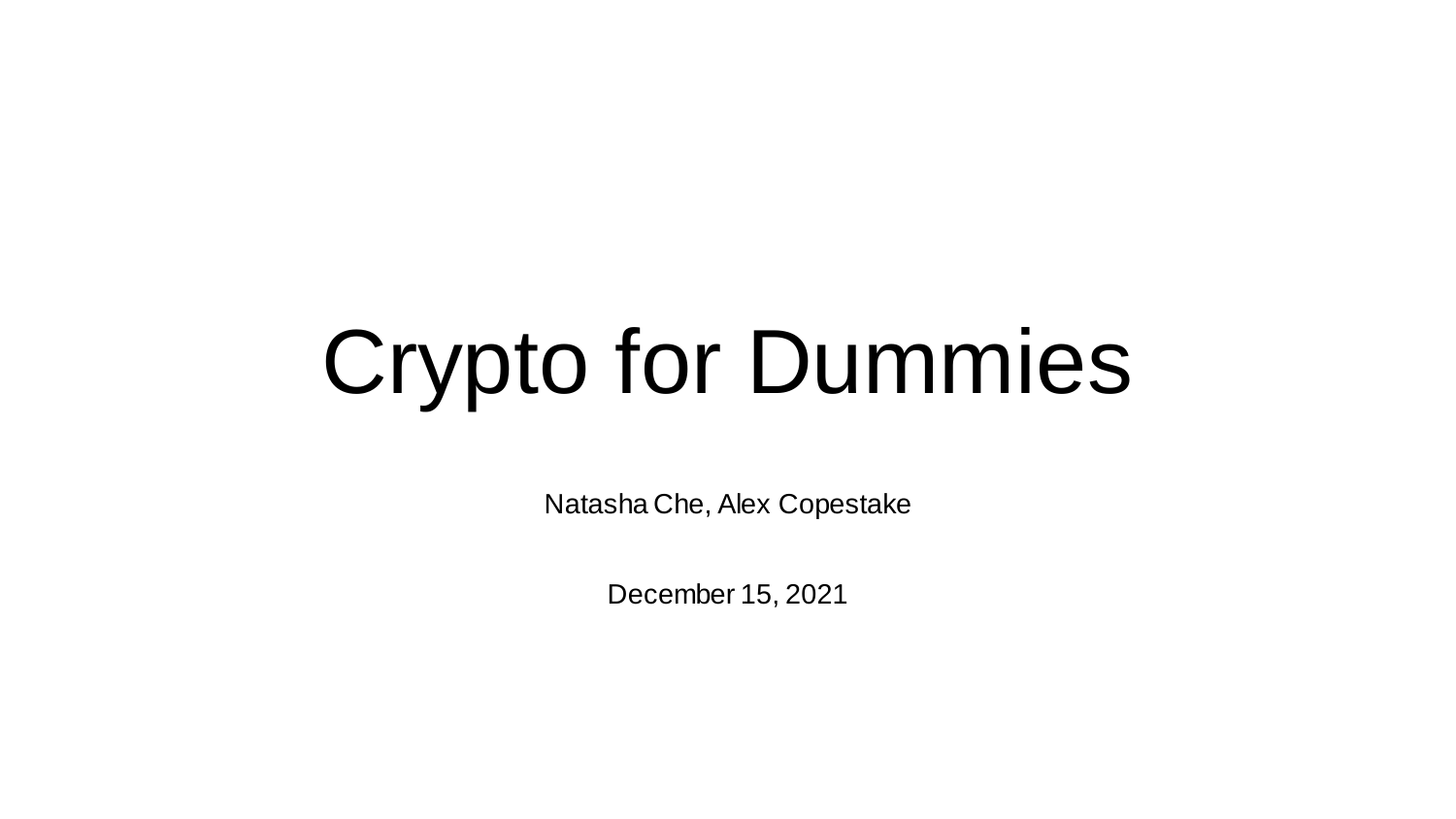### **Disclaimers**

- Not an expert
- Massive question, short time =
	- V simplified, v happy to discuss in more detail any time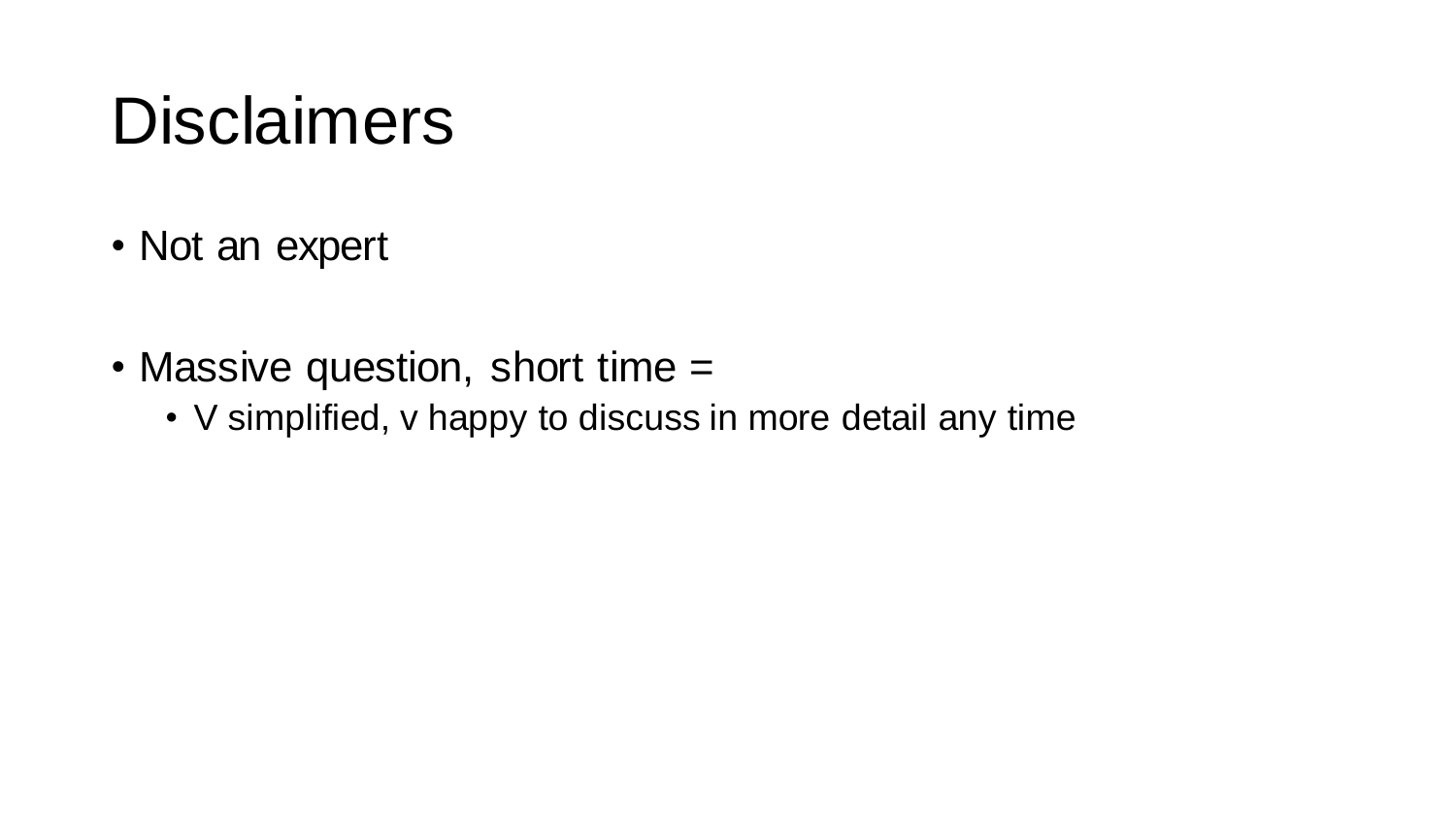## References

- [Blockchain 101 -](https://www.youtube.com/watch?v=_160oMzblY8) A Visual Demo YouTube
	- 17 min illustration of the technological building blocks
- [Some simple economics of the blockchain | Communications of the ACM](https://dl.acm.org/doi/10.1145/3359552)
	- 11 pages discussing potential economic impacts (Catalini & Gans)
- [Blockchain: Foundations and Use Cases -](https://www.coursera.org/learn/blockchain-foundations-and-use-cases/home/welcome) Home | Coursera
	- Many lectures, from basics to technical details
- <u>Video Lectures</u> | Blockchain and Money | Sloan School of Management | MIT OpenCourseWare
	- Gary Gensler (now SEC Chair) course on potential impacts on finance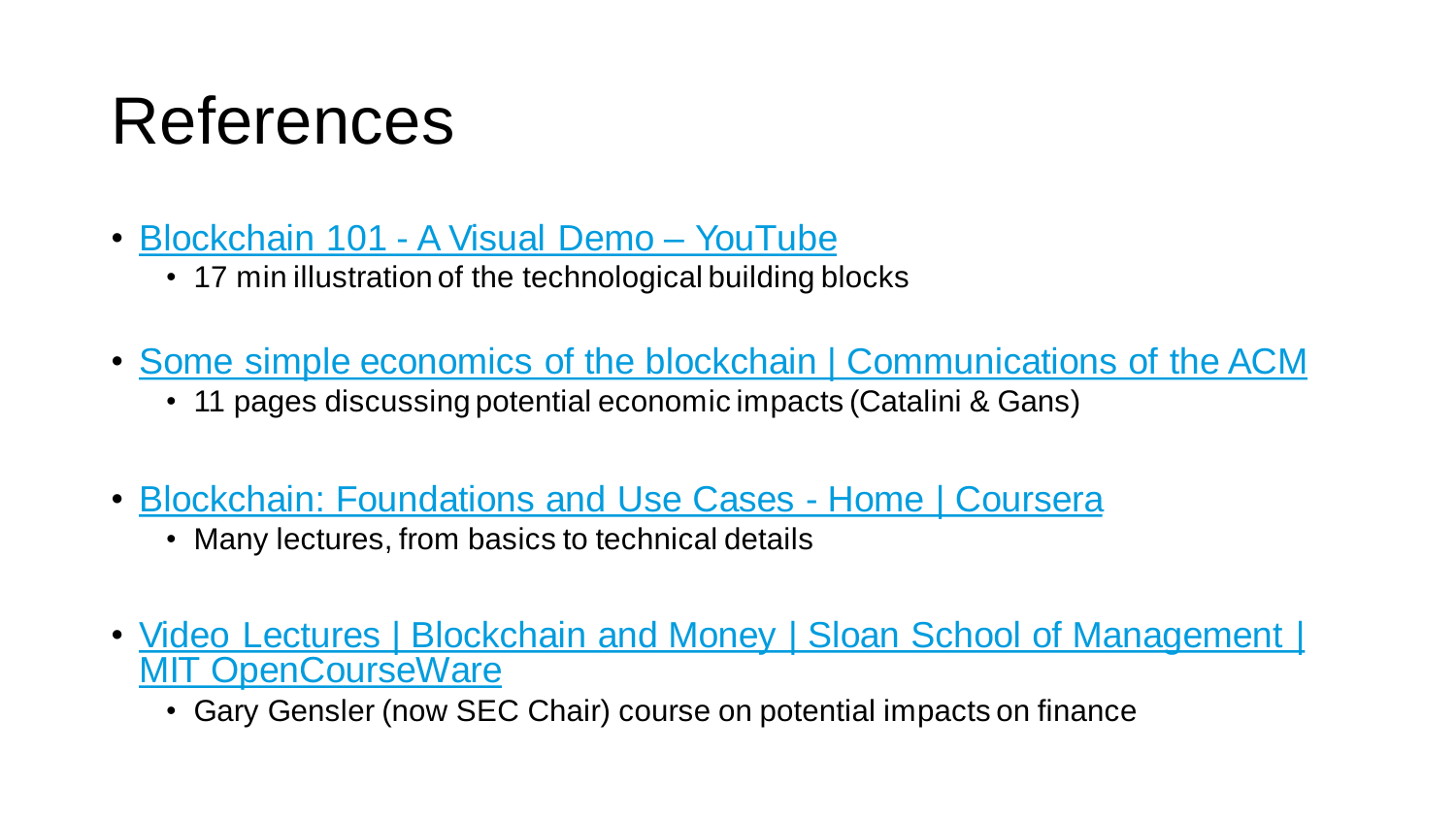- A paper blockchain
- A Google Sheets blockchain
- ➔ **Bitcoin**
- Custom-column distributed spreadsheets with formulae
- ➔**Ethereum**
- ➔**DeFi, briefly**
- Chain of Title
- ➔ **NFTs**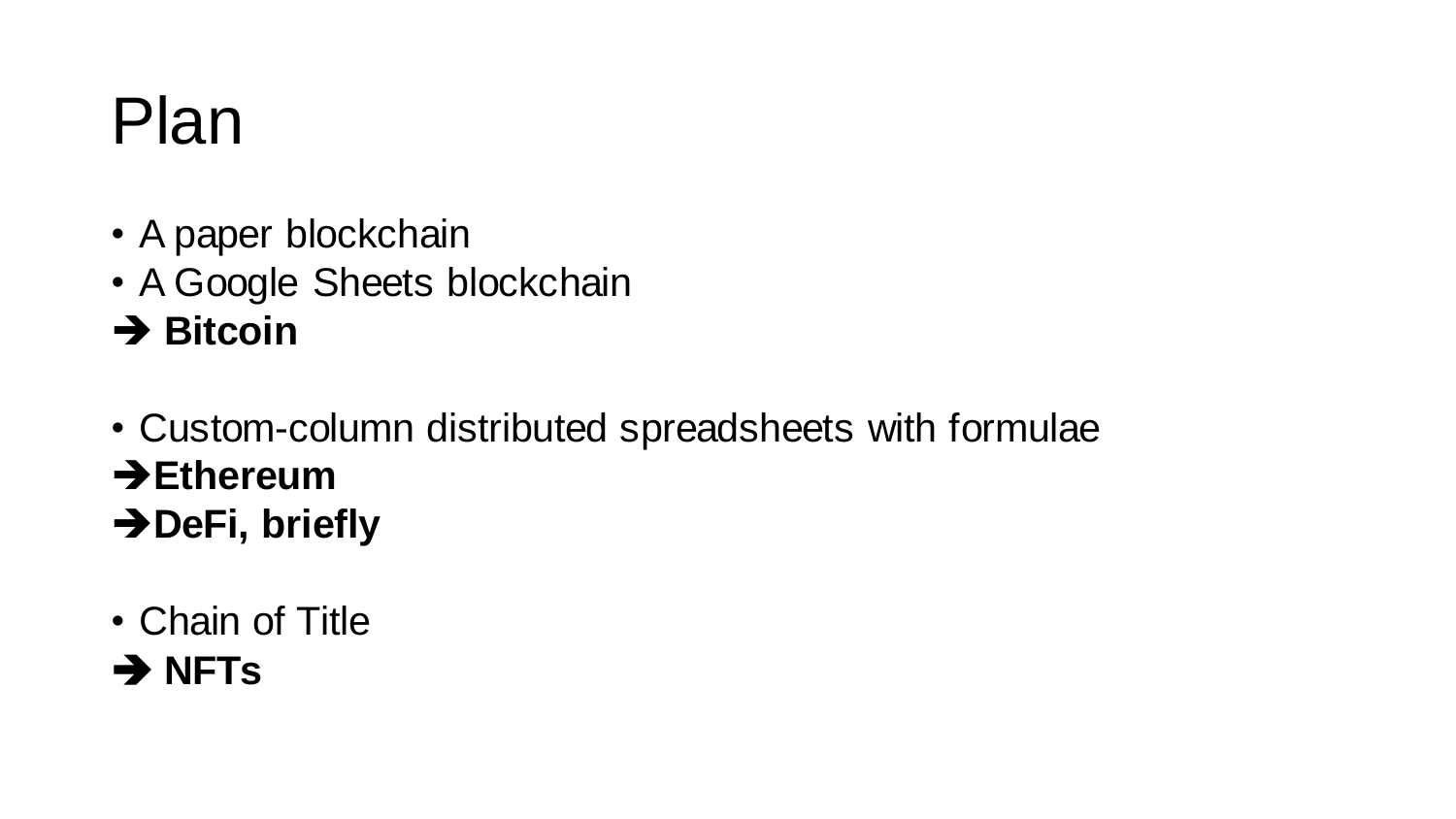- A paper blockchain
- A Google Sheets blockchain
- ➔ **Bitcoin is a spreadsheet**
- Custom-column distributed spreadsheets with formulae
- ➔**Ethereum**
- ➔**DeFi, briefly**
- Chain of Title
- ➔ **NFTs**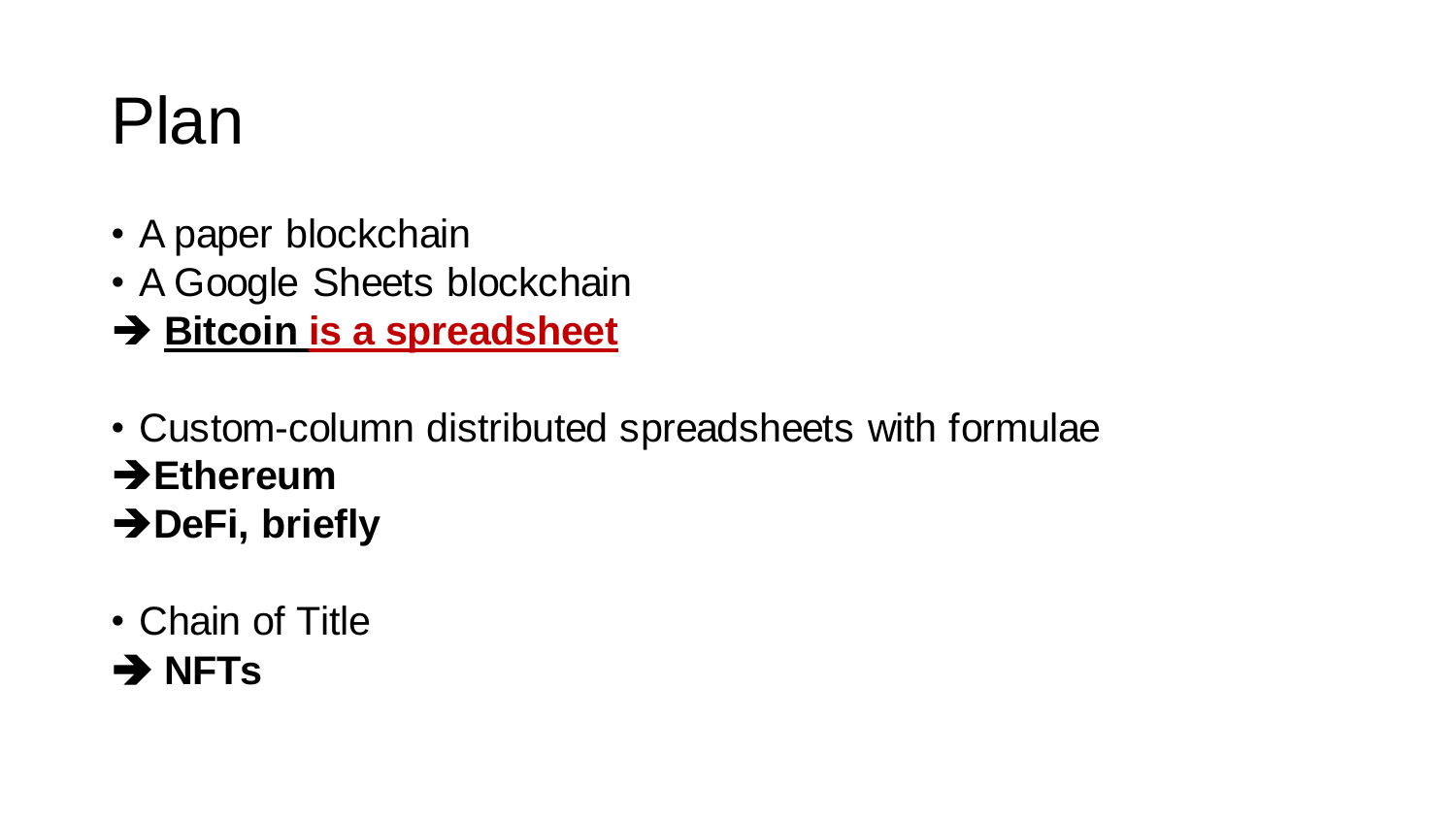- A paper blockchain
- A Google Sheets blockchain
- ➔ **Bitcoin is a spreadsheet**
- Custom-column distributed spreadsheets with formulae
- ➔**Ethereum is a spreadsheet with formulae**
- ➔**DeFi, briefly**
- Chain of Title
- ➔ **NFTs**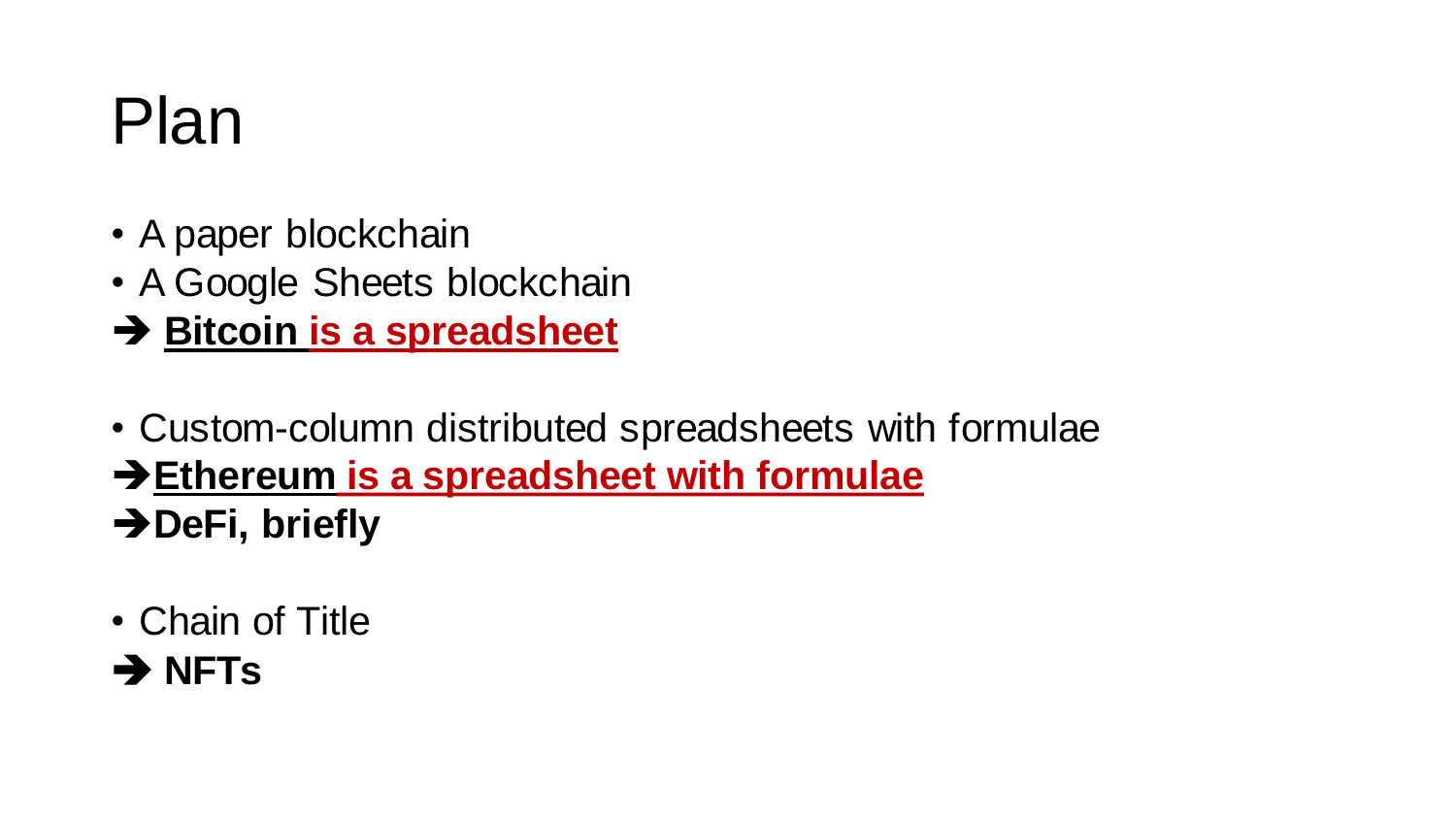- A paper blockchain
- A Google Sheets blockchain
- ➔ **Bitcoin is a spreadsheet**
- Custom-column distributed spreadsheets with formulae
- ➔**Ethereum is a spreadsheet with formulae**
- ➔**DeFi, briefly is spreadsheets talking to spreadsheets (=DMX??)**
- Chain of Title
- ➔ **NFTs**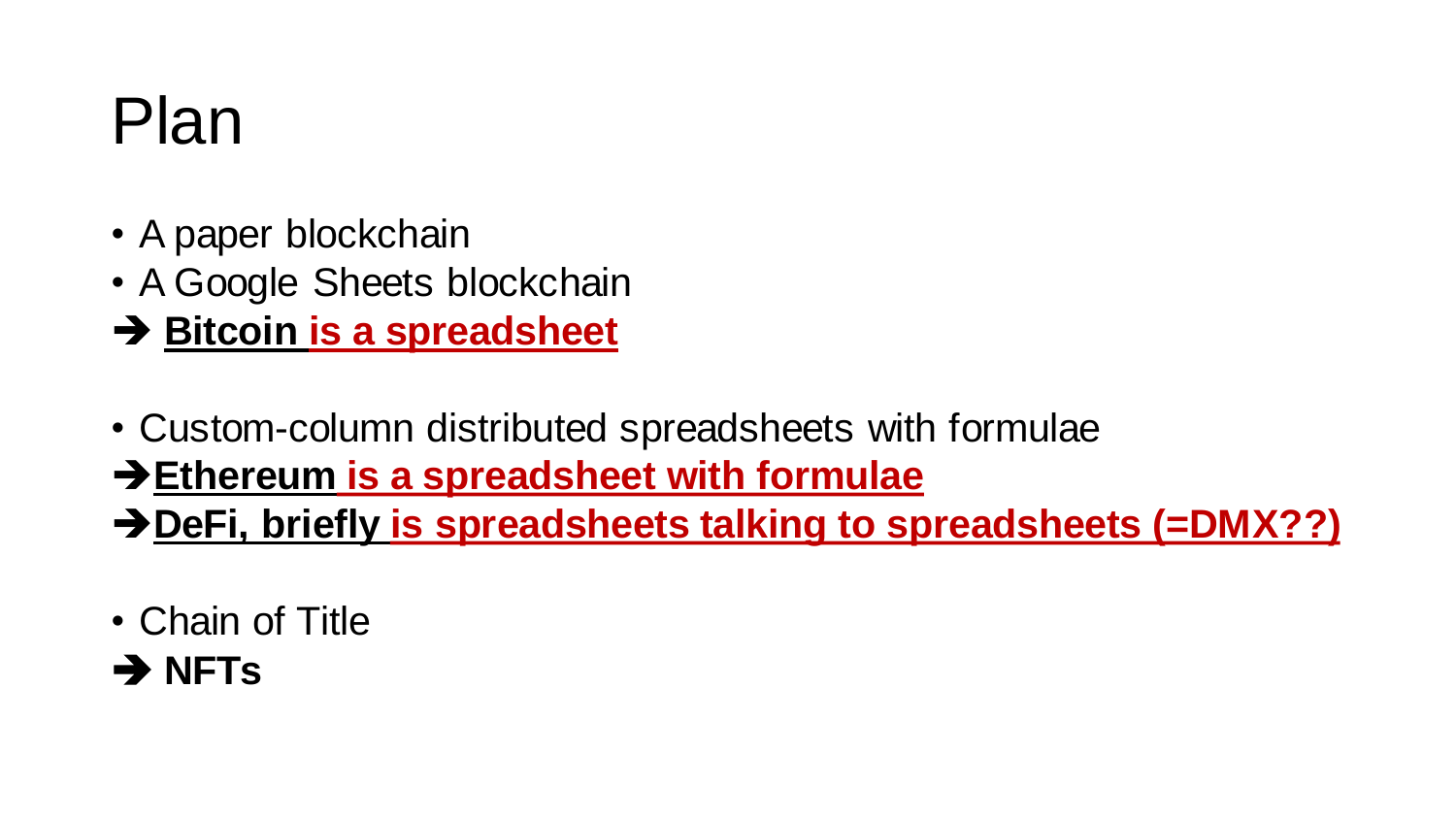- A paper blockchain
- A Google Sheets blockchain
- ➔ **Bitcoin is a spreadsheet**
- Custom-column distributed spreadsheets with formulae
- ➔**Ethereum is a spreadsheet with formulae**
- ➔**DeFi, briefly is spreadsheets talking to spreadsheets (=DMX??)**
- Chain of Title
- ➔ **NFTs are also spreadsheets**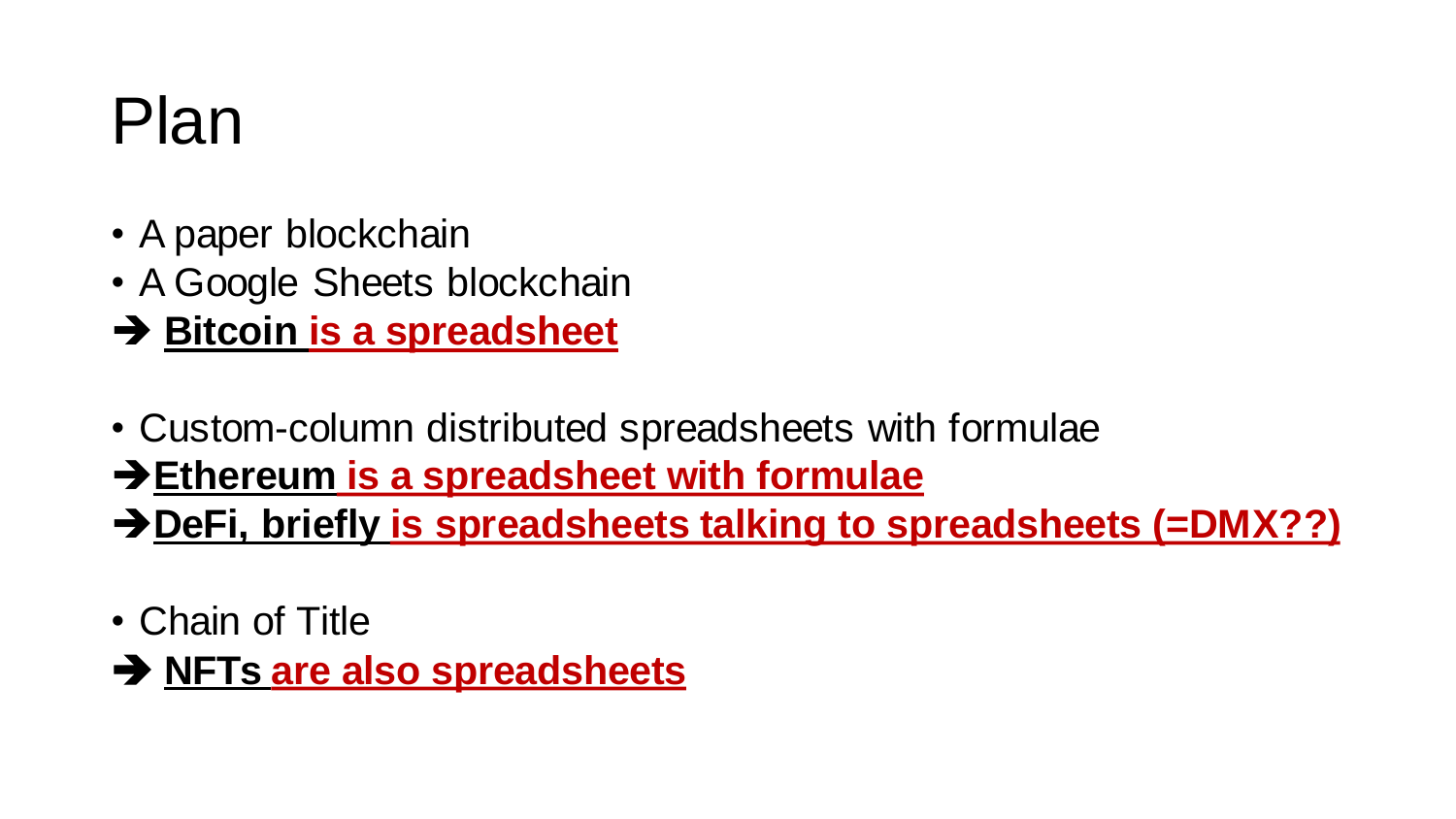| 'Block」 | <b>/Sender</b> | <b>Recipient</b> | <b>Amount</b> | Time                |
|---------|----------------|------------------|---------------|---------------------|
|         |                | Alice            |               | 01/01/0000 09:00:00 |

This is a piece of paper, showing that: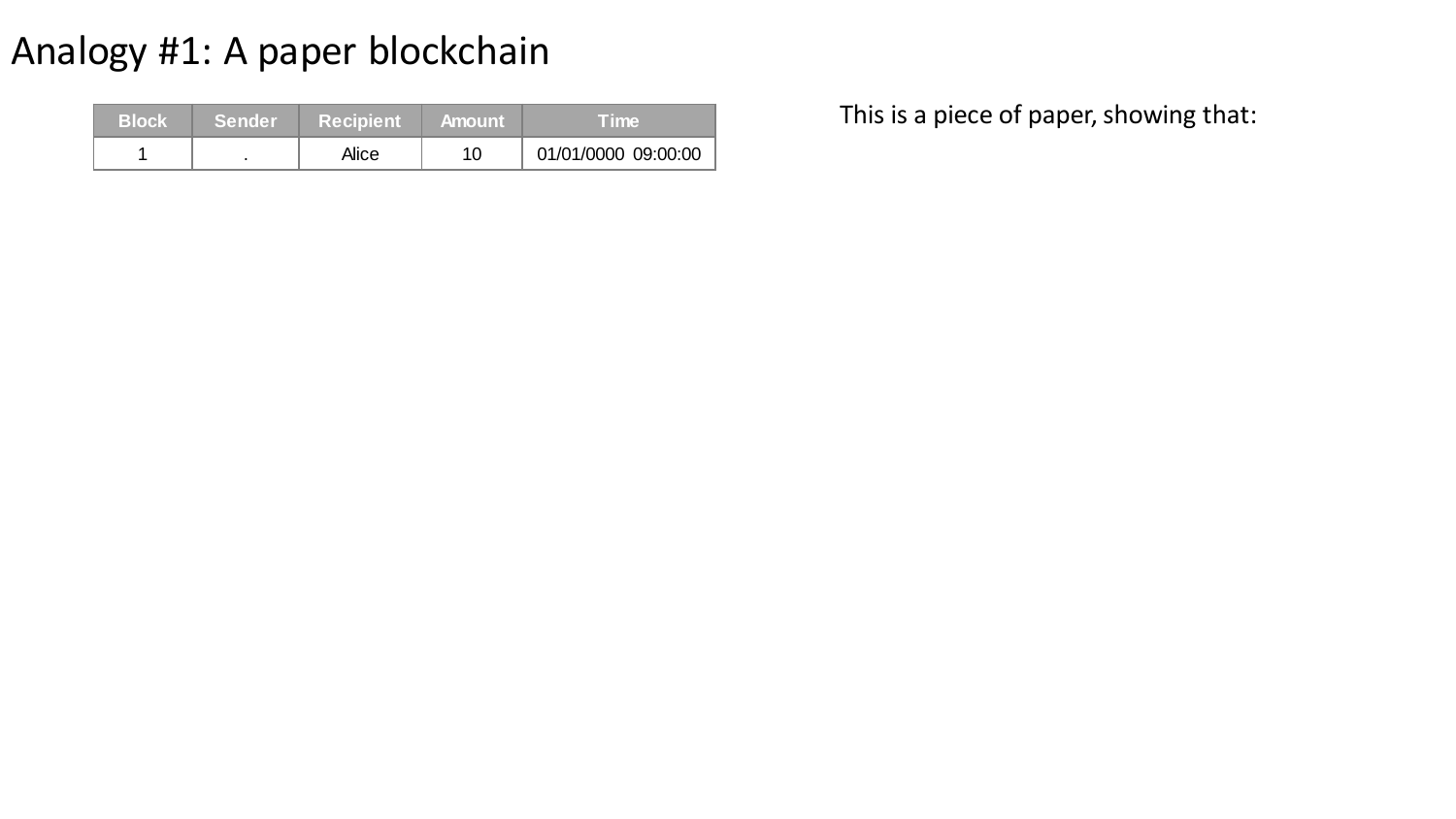| <b>Block</b> | Sender | <b>■ Recipient</b> | – Amount | <b>Time</b>         |
|--------------|--------|--------------------|----------|---------------------|
|              |        | Alice              | 10       | 01/01/0000 09:00:00 |

Alice starts with 10 units This is a piece of paper, showing that: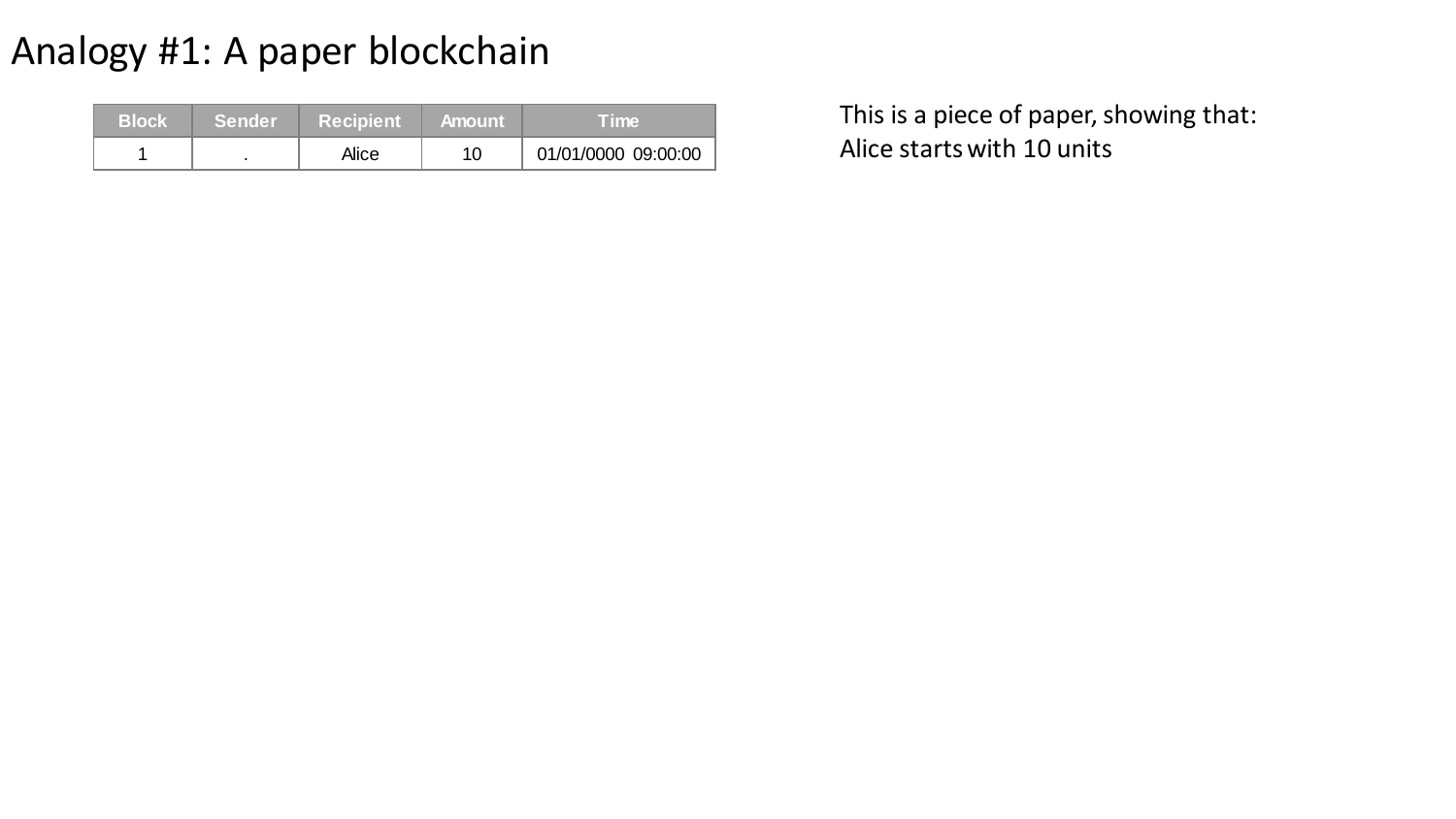| 'Block | <b>Sender</b> | <b>Recipient</b> | <b>Amount</b> | <b>Lime</b>         |
|--------|---------------|------------------|---------------|---------------------|
|        |               | Alice            |               | 01/01/0000 09:00:00 |

| <b>Block</b> | <b>Sender</b> | ∣ Recipient <sup>∖</sup> | ∟Amount' | Time.               |
|--------------|---------------|--------------------------|----------|---------------------|
|              | Alice         | <b>Bob</b>               |          | 02/01/0000 09:00:00 |

This is another piece of paper, showing that: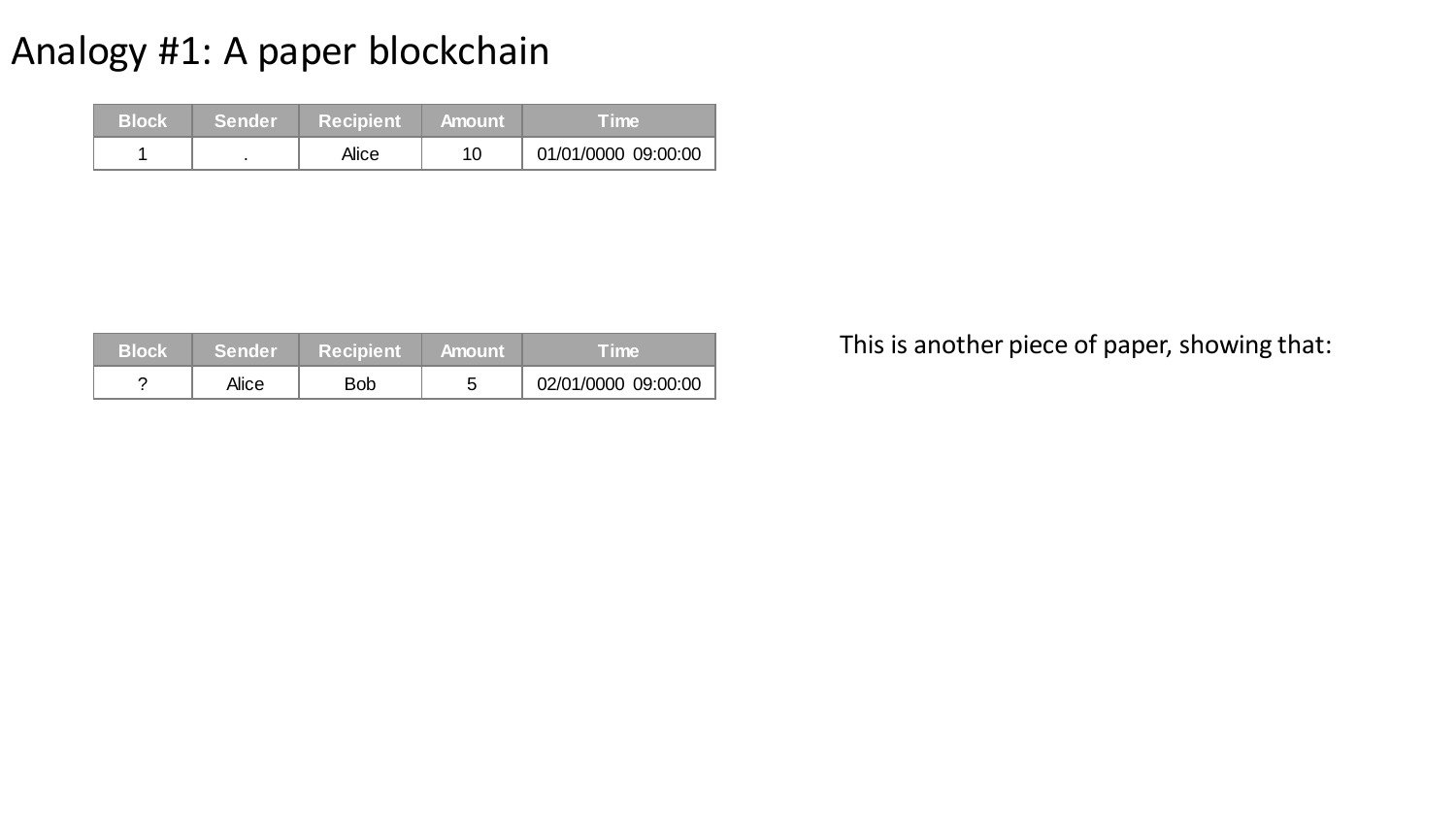| <b>Block</b> | <b>Sender</b> | <b>Recipient</b> | ⊾Amount \ | <b>Time</b>         |
|--------------|---------------|------------------|-----------|---------------------|
|              |               | Alice            | 10        | 01/01/0000 09:00:00 |

| /Block | <b>Sender</b> | <b>Recipient</b> | <b>Amount</b> | Time                |
|--------|---------------|------------------|---------------|---------------------|
|        | Alice         | Bob              |               | 02/01/0000 09:00:00 |

Alice wants to transfer 5 to Bob This is another piece of paper, showing that: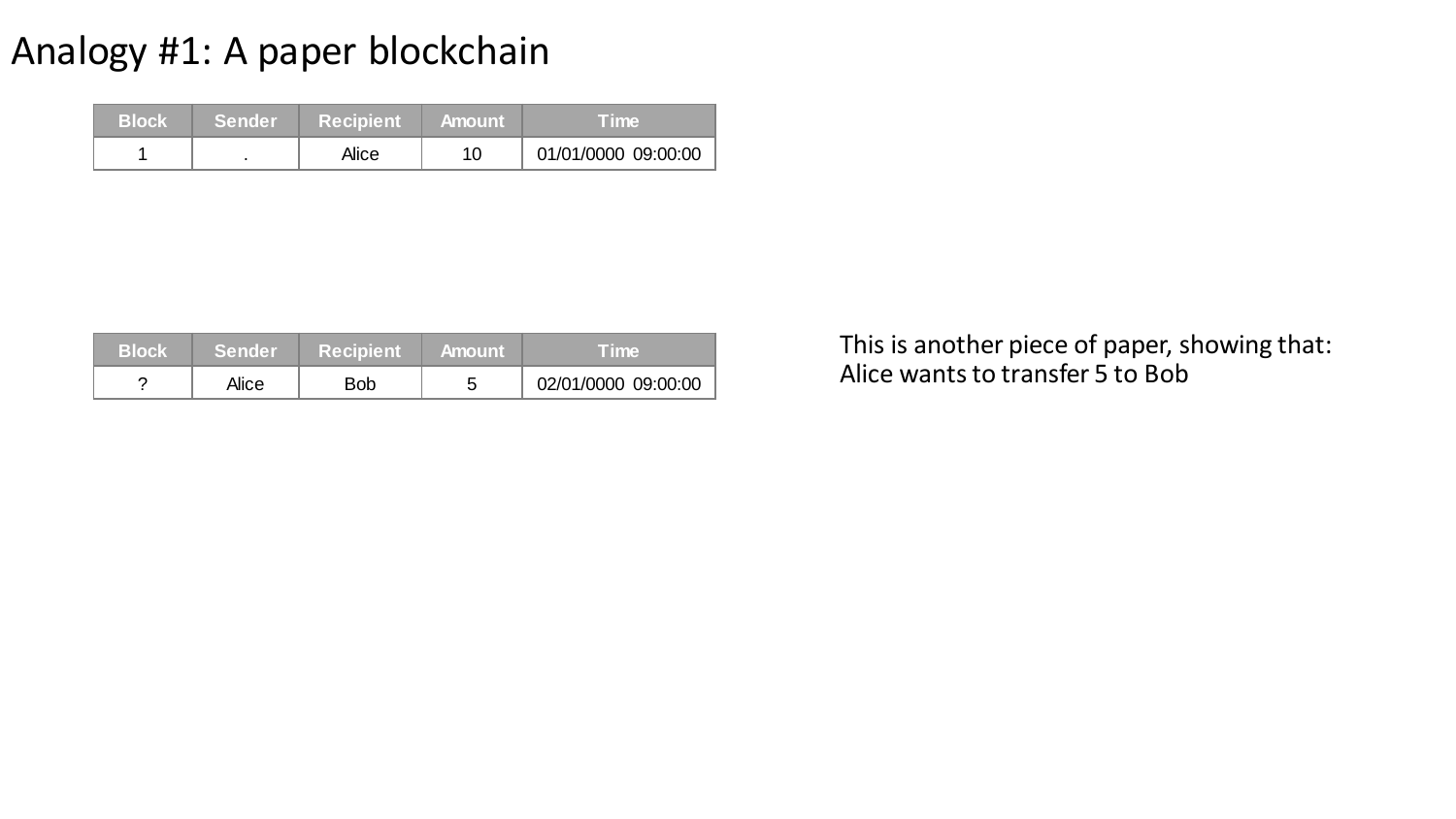| <b>Block</b> | <b>/Sender</b> | <b>Recipient</b> | <b>Amount</b> | <b>Time</b>         |
|--------------|----------------|------------------|---------------|---------------------|
|              |                | Alice            |               | 01/01/0000 09:00:00 |

| /Block | <b>Sender</b> | Recipient | <b>⊟ Amount</b> | Time.               |
|--------|---------------|-----------|-----------------|---------------------|
|        | Alice         | Bob       |                 | 02/01/0000 09:00:00 |

The Miner (more on them later) looks back at the previous transactions, to see whether Alice has enough units to pay 5 to Bob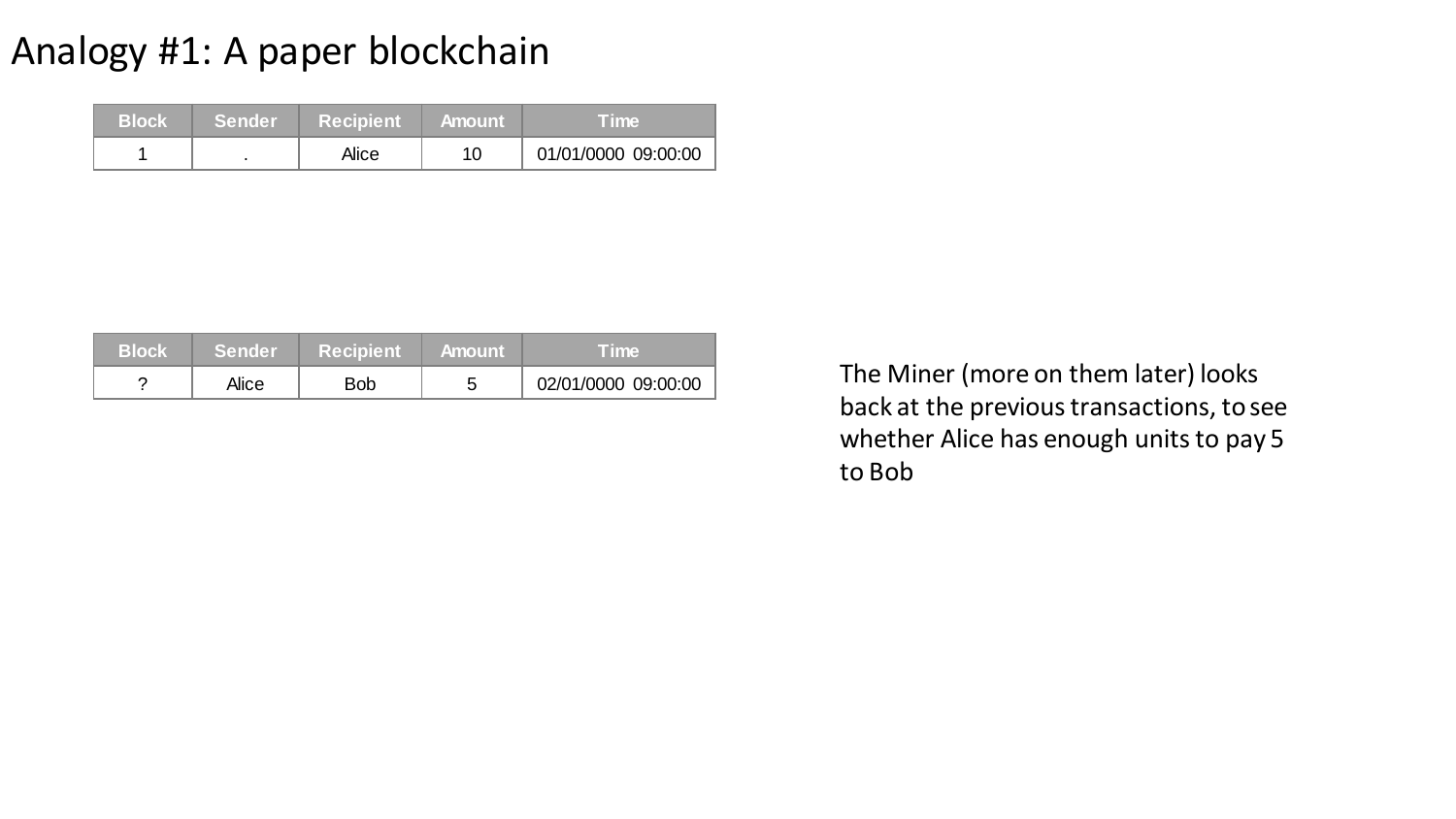| <b>Block</b> | <b>Sender</b>            | <b>Recipient</b> | <b>Amount</b> | Time                |
|--------------|--------------------------|------------------|---------------|---------------------|
|              | $\overline{\phantom{a}}$ | Alice            | 10            | 01/01/0000 09:00:00 |
| <b>Block</b> | <b>Sender</b>            | <b>Recipient</b> | <b>Amount</b> | <b>Time</b>         |
|              | Alice                    | <b>Bob</b>       | 5             | 02/01/0000 09:00:00 |

Alice does, so the transaction is added to the first, and sealed with the Miner's fingerprint in wax

(For simplicity, taking block size = 1 transaction)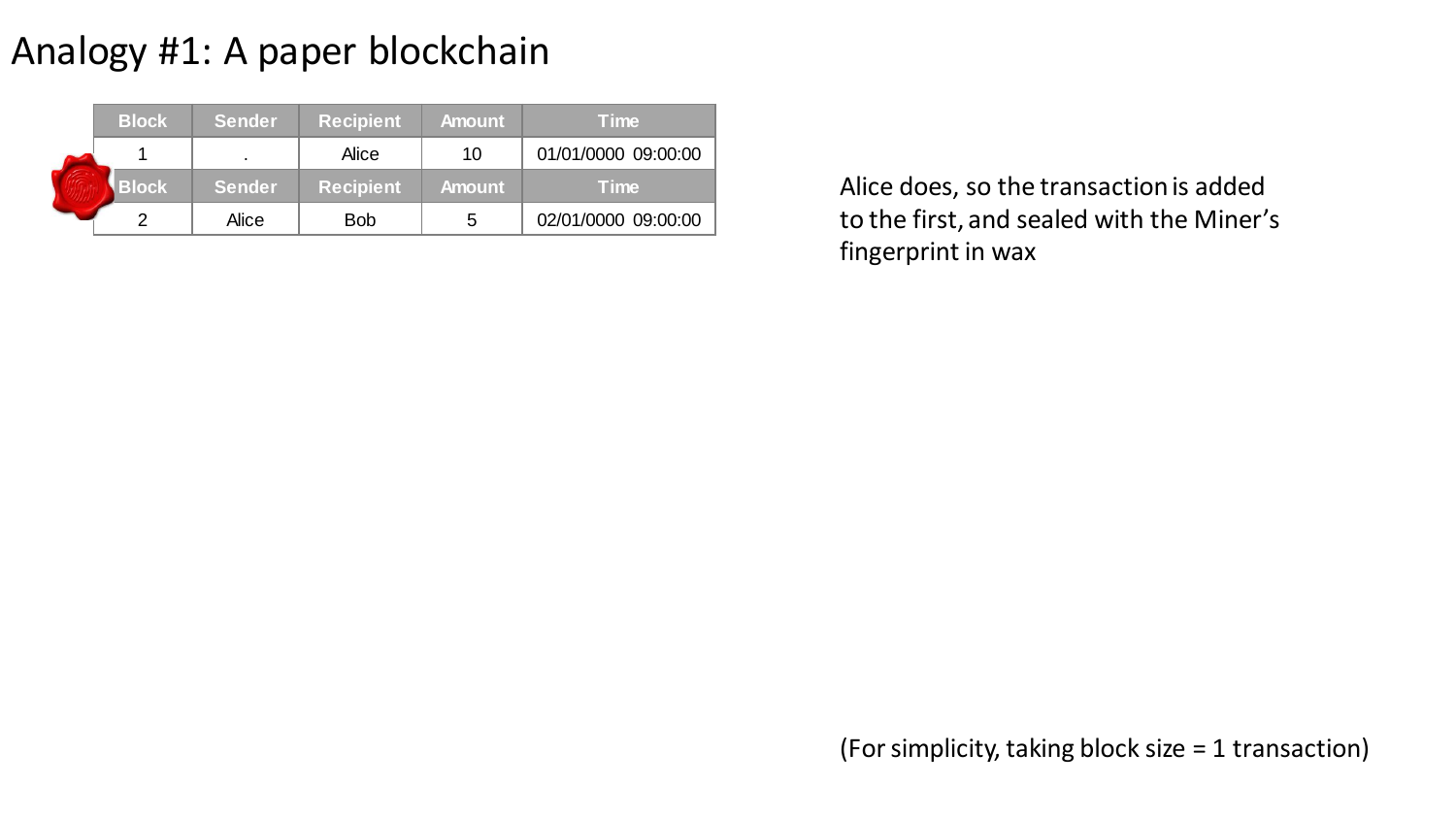| <b>Block</b>   | <b>Sender</b>  | <b>Recipient</b> | <b>Amount</b> | <b>Time</b>         |
|----------------|----------------|------------------|---------------|---------------------|
| 1              | $\blacksquare$ | Alice            | 10            | 01/01/0000 09:00:00 |
| <b>Block</b>   | <b>Sender</b>  | <b>Recipient</b> | <b>Amount</b> | <b>Time</b>         |
| $\overline{2}$ | Alice          | <b>Bob</b>       | 5             | 02/01/0000 09:00:00 |
|                |                |                  |               |                     |
| <b>Block</b>   | <b>Sender</b>  | <b>Recipient</b> | <b>Amount</b> | <b>Time</b>         |
| 3              | <b>Bob</b>     | Colette          | 3             | 02/01/0000 11:00:00 |
| <b>Block</b>   | <b>Sender</b>  | <b>Recipient</b> | <b>Amount</b> | <b>Time</b>         |

Repeating this over and over gives a long chain of valid and validated transactions, that anyone can go and look at

If someone tore one block out, it would be immediately obvious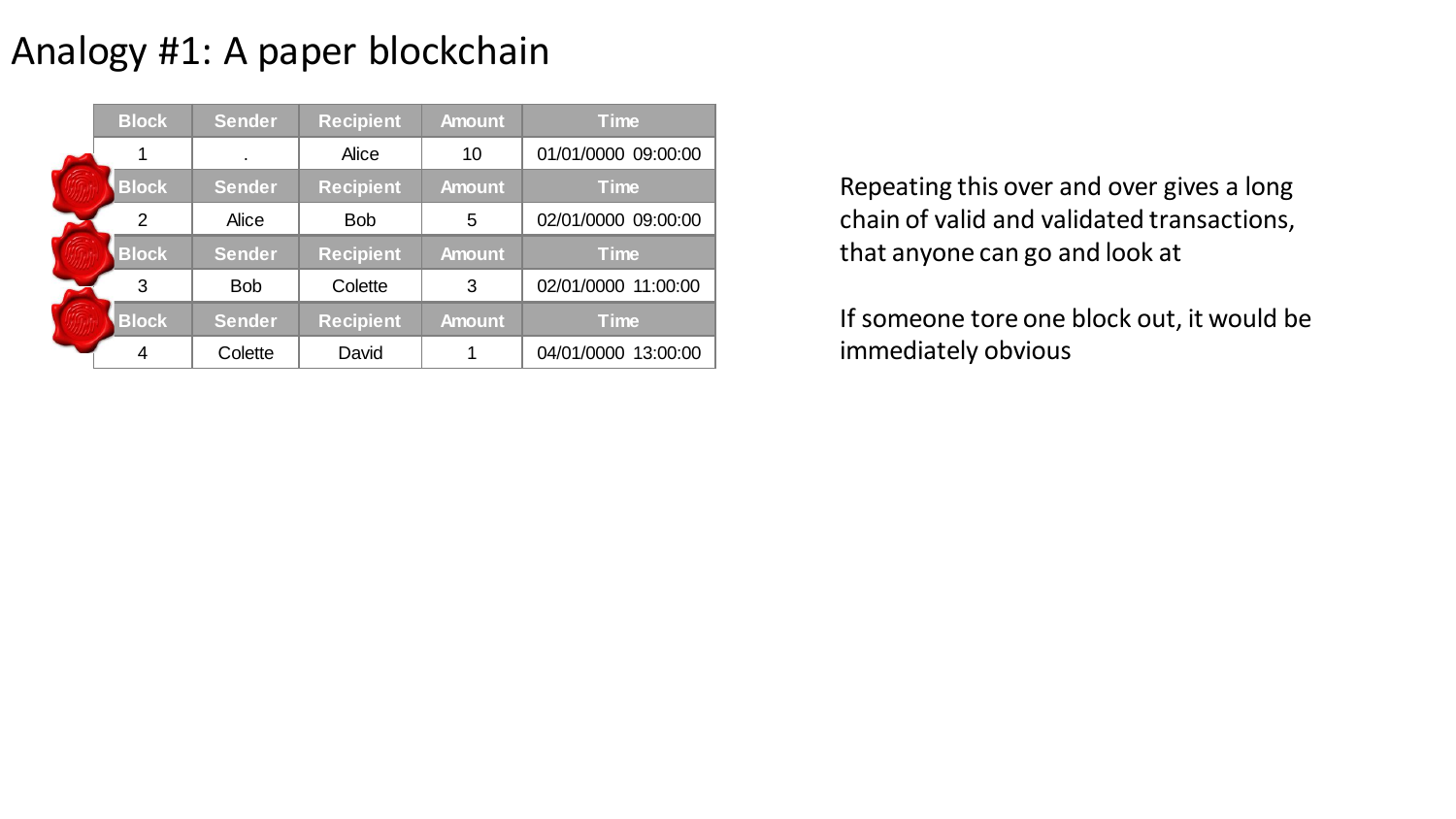| <b>Block</b> | <b>Sender</b>  | <b>Recipient</b> | <b>Amount</b> | <b>Time</b>         |
|--------------|----------------|------------------|---------------|---------------------|
| 1            | $\blacksquare$ | Alice            | 10            | 01/01/0000 09:00:00 |
| <b>Block</b> | <b>Sender</b>  | <b>Recipient</b> | <b>Amount</b> | <b>Time</b>         |
| 2            | Alice          | <b>Bob</b>       | 5             | 02/01/0000 09:00:00 |
| <b>Block</b> | <b>Sender</b>  | <b>Recipient</b> | <b>Amount</b> | <b>Time</b>         |
| 3            | <b>Bob</b>     | Colette          | 3             | 02/01/0000 11:00:00 |
| <b>Block</b> | <b>Sender</b>  | <b>Recipient</b> | <b>Amount</b> | <b>Time</b>         |
| 4            | Colette        | David            | 1             | 04/01/0000 13:00:00 |

At any given moment, we could work out the distribution of assets by summing backwards across the chain:

| Alice      | $\equiv$ | $10 - 5$ | $= 5$ |
|------------|----------|----------|-------|
| <b>Bob</b> | $=$      | $5 - 3$  | $= 2$ |
| Colette    | $\equiv$ | $3 - 1$  | $= 2$ |
| David      | $=$      | 1        |       |

Total =  $10$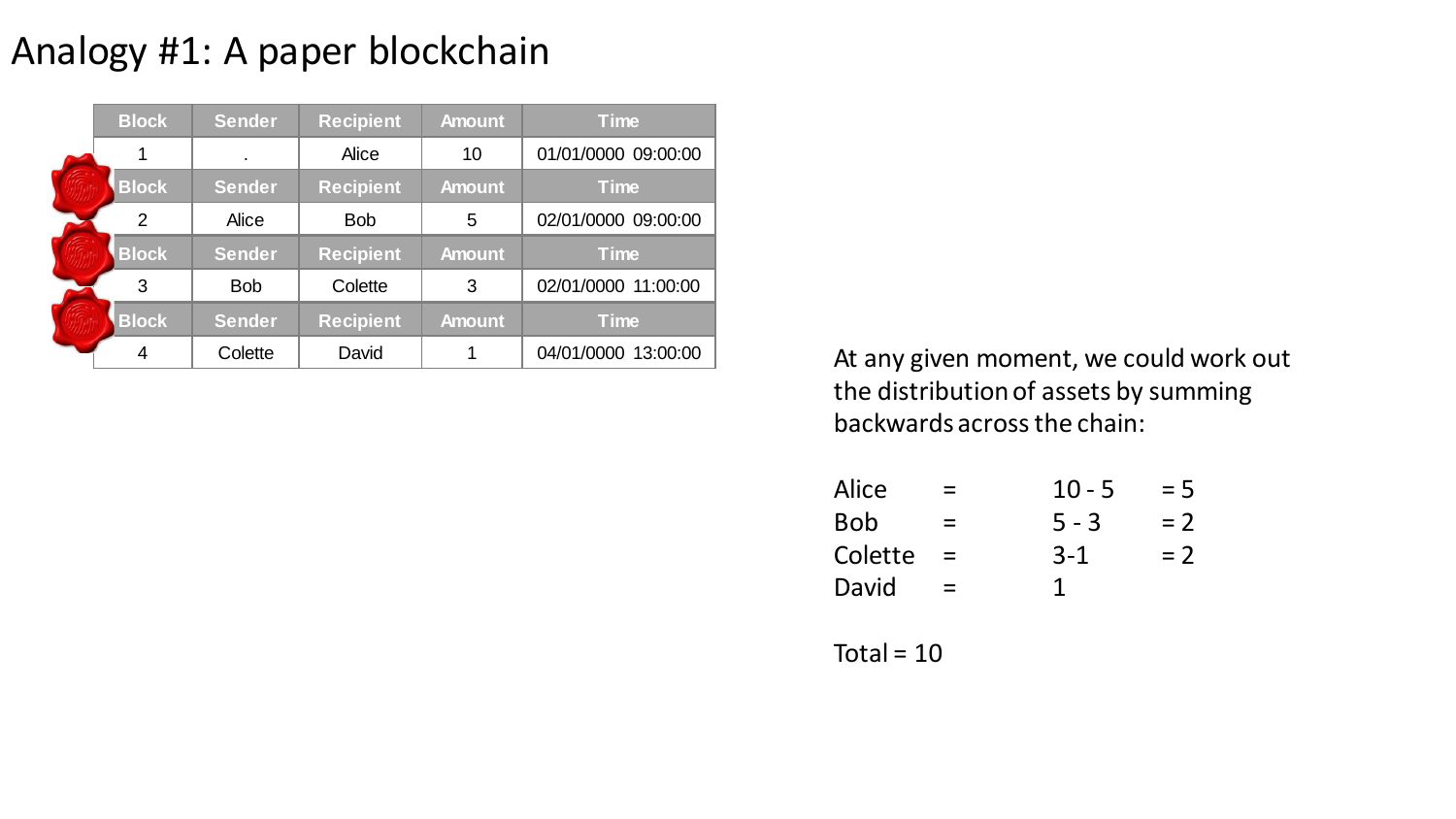| <b>Block</b> | <b>Sender</b>  | <b>Recipient</b> | <b>Amount</b> | <b>Time</b>         |
|--------------|----------------|------------------|---------------|---------------------|
| 1            | $\blacksquare$ | Alice            | 10            | 01/01/0000 09:00:00 |
| <b>Block</b> | <b>Sender</b>  | <b>Recipient</b> | <b>Amount</b> | <b>Time</b>         |
| 2            | Alice          | <b>Bob</b>       | 5             | 02/01/0000 09:00:00 |
| <b>Block</b> | <b>Sender</b>  | <b>Recipient</b> | <b>Amount</b> | <b>Time</b>         |
| 3            | <b>Bob</b>     | Colette          | 3             | 02/01/0000 11:00:00 |
|              |                |                  |               |                     |
| <b>Block</b> | <b>Sender</b>  | <b>Recipient</b> | <b>Amount</b> | <b>Time</b>         |

Assuming everyone has access to the long chain of paper, it's visible to everyone…

But obviously, hard to scale up using paper…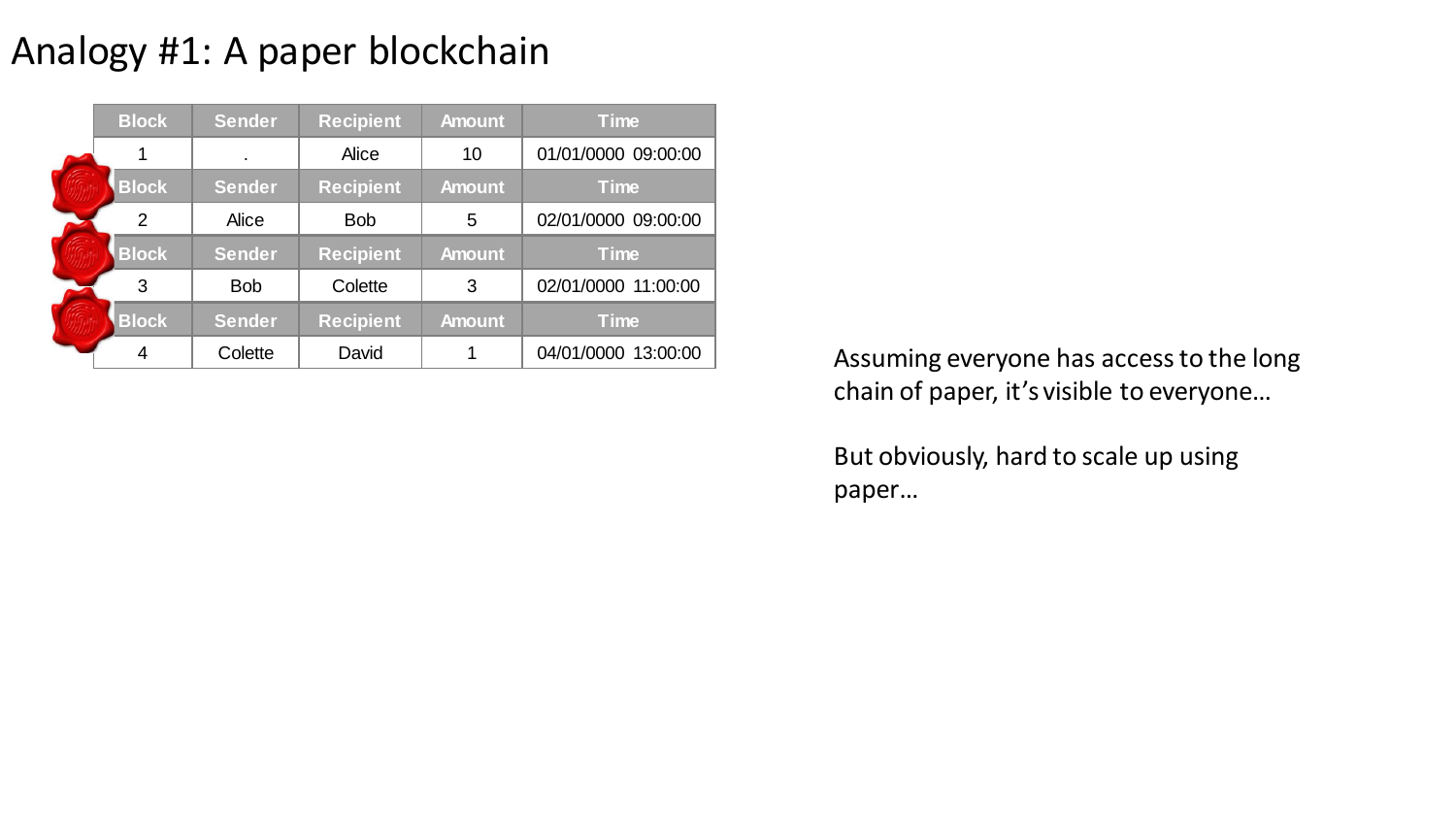#### Analogy #2: A Google Sheets blockchain



Crypto for Dummies ☆ 回 ②

File Edit View Insert Format Data Tools Extensions Help Last edit was 2 hours ago

| N35 |  |  |
|-----|--|--|
|-----|--|--|

| <b>Block</b> | <b>Sender</b>  | <b>Recipient</b> | <b>Amount</b> | <b>Time</b>         |
|--------------|----------------|------------------|---------------|---------------------|
|              | $\blacksquare$ | Alice            | 10            | 01/01/0000 09:00:00 |
|              | Alice          | <b>Bob</b>       | 5             | 02/01/0000 09:00:00 |
| 3            | <b>Bob</b>     | Colette          | 3             | 02/01/0000 11:00:00 |
|              | Colette        | David            |               | 04/01/0000 13:00:00 |

Now everyone can see it simultaneously!

But: how to verify?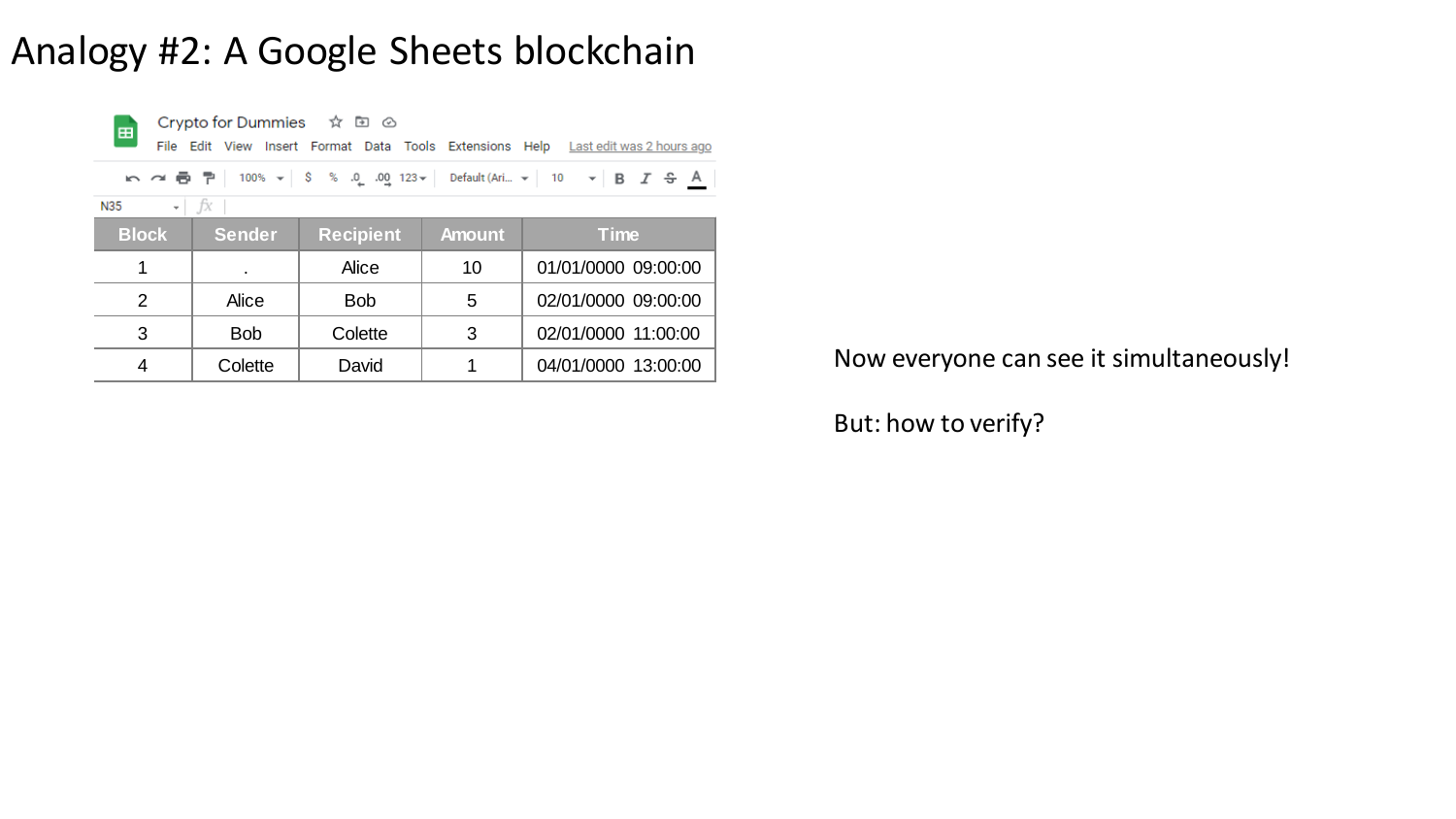#### Analogy #2: A Google Sheets blockchain



Crypto for Dummies ☆ 回 ②

File Edit View Insert Format Data Tools Extensions Help Lastedit was 2 hours ago

いべ西ア | 100% v | \$ % 0 0 123 v | Default (Ari... v | 10 v | B *I* ÷ A

 $\bullet$   $fx$ **N35** 

| <b>Block</b>  | <b>Sender</b>  | <b>Recipient</b> | <b>Amount</b> | <b>Time</b>         |
|---------------|----------------|------------------|---------------|---------------------|
|               | $\blacksquare$ | Alice            | 10            | 01/01/0000 09:00:00 |
| $\mathcal{D}$ | Alice          | <b>Bob</b>       | 5             | 02/01/0000 09:00:00 |
| 3             | <b>Bob</b>     | Colette          | 3             | 02/01/0000 11:00:00 |
|               | Colette        | David            |               | 04/01/0000 13:00:00 |

Now everyone can see it simultaneously!

But: how to verify?

One option:

- 1. Make the Sheet 'View only'
- 2. Everyone sends their desired transactions to Google (creating a 'mempool' of candidate transactions)
- 3. Google checks if everyone has enough assets to make their desired transaction
- 4. If yes, accept it and add to chain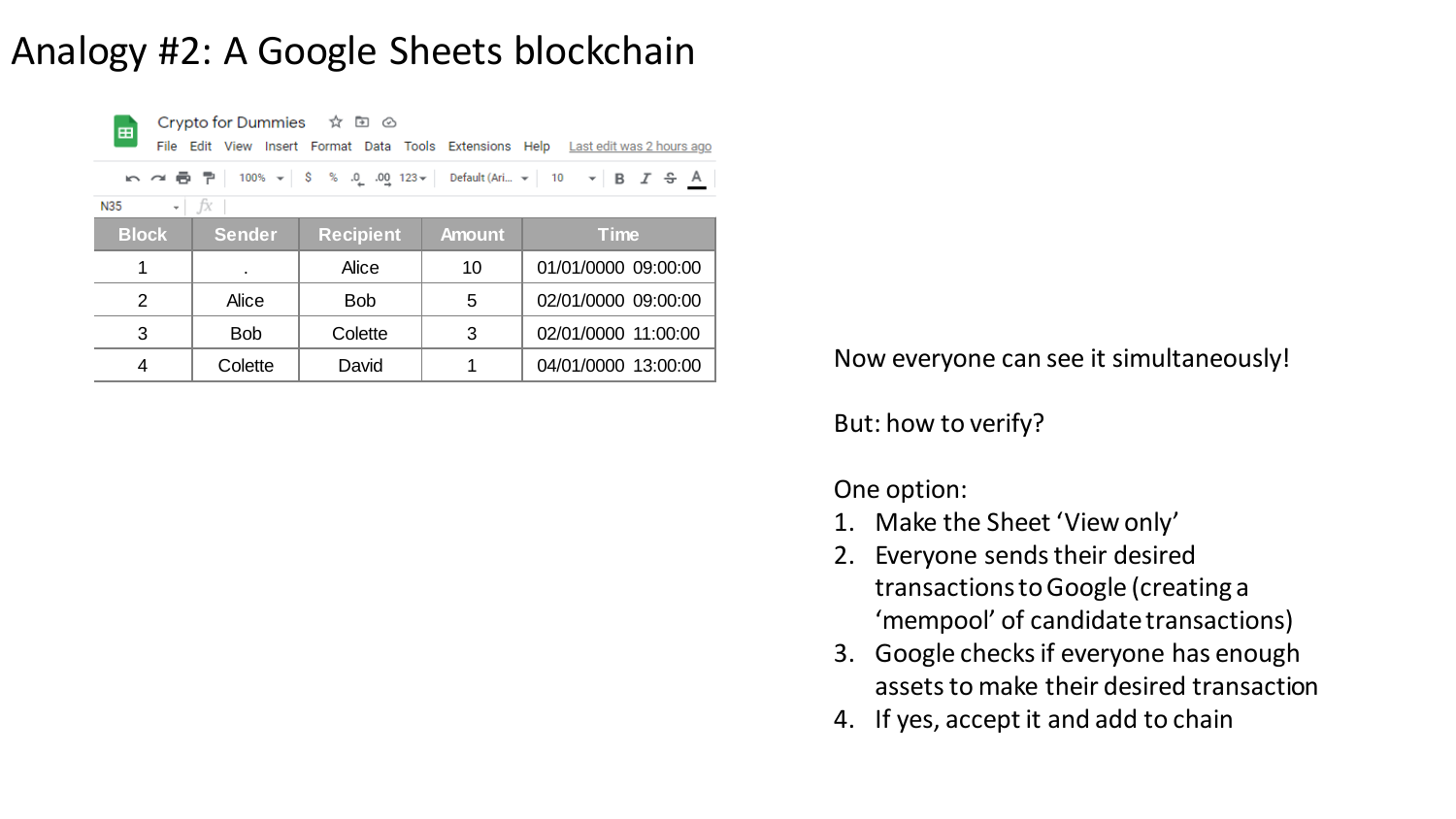### Analogy #2: A Google Sheets blockchain

| Crypto for Dummies ☆ 回 ②<br>田<br>File Edit View Insert Format Data Tools Extensions Help Last edit was 2 hours ago |                |                  |               |                     |  |  |  |  |  |  |
|--------------------------------------------------------------------------------------------------------------------|----------------|------------------|---------------|---------------------|--|--|--|--|--|--|
| いぺ目ア│100% ▼│ \$ % 0 0 123▼│ Default(Ari… ▼│ 10   ▼│ B <i>I</i> ÷ A                                                 |                |                  |               |                     |  |  |  |  |  |  |
| <b>V35</b><br>$\overline{\phantom{a}}$                                                                             | fx             |                  |               |                     |  |  |  |  |  |  |
| <b>Block</b>                                                                                                       | <b>Sender</b>  | <b>Recipient</b> | <b>Amount</b> | <b>Time</b>         |  |  |  |  |  |  |
| 1                                                                                                                  | $\blacksquare$ | Alice            | 10            | 01/01/0000 09:00:00 |  |  |  |  |  |  |
| $\overline{2}$                                                                                                     | Alice          | <b>Bob</b>       | 5             | 02/01/0000 09:00:00 |  |  |  |  |  |  |
| $\mathbf{3}$                                                                                                       | <b>Bob</b>     | Colette          | 3             | 02/01/0000 11:00:00 |  |  |  |  |  |  |
| 4                                                                                                                  | Colette        | David            |               | 04/01/0000 13:00:00 |  |  |  |  |  |  |

Problem: centralized! Google can charge large markup, sell our data etc. Now everyone can see it simultaneously!

But: how to verify?

One option:

- 1. Make the Sheet 'View only'
- 2. Everyone sends their desired transactions to Google (creating a 'mempool' of candidate transactions)
- 3. Google checks if everyone has enough assets to make their desired transaction
- 4. If yes, accept it and add to chain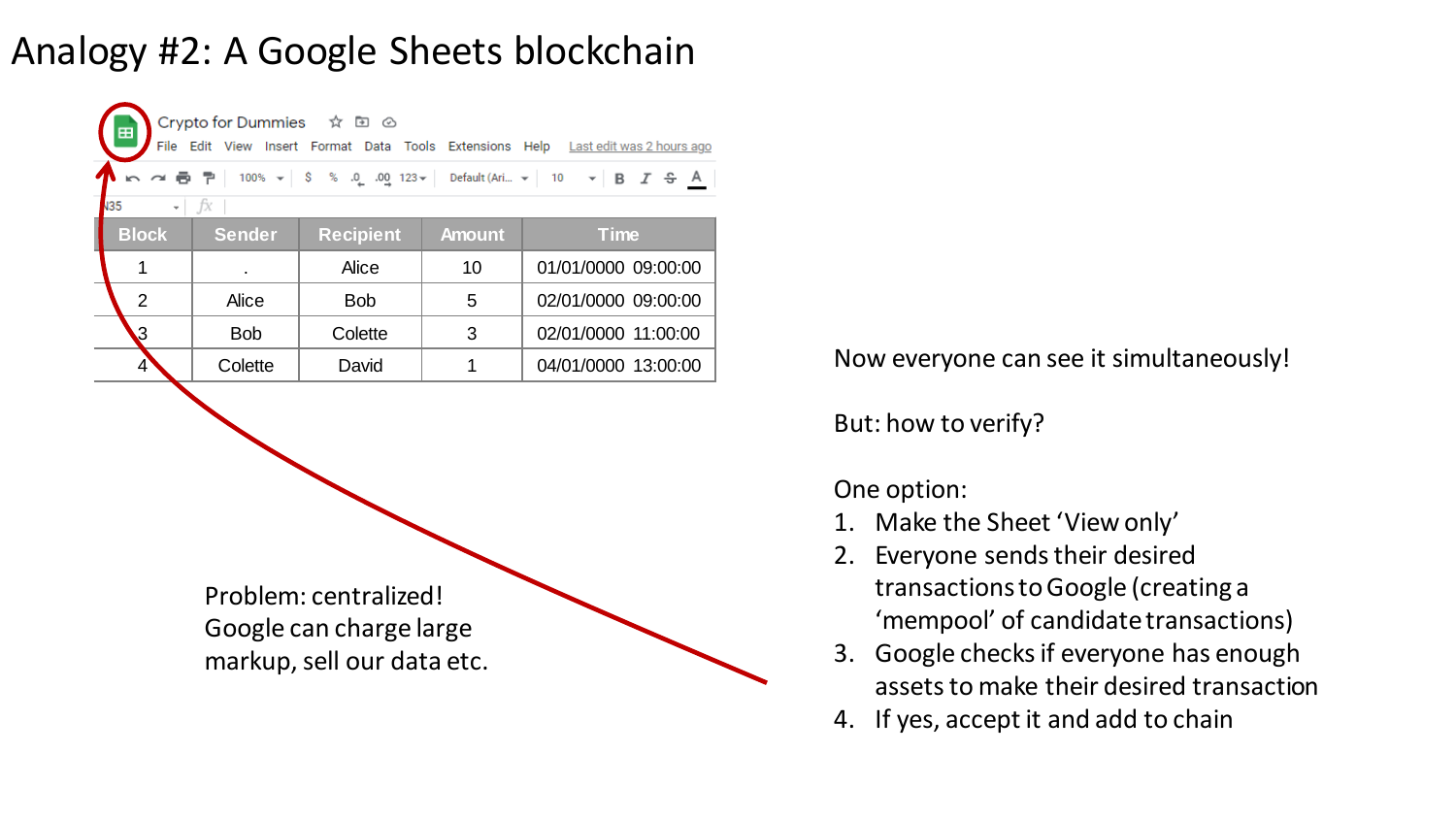| <b>Block</b> | <b>Sender</b> | <b>Recipient</b> | <b>Amount</b> | <b>Time</b>         |
|--------------|---------------|------------------|---------------|---------------------|
|              |               | Alice            | 10            | 01/01/0000 09:00:00 |
| 2            | Alice         | <b>Bob</b>       | 5             | 02/01/0000 09:00:00 |
| 3            | <b>Bob</b>    | Colette          | 3             | 02/01/0000 11:00:00 |
|              | Colette       | David            |               | 04/01/0000 13:00:00 |

Solution:

- 1. List of past valid transactions is hosted
	- simultaneously on many computers ('distributed ledger' across many 'nodes'). As long asthere's no critical mass of malicious nodes, no-one can tamper with past transactions

Problem: centralized! Google can charge large markup, sell our data etc.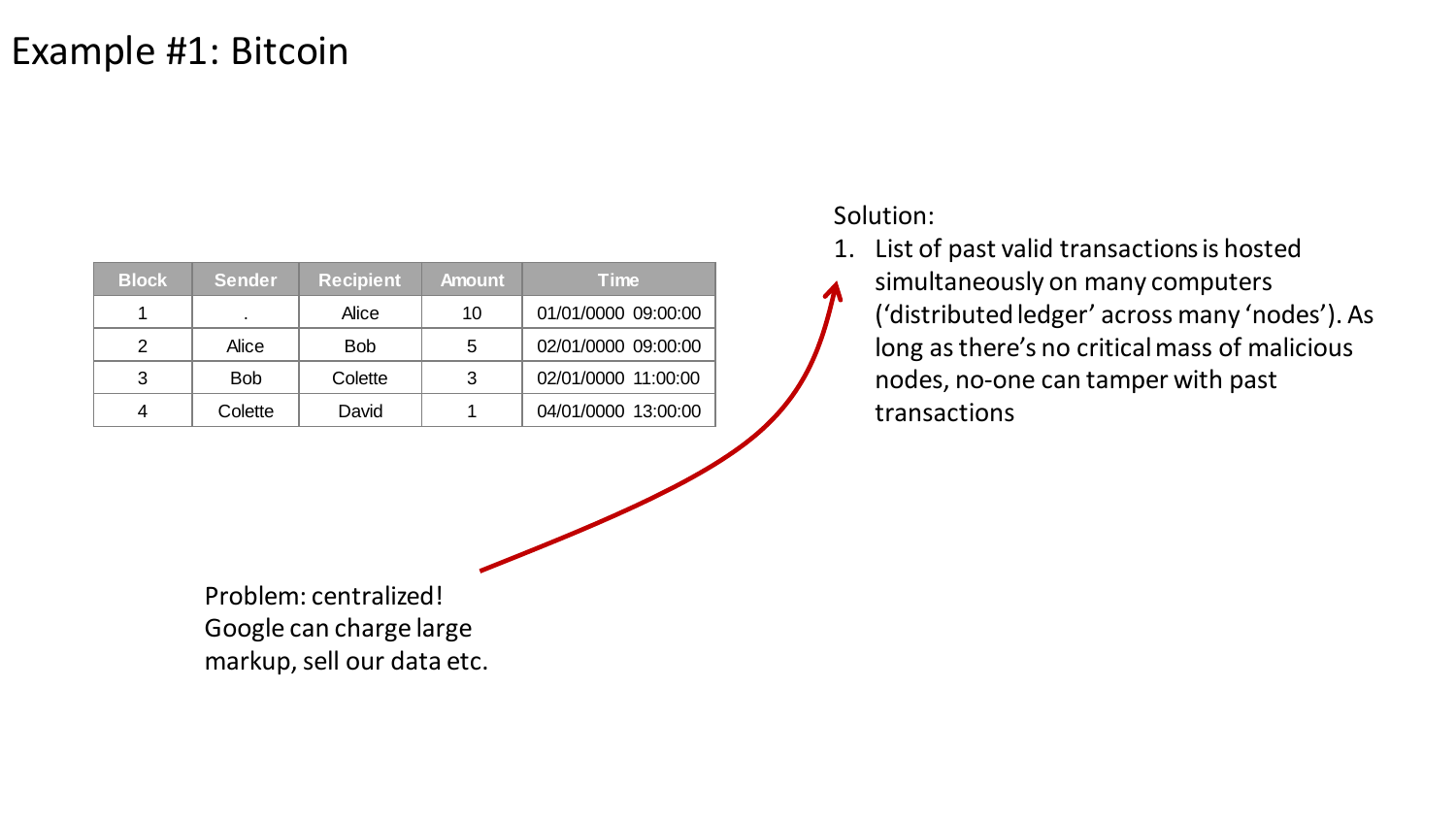| <b>Block</b> | <b>Sender</b> | <b>Recipient</b> | <b>Amount</b> | Time                |  |
|--------------|---------------|------------------|---------------|---------------------|--|
|              |               | Alice            | 10            | 01/01/0000 09:00:00 |  |
|              | Alice         | <b>Bob</b>       | .5            | 02/01/0000 09:00:00 |  |
|              | <b>Bob</b>    | Colette          |               | 02/01/0000 11:00:00 |  |

- 1. List of past valid transactions is hosted
	- simultaneously on many computers ('distributed ledger' across many 'nodes'). As long asthere's no critical mass of malicious nodes, no-one can tamper with past transactions

| ٩                                                                                           | ω             | €<br>https://blockchair.com/bitcoin |                            |               |               |                                          |               | œ<br>٤ò                |
|---------------------------------------------------------------------------------------------|---------------|-------------------------------------|----------------------------|---------------|---------------|------------------------------------------|---------------|------------------------|
| <b>BLOCKCHAIR</b><br>Search for transactions, addresses, blocks and embedded text data<br>O |               |                                     |                            |               |               |                                          | $\rightarrow$ | <b>Explorers</b><br>Fe |
|                                                                                             |               |                                     |                            |               |               |                                          |               |                        |
|                                                                                             | Latest blocks |                                     |                            |               |               | The biggest transactions 24 hours        |               |                        |
|                                                                                             | Height        | Hash                                | Mined on                   | Output total  | Miner         | Hash                                     | Output        |                        |
|                                                                                             | 714,030       | 000000  565712                      | Dec 13, 2021, 11:04 PM UTC | 30,356.17 BTC | SlushP        | $ef8556 \cdots 2c02b6$                   | 21,210.38 BTC | 1,063,530,000 USD      |
|                                                                                             | 714,029       | 000000  f0cb77                      | Dec 13, 2021, 10:50 PM UTC | 23,672.10 BTC | <b>Unkno</b>  | abcdd $2 \bullet \bullet \bullet$ ae6068 | 21,210.38 BTC | 1,063,530,000 USD      |
|                                                                                             | 714,028       | 000000  660621                      | Dec 13, 2021, 10:45 PM UTC | 3,779.92 BTC  | <b>Binanc</b> | $5bc2e2 \cdots 60e8d8$                   | 21,210.32 BTC | 1,063,530,000 USD      |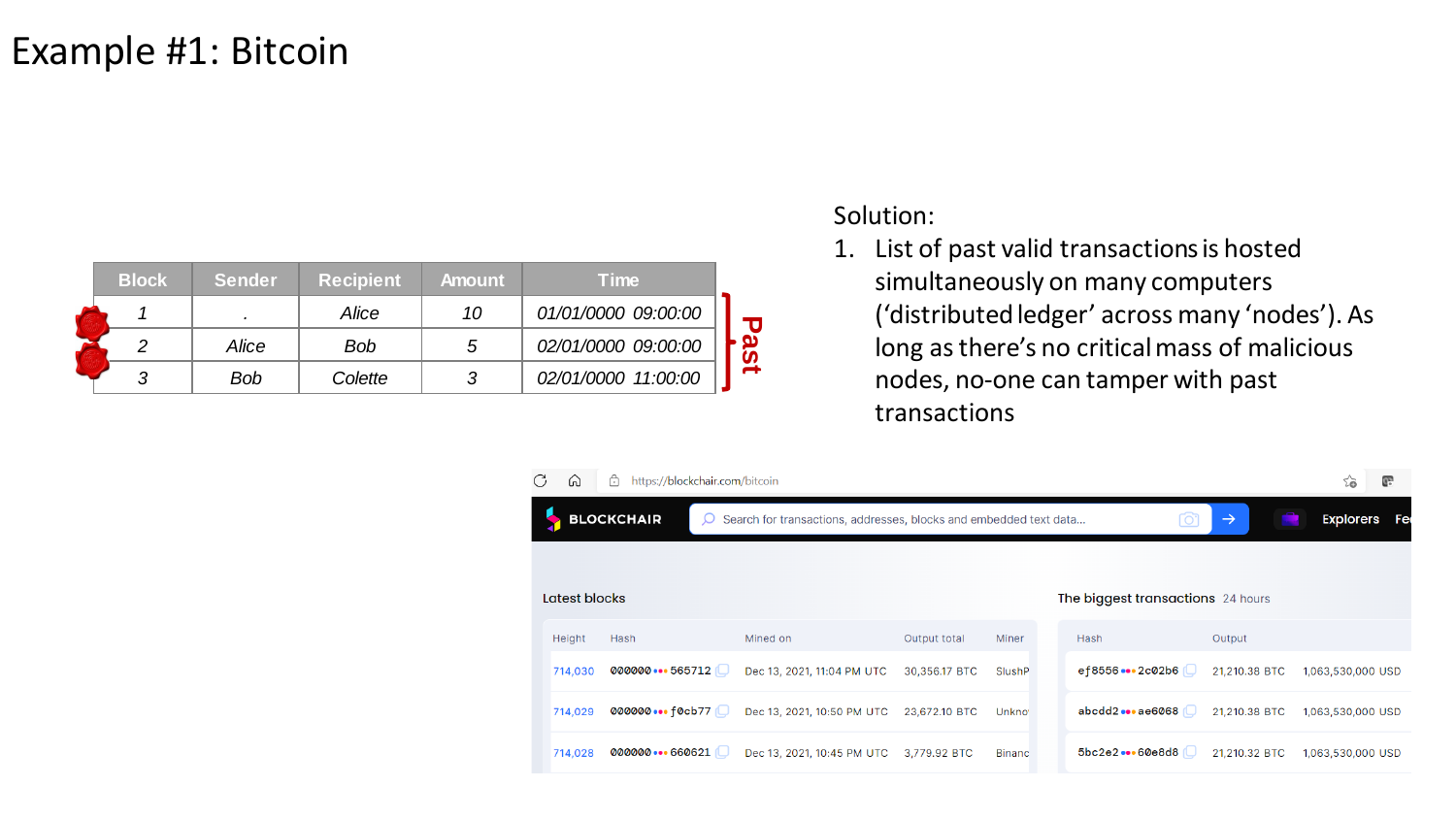| <b>Block</b> | <b>Sender</b> | <b>Recipient</b> | <b>Amount</b> | <b>Time</b>         |             |
|--------------|---------------|------------------|---------------|---------------------|-------------|
|              |               | Alice            | 10            | 01/01/0000 09:00:00 |             |
| 2            | Alice         | <b>Bob</b>       | 5             | 02/01/0000 09:00:00 | <b>Past</b> |
| 3            | <b>Bob</b>    | Colette          | 3             | 02/01/0000 11:00:00 |             |
|              |               |                  |               |                     |             |
|              |               |                  |               |                     |             |
| <b>Block</b> | <b>Sender</b> | <b>Recipient</b> | <b>Amount</b> | <b>Time</b>         |             |
| 4            | Colette       | David            |               | 04/01/0000 13:00:00 | New         |

| Block | <b>Sender</b> | <b>Recipient</b> | <b>Amount</b> | <b>Time</b>         |  |
|-------|---------------|------------------|---------------|---------------------|--|
|       | Colette       | David            |               | 04/01/0000 13:00:00 |  |

- 1. List of past valid transactions is hosted
	- simultaneously on many computers ('distributed ledger' across many 'nodes'). As long asthere's no critical mass of malicious nodes, no-one can tamper with past transactions
- 2. When users want to make a transaction, they again send it out into the 'mempool' of candidate transactions (as in the Google Sheets version)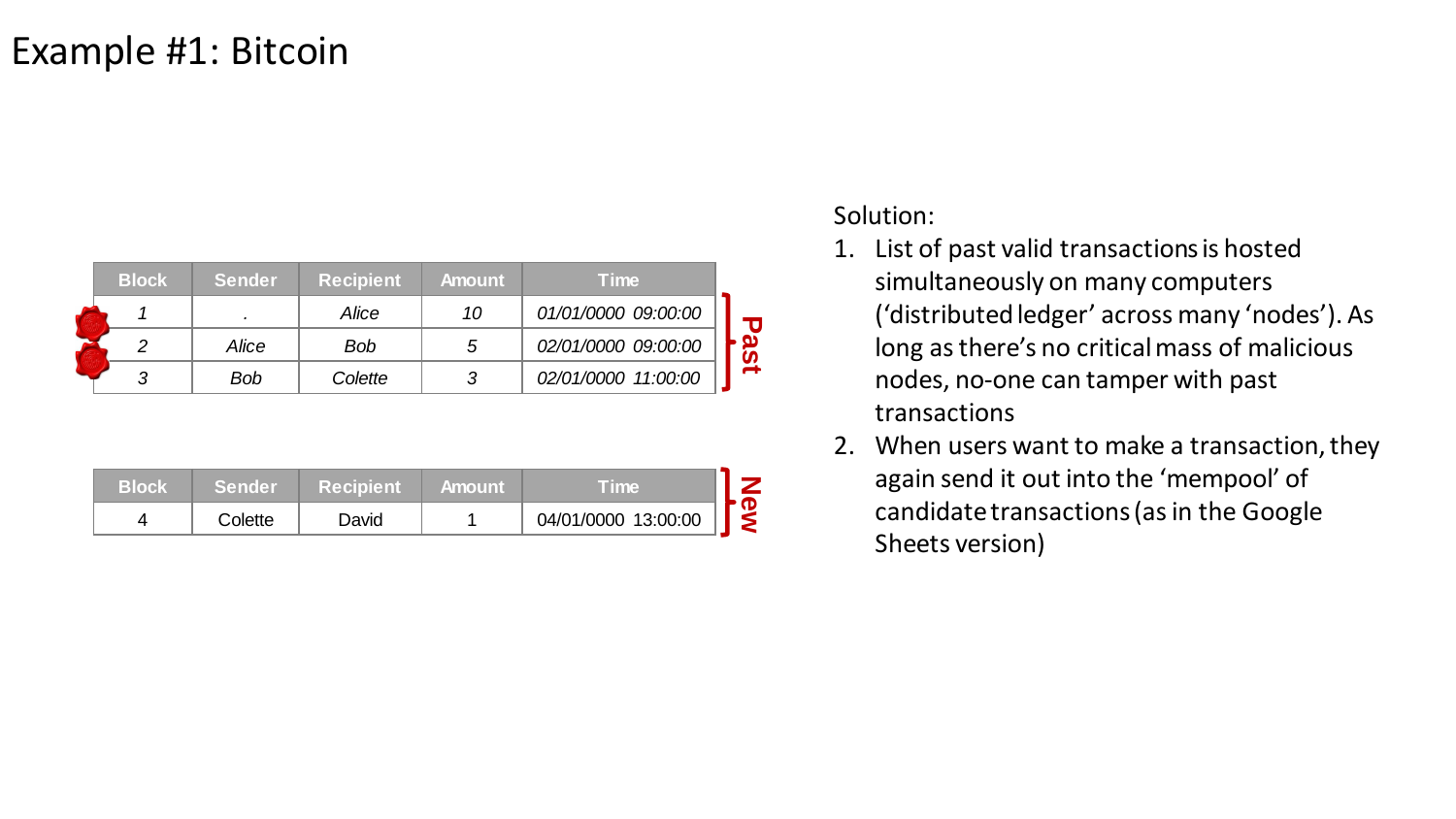| <b>Block</b> | <b>Sender</b> | <b>Recipient</b> | <b>Amount</b> | <b>Time</b>         |          |
|--------------|---------------|------------------|---------------|---------------------|----------|
|              |               | Alice            | 10            | 01/01/0000 09:00:00 | O        |
| ာ            | Alice         | <b>Bob</b>       | 5             | 02/01/0000 09:00:00 |          |
|              | <b>Bob</b>    | Colette          |               | 02/01/0000 11:00:00 | <u>ဖ</u> |
|              | Colette       | David            |               | 04/01/0000 13:00:00 | D        |
|              |               |                  |               |                     |          |

- 1. List of past valid transactions is hosted
	- simultaneously on many computers ('distributed ledger' across many 'nodes'). As long asthere's no critical mass of malicious nodes, no-one can tamper with past transactions
- 2. When users want to make a transaction, they again send it out into the 'mempool' of candidate transactions (as in the Google Sheets version)
- 3. But now many different Miners compete\* to be the one that validates it, and adds it to the chain with their stamp…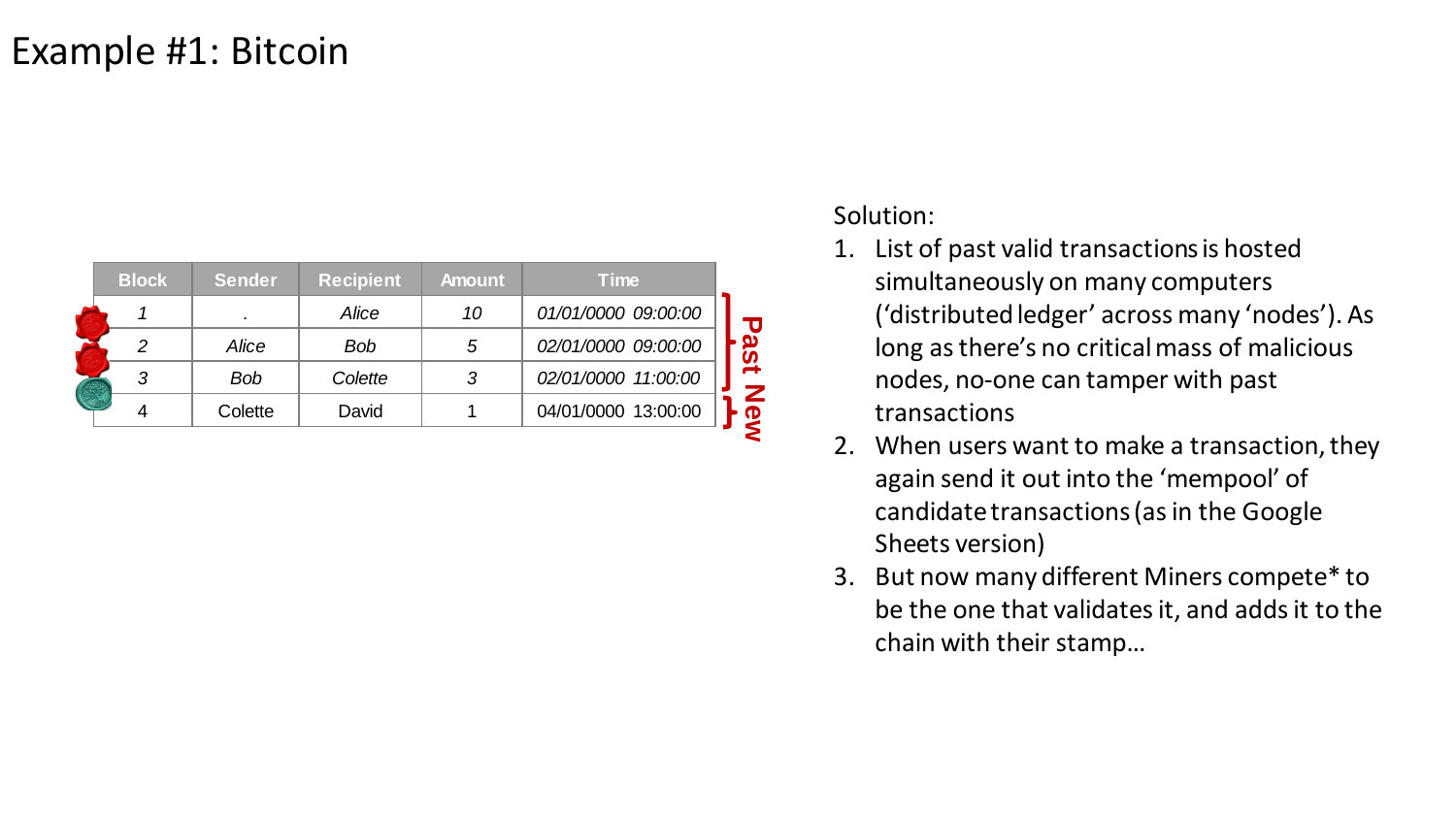| <b>Block</b> | <b>Sender</b> | <b>Recipient</b> | <b>Amount</b> | <b>Time</b>         |    |
|--------------|---------------|------------------|---------------|---------------------|----|
|              | ٠             | Alice            | 10            | 01/01/0000 09:00:00 | IJ |
| ာ            | Alice         | <b>Bob</b>       | 5             | 02/01/0000 09:00:00 |    |
|              | Bob           | Colette          |               | 02/01/0000 11:00:00 |    |
|              | Colette       | David            |               | 04/01/0000 13:00:00 | Œ  |
|              |               |                  |               |                     |    |

- 1. List of past valid transactions is hosted
	- simultaneously on many computers ('distributed ledger' across many 'nodes'). As long asthere's no critical mass of malicious nodes, no-one can tamper with past transactions
- 2. When users want to make a transaction, they again send it out into the 'mempool' of candidate transactions (as in the Google Sheets version)
- 3. But now many different Miners compete\* to be the one that validates it, and adds it to the chain with their stamp…
- 4. …For which they earn a reward in terms of new currency, which explains how new blockchain come into circulation.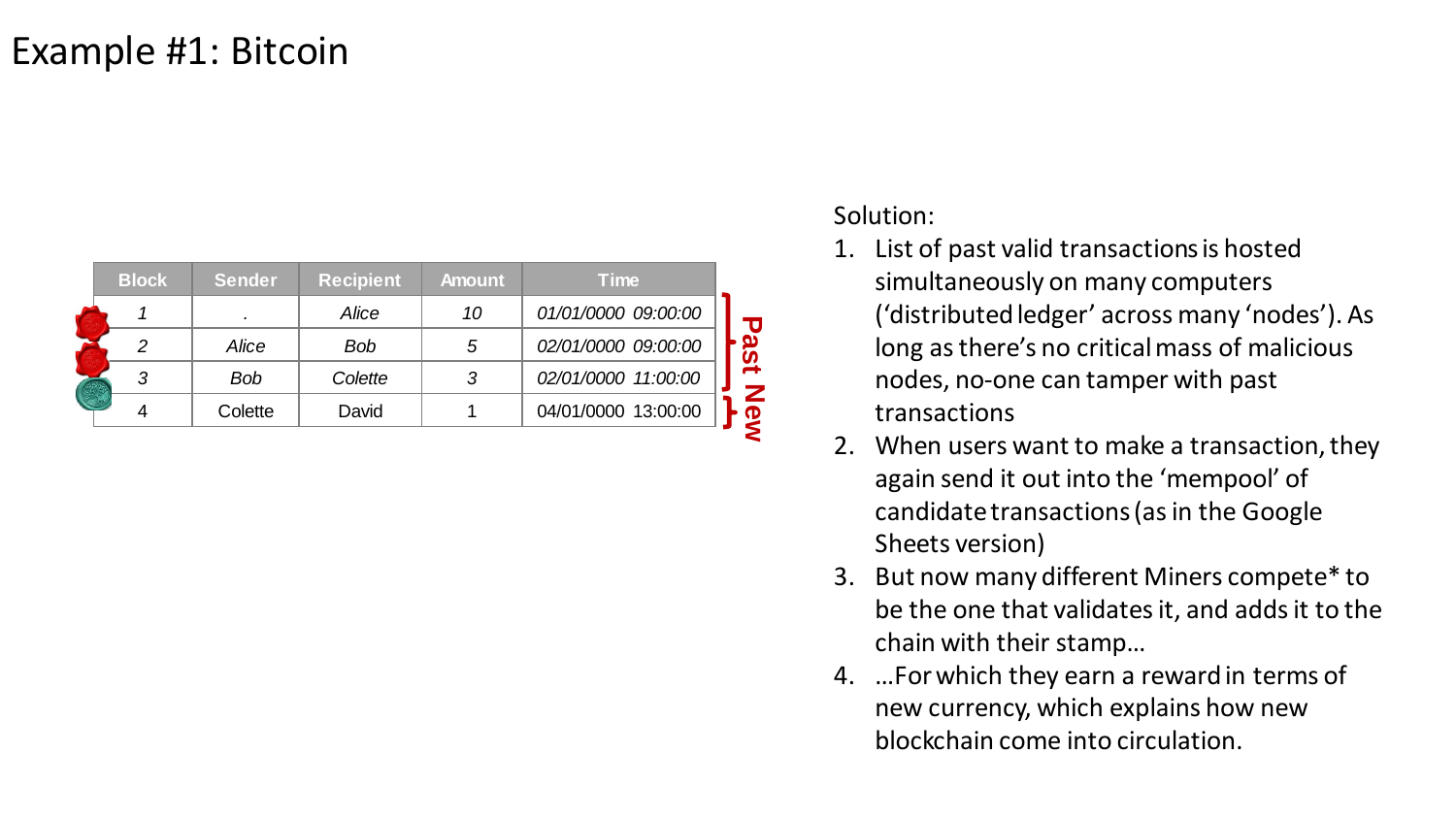| <b>Block</b> | <b>Sender</b> | <b>Recipient</b> | <b>Amount</b> | <b>Time</b>         |  |
|--------------|---------------|------------------|---------------|---------------------|--|
|              |               | Alice            | 10            | 01/01/0000 09:00:00 |  |
| っ            | Alice         | <b>Bob</b>       | 5             | 02/01/0000 09:00:00 |  |
| 3            | <b>Bob</b>    | Colette          | 3             | 02/01/0000 11:00:00 |  |
|              | Colette       | David            |               | 04/01/0000 13:00:00 |  |

\*Usually through either:

- **Proof of Work** solving a computationally intensive puzzle, the solution of which is nonetheless computationally easy for other nodes to verify;
- \* **Proof of Stake** – selecting validators in proportion to their existing holdings of the asset. Much cheaper + greener!

The key idea: these make it **costly to maliciously validate false transactions.** Bitcoin is PoW; Ethereum transitioning to PoS.

- 1. List of past valid transactions is hosted
	- simultaneously on many computers ('distributed ledger' across many 'nodes'). As long asthere's no critical mass of malicious nodes, no-one can tamper with past transactions
- 2. When users want to make a transaction, they again send it out into the 'mempool' of candidate transactions (as in the Google Sheets version)
- 3. But now many different Miners compete\* to be the one that validates it, and adds it to the chain with their stamp…
- 4. …For which they earn a reward in terms of new currency, which explains how new blockchain come into circulation.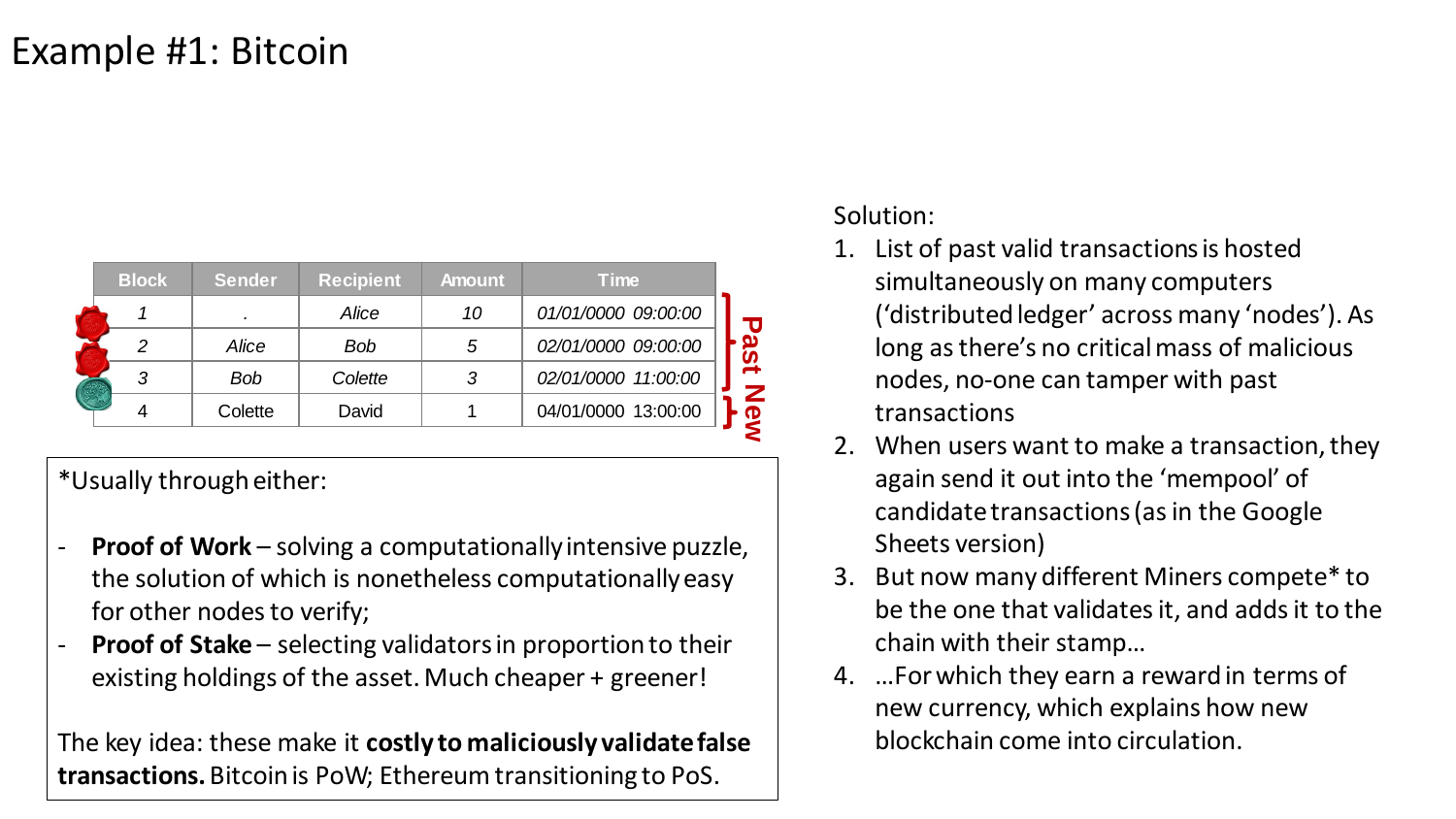#### Analogy #3: **Custom-column** distributed spreadsheets **with functions + macros**

So far so good… but couldn't we do something more exciting with our distributed spreadsheet?

| <b>Block</b>  | <b>Sender</b> | <b>Recipient</b> | <b>Amount</b> | Time                |
|---------------|---------------|------------------|---------------|---------------------|
|               |               | Alice            | 10            | 01/01/0000 09:00:00 |
| $\mathcal{P}$ | Alice         | Bob              | 5             | 02/01/0000 09:00:00 |
| 3             | Bob           | Colette          | 3             | 02/01/0000 11:00:00 |
|               | Colette       | David            |               | 04/01/0000 13:00:00 |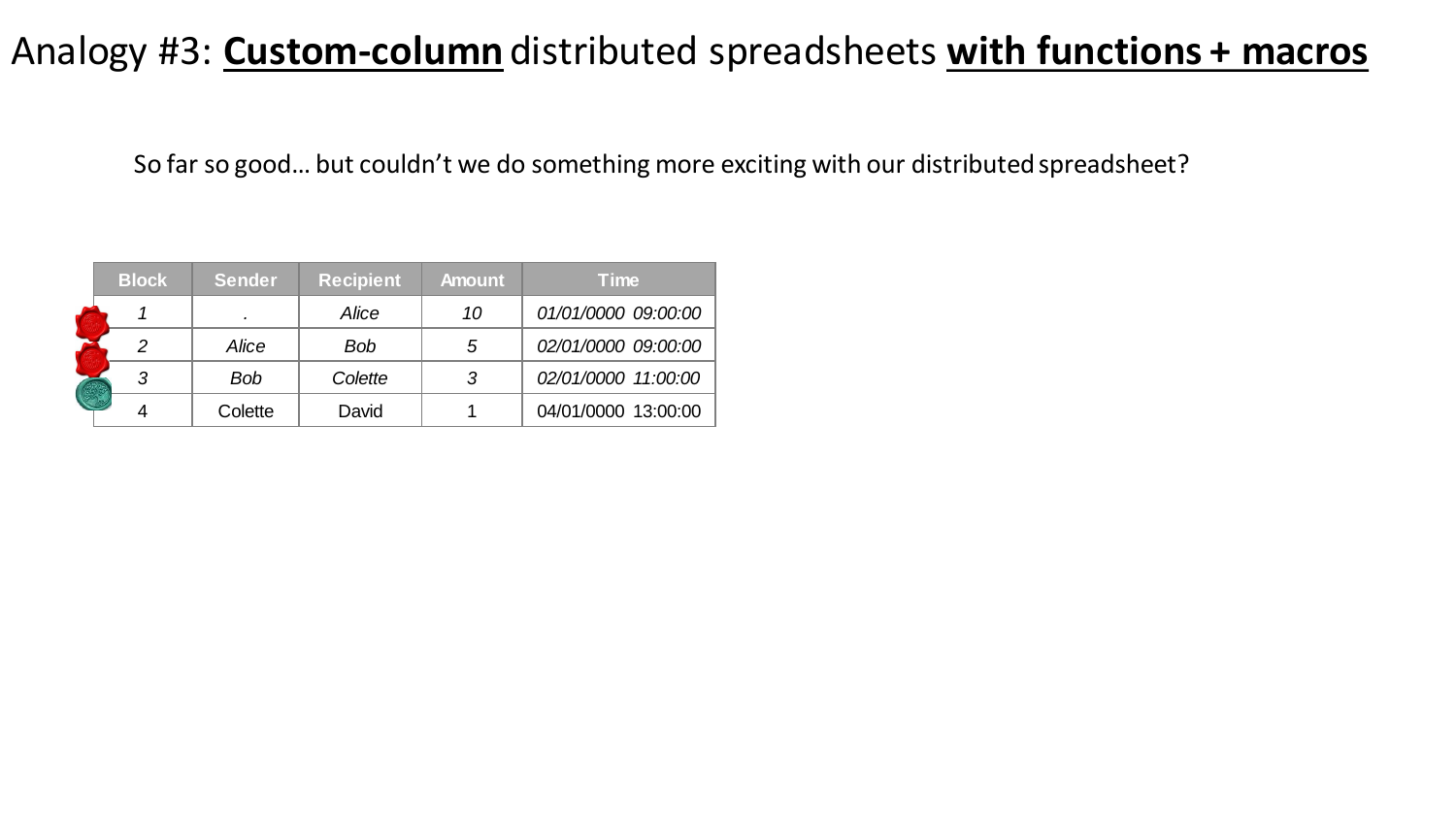#### Analogy #3: **Custom-column** distributed spreadsheets **with functions + macros**

So far so good… but couldn't we do something more exciting with our distributed spreadsheet?

|                    | <b>Block</b> | Variable 1 Variable 2 Variable 3 | Variable 4 | Variable 5 | Variable 6 | Variable 7 | Variable 8 | <b>CONTRACTOR</b> |
|--------------------|--------------|----------------------------------|------------|------------|------------|------------|------------|-------------------|
|                    |              |                                  |            |            |            |            |            |                   |
|                    |              |                                  |            |            |            |            |            |                   |
| <b>Contract</b>    |              |                                  |            |            |            |            |            |                   |
| <b>CERTIFICATE</b> |              |                                  |            |            |            |            |            |                   |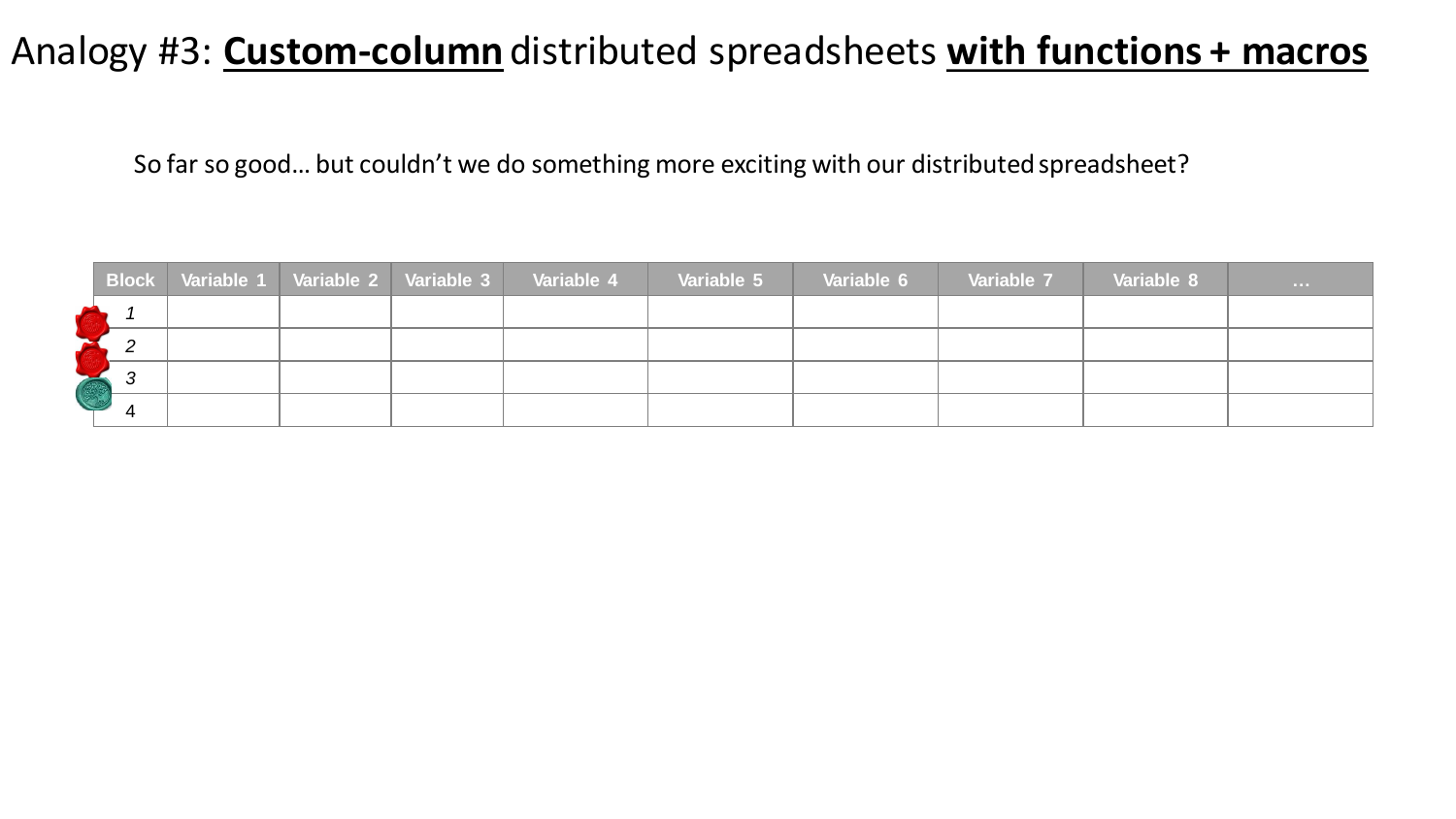#### Analogy #3: **Custom-column** distributed spreadsheets **with functions + macros**

So far so good… but couldn't we do something more exciting with our distributed spreadsheet?

|      | <b>Block</b> | Variable 1 Variable 2 Variable 3 |  | Variable 4 | Variable 5 | Variable 6 | Variable 7 | Variable 8 | <b>CONTRACTOR</b> |
|------|--------------|----------------------------------|--|------------|------------|------------|------------|------------|-------------------|
|      |              |                                  |  |            |            |            |            |            |                   |
|      |              |                                  |  |            |            |            |            |            |                   |
| 6339 |              |                                  |  |            |            |            |            |            |                   |
| L.   |              |                                  |  |            |            |            |            |            |                   |

'**Smart contract**' = a dumb program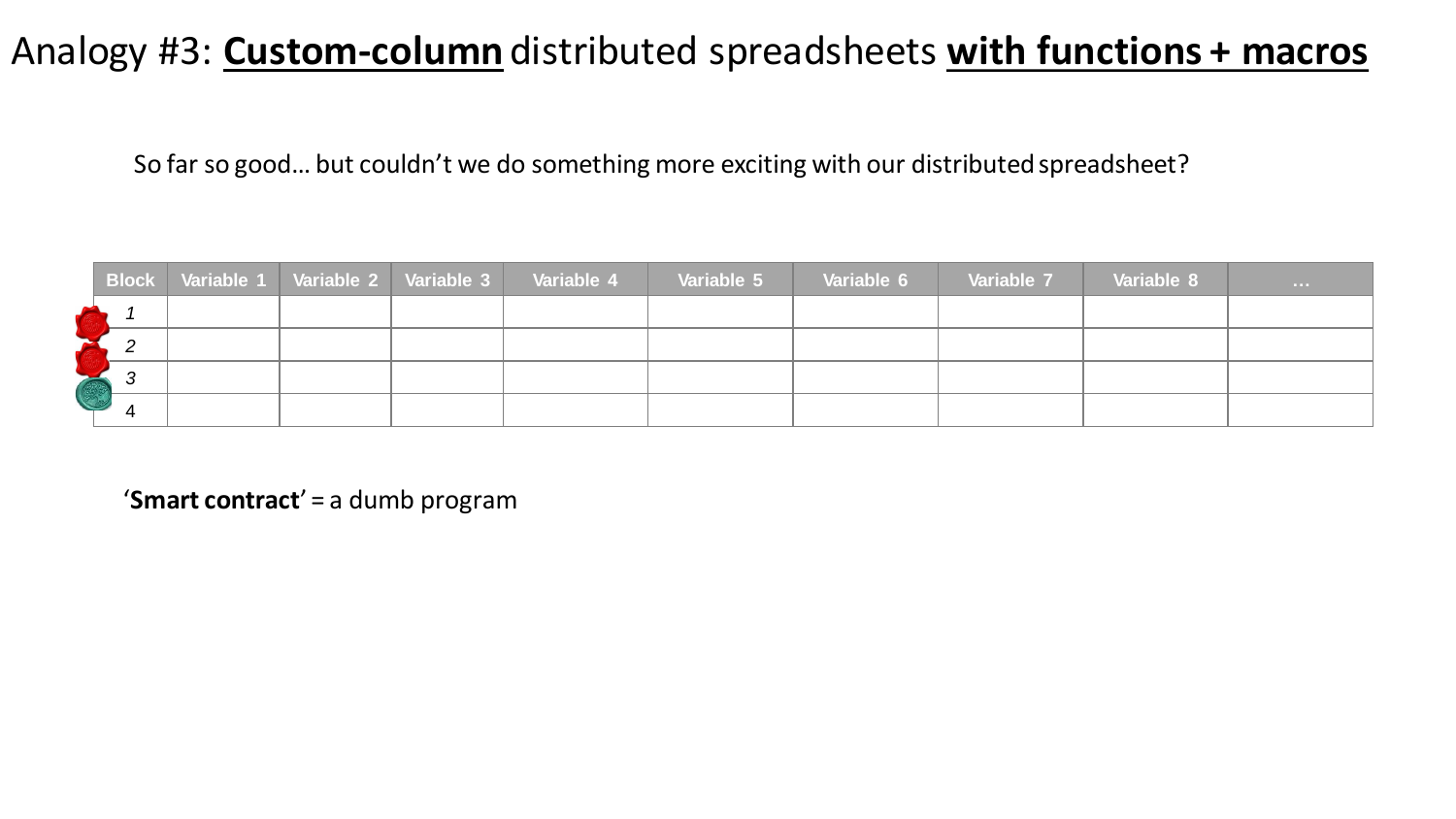#### Example #2: Ethereum

|               | <b>Block</b> | Variable 1   Variable 2   Variable 3 | Variable 4 | Variable 5 | Variable 6 | Variable 7 | Variable 8 | <b>CONTRACTOR</b> |
|---------------|--------------|--------------------------------------|------------|------------|------------|------------|------------|-------------------|
|               |              |                                      |            |            |            |            |            |                   |
|               |              |                                      |            |            |            |            |            |                   |
| <b>ART</b>    |              |                                      |            |            |            |            |            |                   |
| <b>ASSESS</b> |              |                                      |            |            |            |            |            |                   |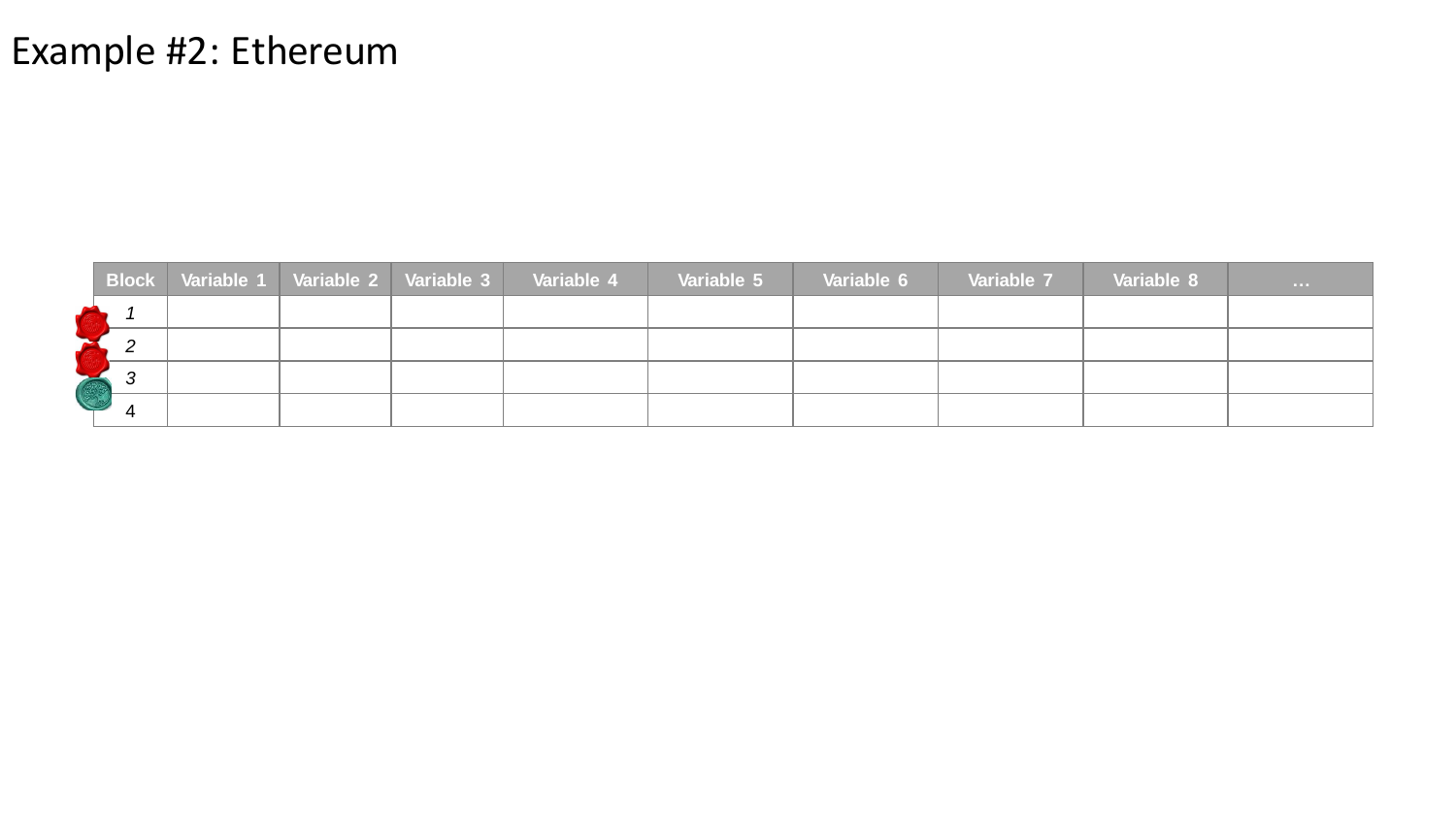#### Example #2: Ethereum

|   | <b>Block</b> | Variable 1 Variable 2 Variable 3 |  | Variable 4 | Variable 5 | Variable 6 | Variable 7 | Variable 8 | <b>CONTRACTOR</b> |
|---|--------------|----------------------------------|--|------------|------------|------------|------------|------------|-------------------|
|   |              |                                  |  |            |            |            |            |            |                   |
|   |              |                                  |  |            |            |            |            |            |                   |
|   |              |                                  |  |            |            |            |            |            |                   |
| S |              |                                  |  |            |            |            |            |            |                   |

We know we can record a digital currency in this format:

Variable 1 = "Sender" Variable 2 = "Recipient" Variable 3 = "Amount" Variable  $4 = 4$ Time"

What else can we do?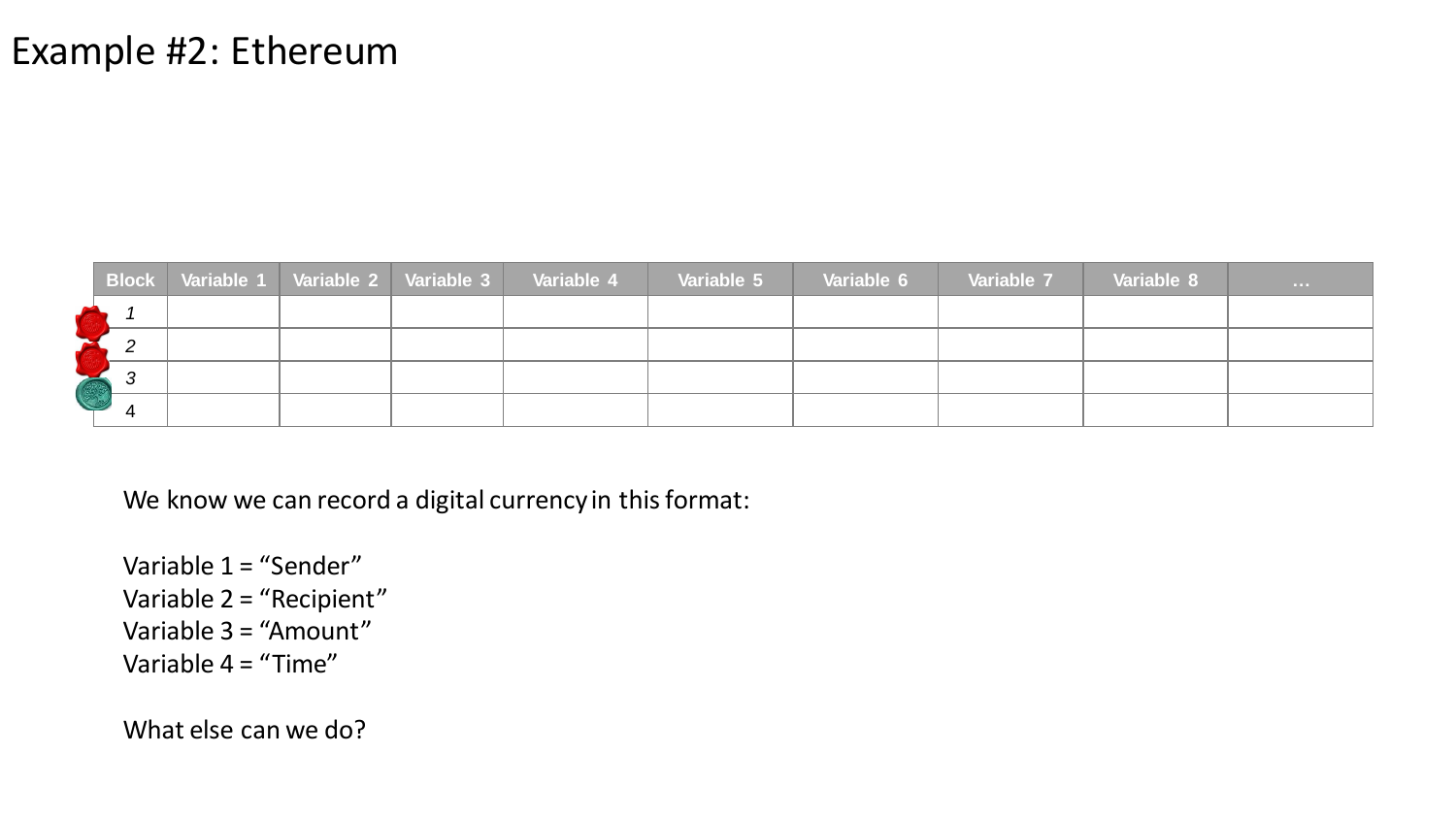*You and a friend co-own a property. Your tenant wants to pay you each in proportion to your ownership.*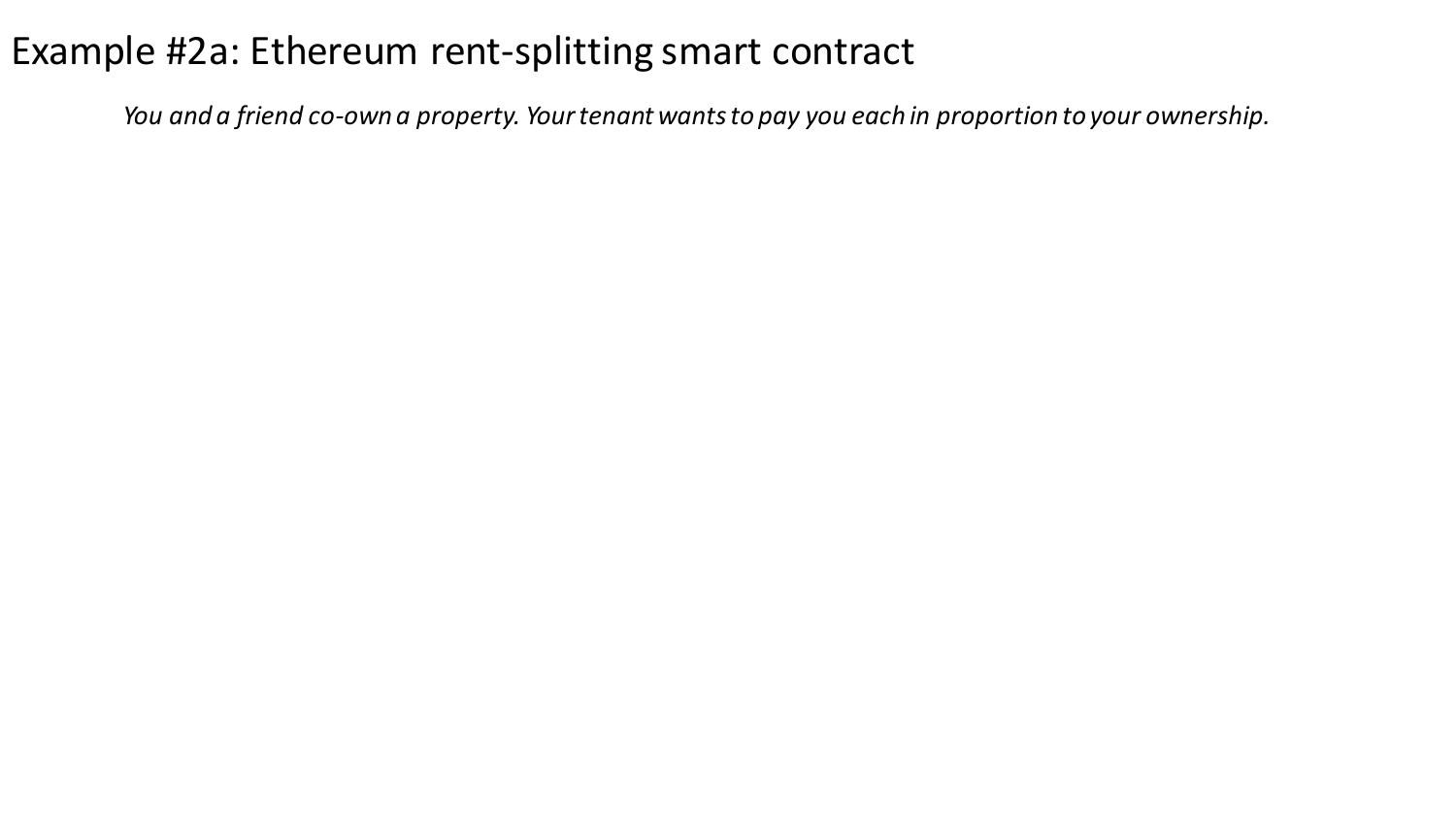*You and a friend co-own a property. Your tenant wants to pay you each in proportion to your ownership.*

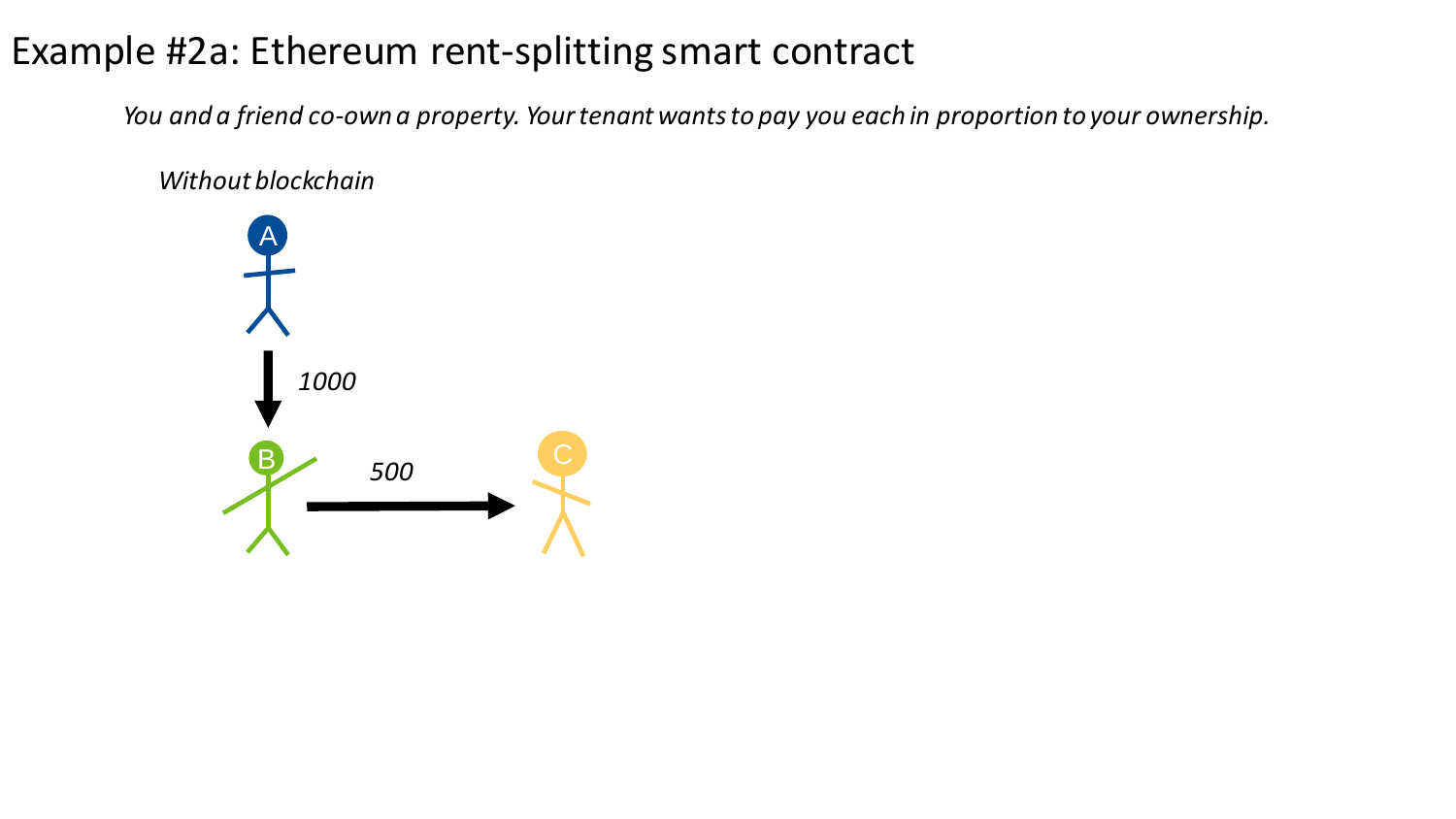*You and a friend co-own a property. Your tenant wants to pay you each in proportion to your ownership.*



But what if B doesn't pass the money on to C?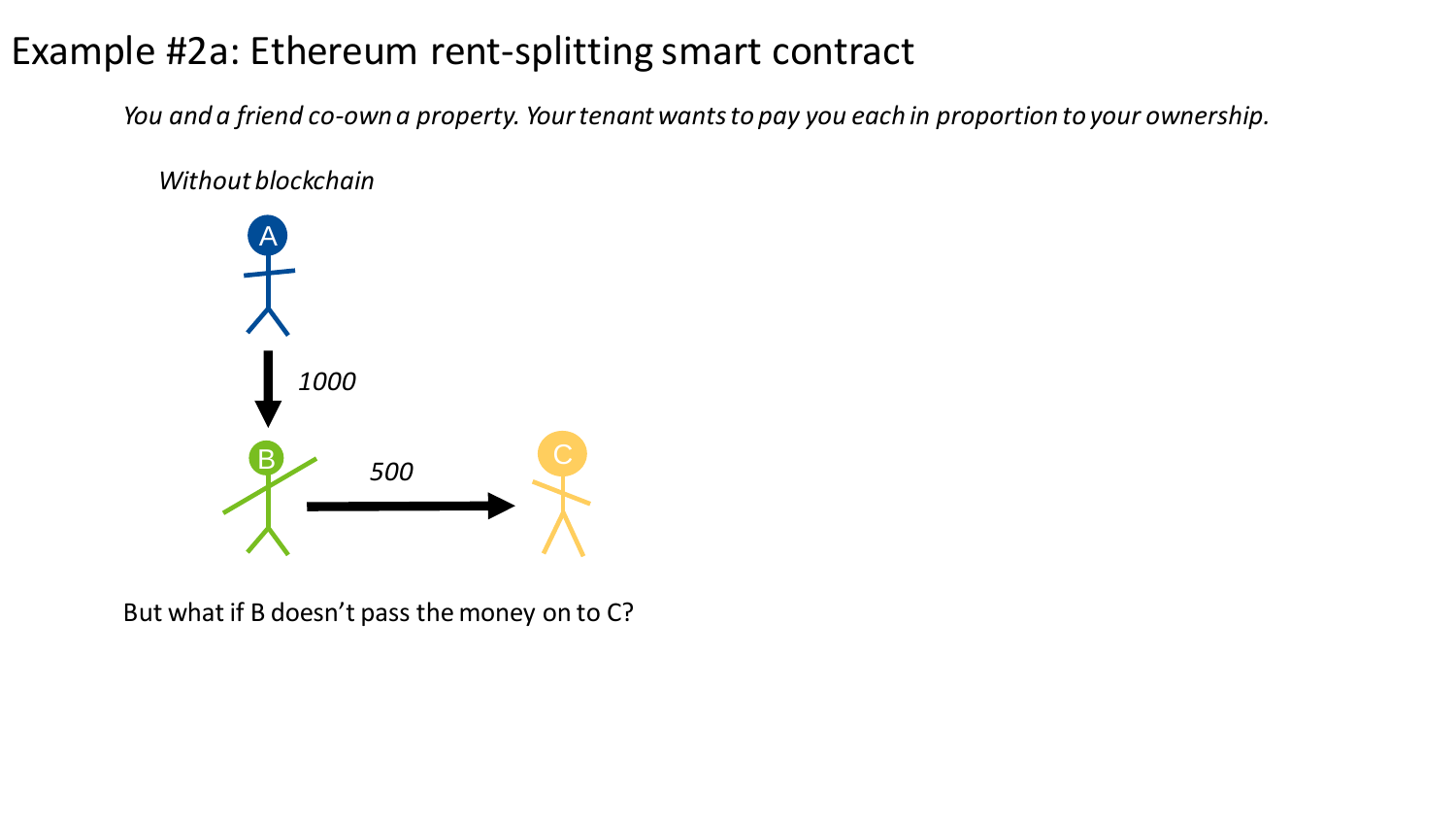*You and a friend co-own a property. Your tenant wants to pay you each in proportion to your ownership.*



But what if B doesn't pass the money on to C?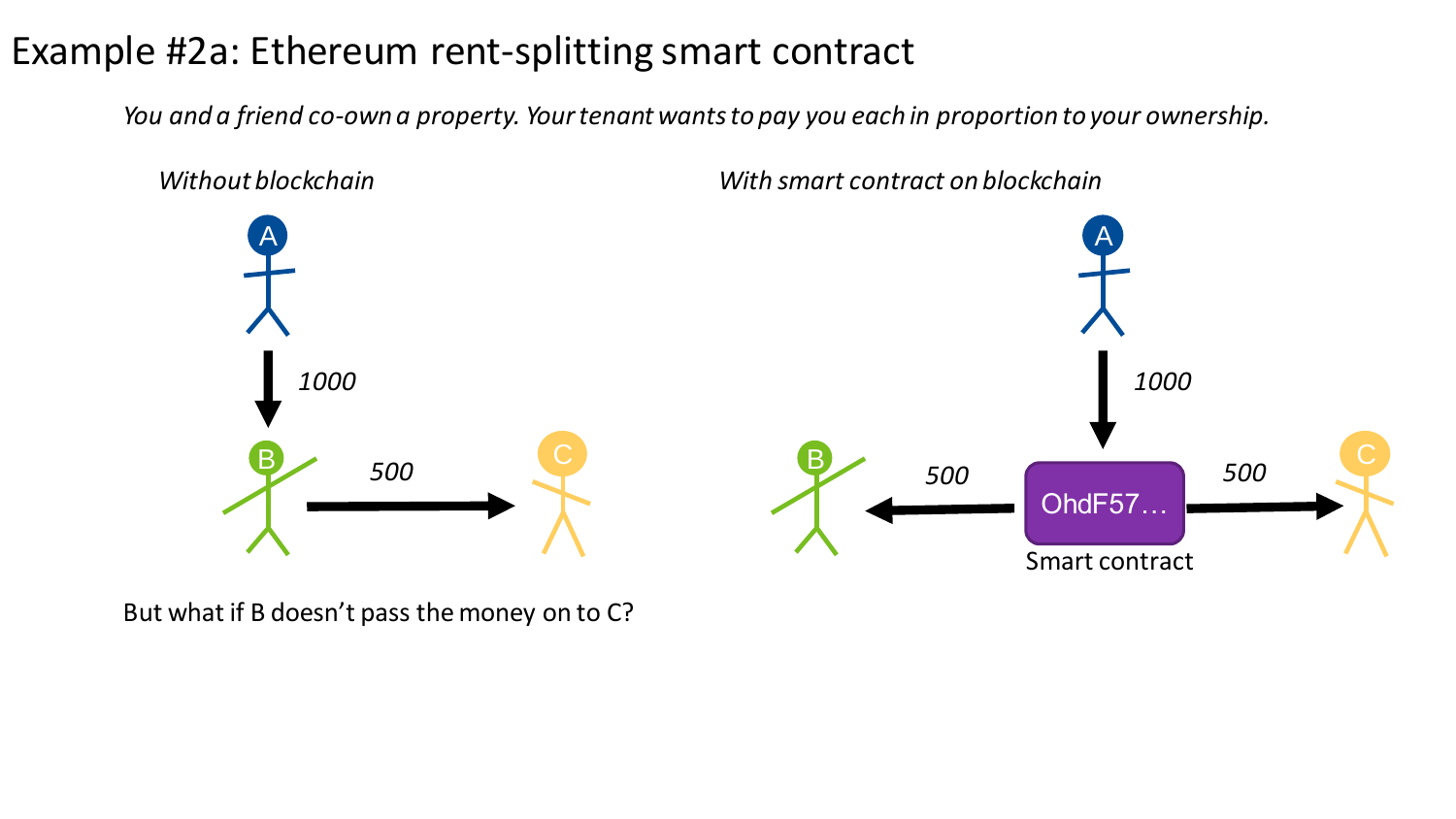*You and a friend co-own a property. Your tenant wants to pay you each in proportion to your ownership.*

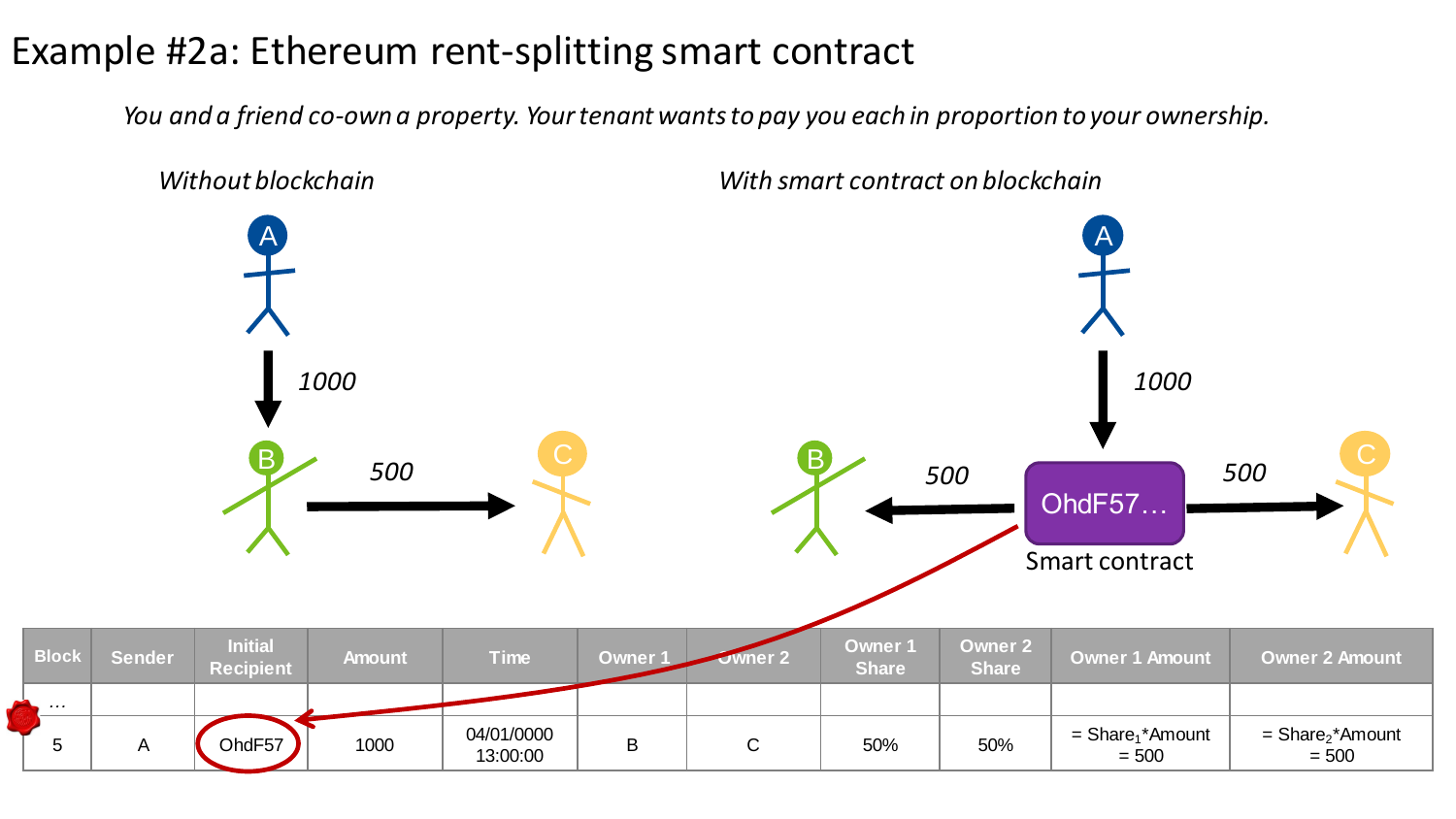*…*

\*

*You and a friend co-own a property. Your tenant wants to pay you each in proportion to your ownership.*

**Block Sender Initial Block Sender** Recipient **Recipient Amount Time Owner 1 Owner 2 Owner 1 Share Owner 2 Share Owner 1 Amount Owner 2 Amount** 5 A COhdF57 1000  $^{04/01/0000}$ 13:00:00 <sup>B</sup> <sup>C</sup> 50% 50% = Share<sup>1</sup>  $=$  Share<sub>1</sub>\*Amount  $= 500$ = Share<sub>2</sub>\*Amount  $= 500$ A  $\overline{B}$   $\overline{C}$   $\overline{C}$   $\overline{C}$   $\overline{C}$   $\overline{C}$   $\overline{C}$   $\overline{C}$   $\overline{C}$   $\overline{C}$ *1000 500 500* OhdF57… Smart contract Why does this make things better?

*With smart contract on blockchain*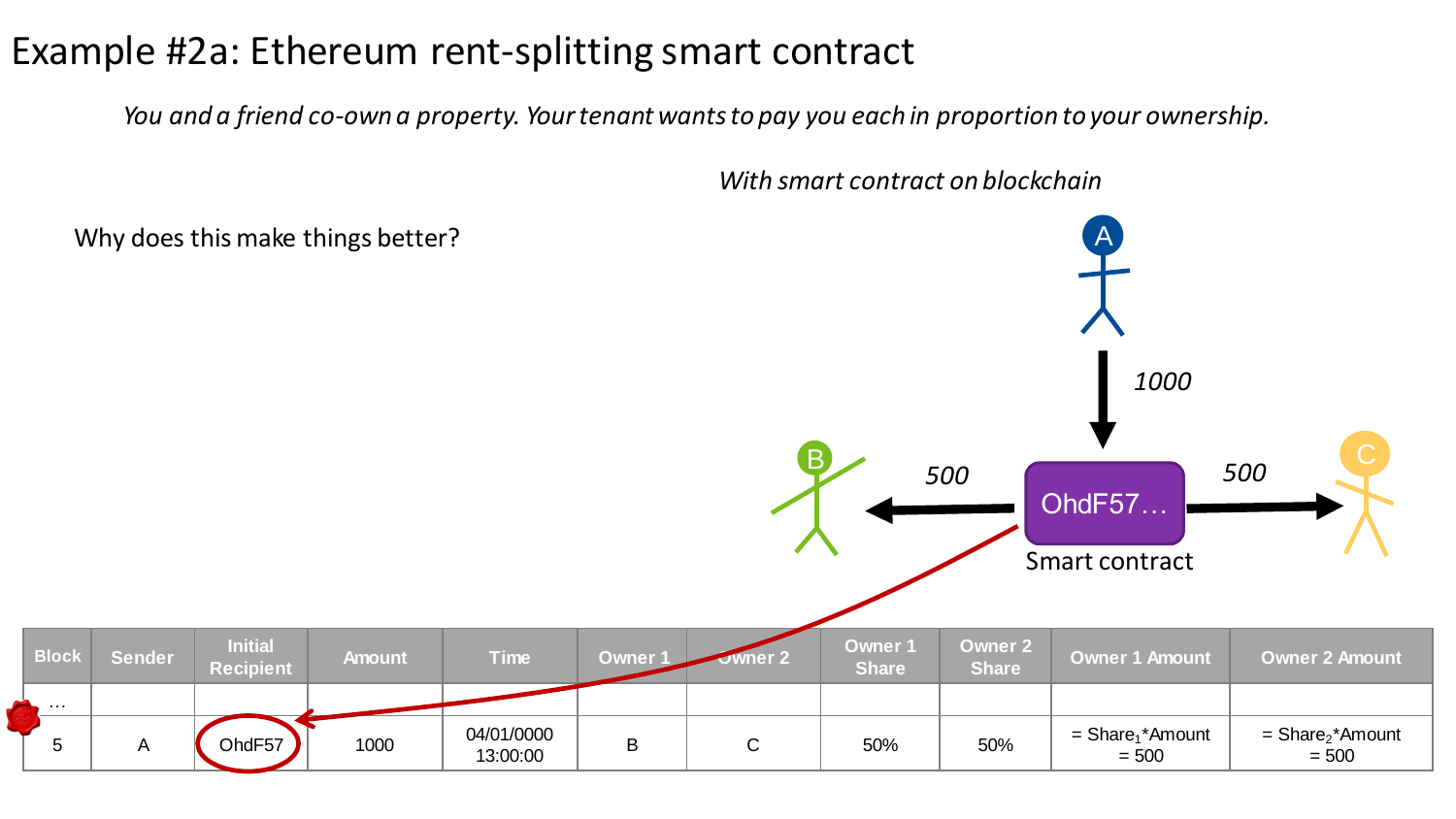*You and a friend co-own a property. Your tenant wants to pay you each in proportion to your ownership.*

Why does this make things better? The smart contract is just code that anyone can verify, but no-one can tamper with without permission - No trust required - No expensive intermediary **Block Sender Initial Block Sender Recipient Amount Time Owner 1 Owner 2 Owner 1 Share Owner 2 Share Owner 1 Amount Owner 2 Amount** *…* 5 A COhdF57 1000  $^{04/01/0000}$ 13:00:00 <sup>B</sup> <sup>C</sup> 50% 50% = Share<sup>1</sup>  $=$  Share<sub>1</sub>\*Amount  $= 500$ = Share<sub>2</sub>\*Amount  $= 500$ A  $\overline{B}$   $\overline{C}$   $\overline{C}$   $\overline{C}$   $\overline{C}$   $\overline{C}$   $\overline{C}$   $\overline{C}$   $\overline{C}$   $\overline{C}$ *1000 500 500* OhdF57… Smart contract \*

*With smart contract on blockchain*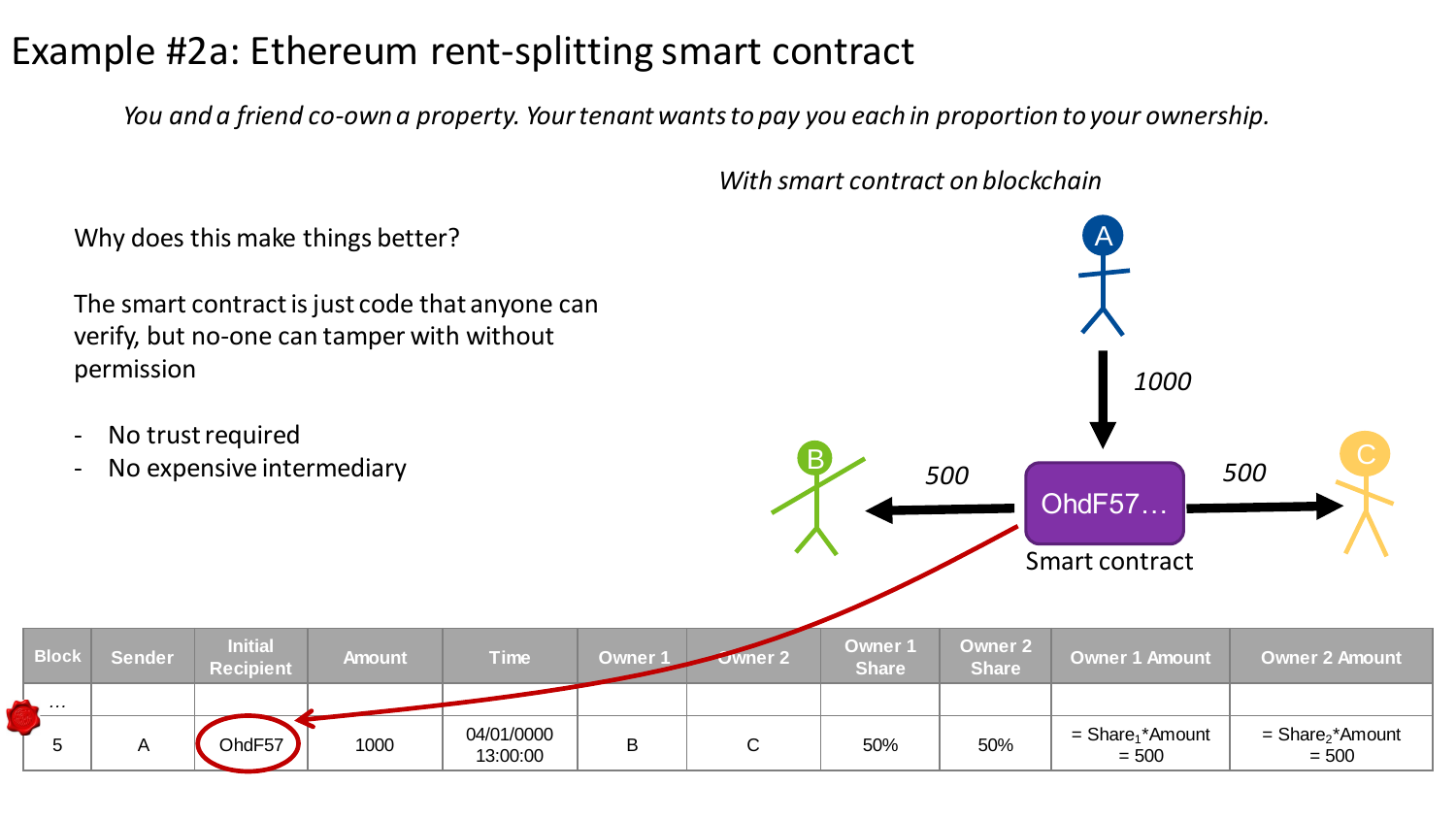*You and a friend co-own a property. Your tenant wants to pay you each in proportion to your ownership.*

*With smart contract on blockchain*

*500*

A

 $\overline{B}$   $\overline{C}$   $\overline{C}$   $\overline{C}$   $\overline{C}$   $\overline{C}$   $\overline{C}$   $\overline{C}$   $\overline{C}$   $\overline{C}$ 

OhdF57…

*1000*

*500*

Why does this make things better?

The smart contract is just code that anyone can verify, but no-one can tamper with without permission

- No trust required
- No expensive intermediary
- Becomes economical to have many more owners of property, being paid smaller

|              |        |                                    |               | $\rightarrow$ Decorries economical to have many more<br>owners of property, being paid smaller |       |              |                       |                               |                                |                       | Smart contract                 |                                 |                        |  |
|--------------|--------|------------------------------------|---------------|------------------------------------------------------------------------------------------------|-------|--------------|-----------------------|-------------------------------|--------------------------------|-----------------------|--------------------------------|---------------------------------|------------------------|--|
|              |        |                                    |               | shares = fractional ownership of property                                                      |       |              |                       |                               |                                |                       |                                |                                 |                        |  |
| <b>Block</b> | Sender | <b>Initial</b><br><b>Recipient</b> | <b>Amount</b> | <b>Time</b>                                                                                    | Owner | <b>Owner</b> | Ownen<br><b>STATE</b> | <b>Owner1</b><br><b>Share</b> | <b>Owner 2</b><br><b>Share</b> | Owner<br><b>Share</b> | <b>Owner1</b><br><b>Amount</b> | <b>Owner 2</b><br><b>Amount</b> | Owner<br><b>Amount</b> |  |
| $\cdots$     |        |                                    |               |                                                                                                |       |              |                       |                               |                                |                       |                                |                                 |                        |  |
| 5            | A      | OhdF57                             | 1000          | 04/01/0000<br>13:00:00                                                                         | B     | C            |                       | 50%                           | 50%                            |                       | $= S_1^*$ Amount<br>$= 500$    | $= S_2^*$ Amount<br>$= 500$     |                        |  |
|              |        |                                    |               |                                                                                                |       |              |                       |                               |                                |                       |                                |                                 |                        |  |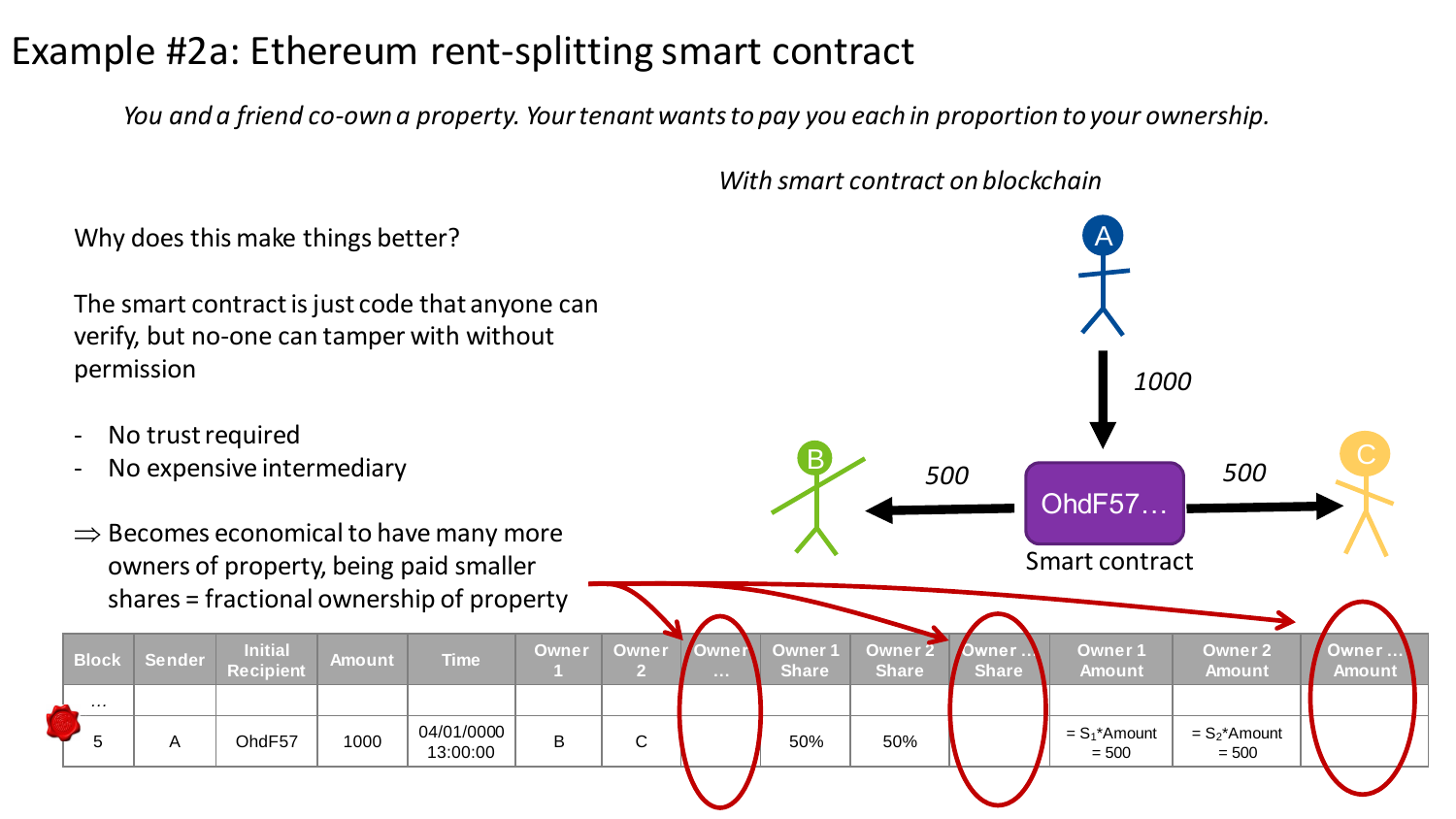*You bet your friend 0.5ETH that 1ETH will be worth >\$5000 on January 1st 2023.*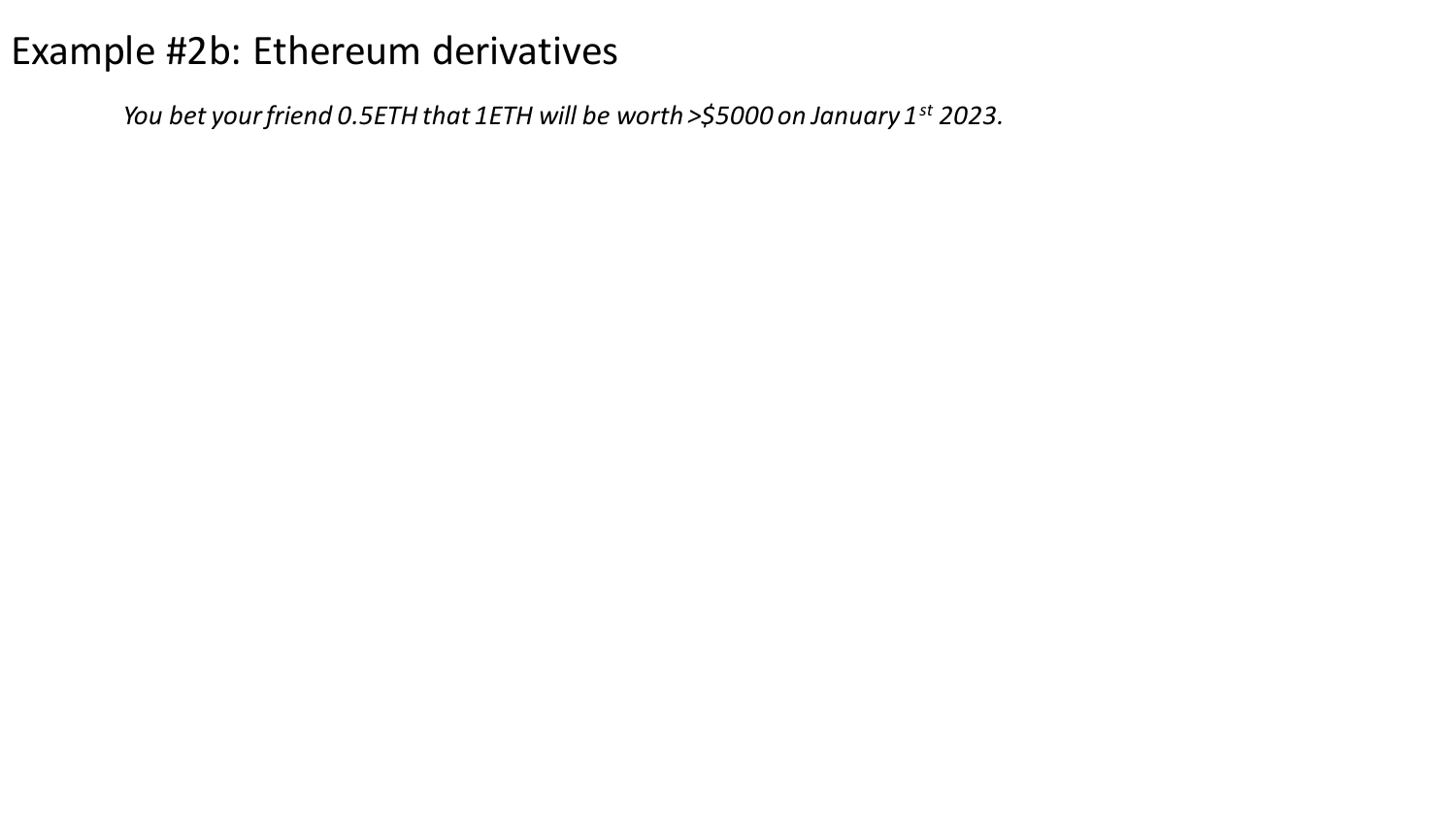*You bet your friend 0.5ETH that 1ETH will be worth >\$5000 on January 1st 2023.* 



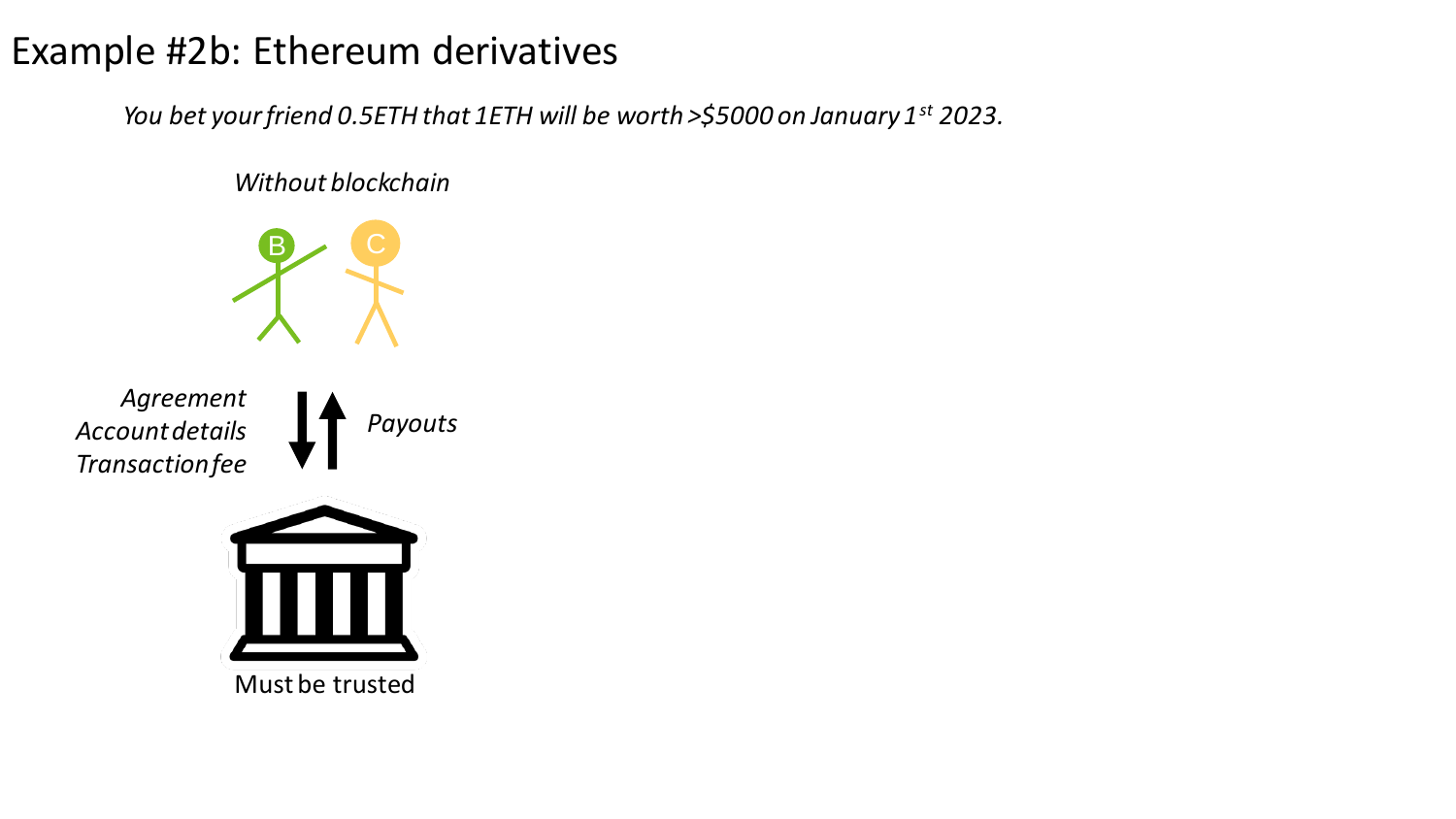*You bet your friend 0.5ETH that 1ETH will be worth >\$5000 on January 1st 2023.* 

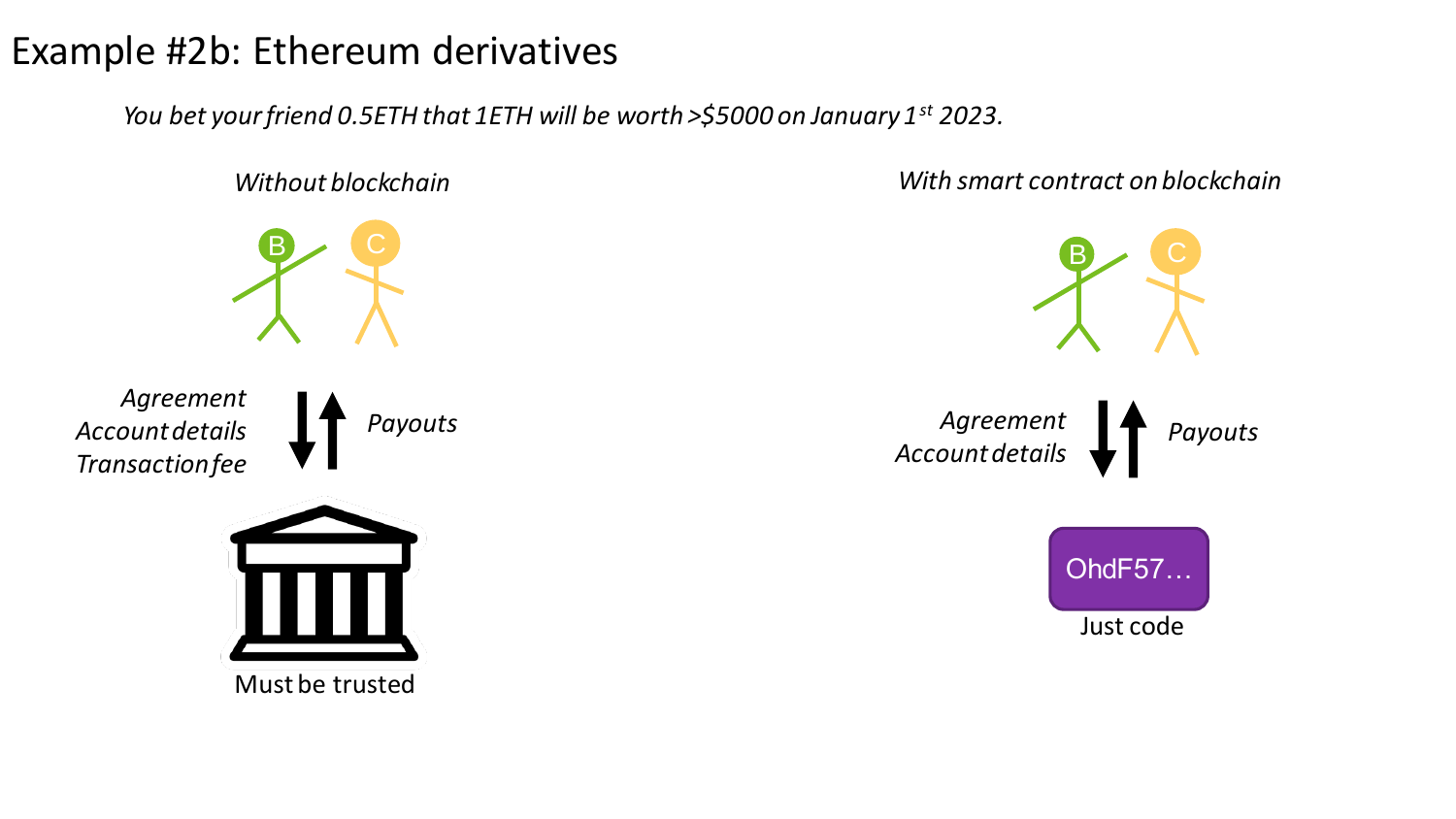*You bet your friend 0.5ETH that 1ETH will be worth >\$5000 on January 1st 2023.* 

*With smart contract on blockchain*



| <b>Block</b> | Party 1 | Party 2 | Time                   | <b>Validation</b><br><b>Time</b> | <b>Value of 1 ETH</b> | <b>Bet Threshold</b> | <b>Bet Amount</b> | <b>Transaction</b>                                                                  |
|--------------|---------|---------|------------------------|----------------------------------|-----------------------|----------------------|-------------------|-------------------------------------------------------------------------------------|
| .            |         |         |                        |                                  |                       |                      |                   |                                                                                     |
|              |         | ⌒<br>◡  | 04/01/0000<br>13:00:00 | 01/01/2023<br>00:00:00           |                       | \$5000               | $0.5$ ETH         | $=$ IF("Time = Validation Time" & "Value<br>of 1 ETH $>$ Bet Threshold", 0.5, -0.5) |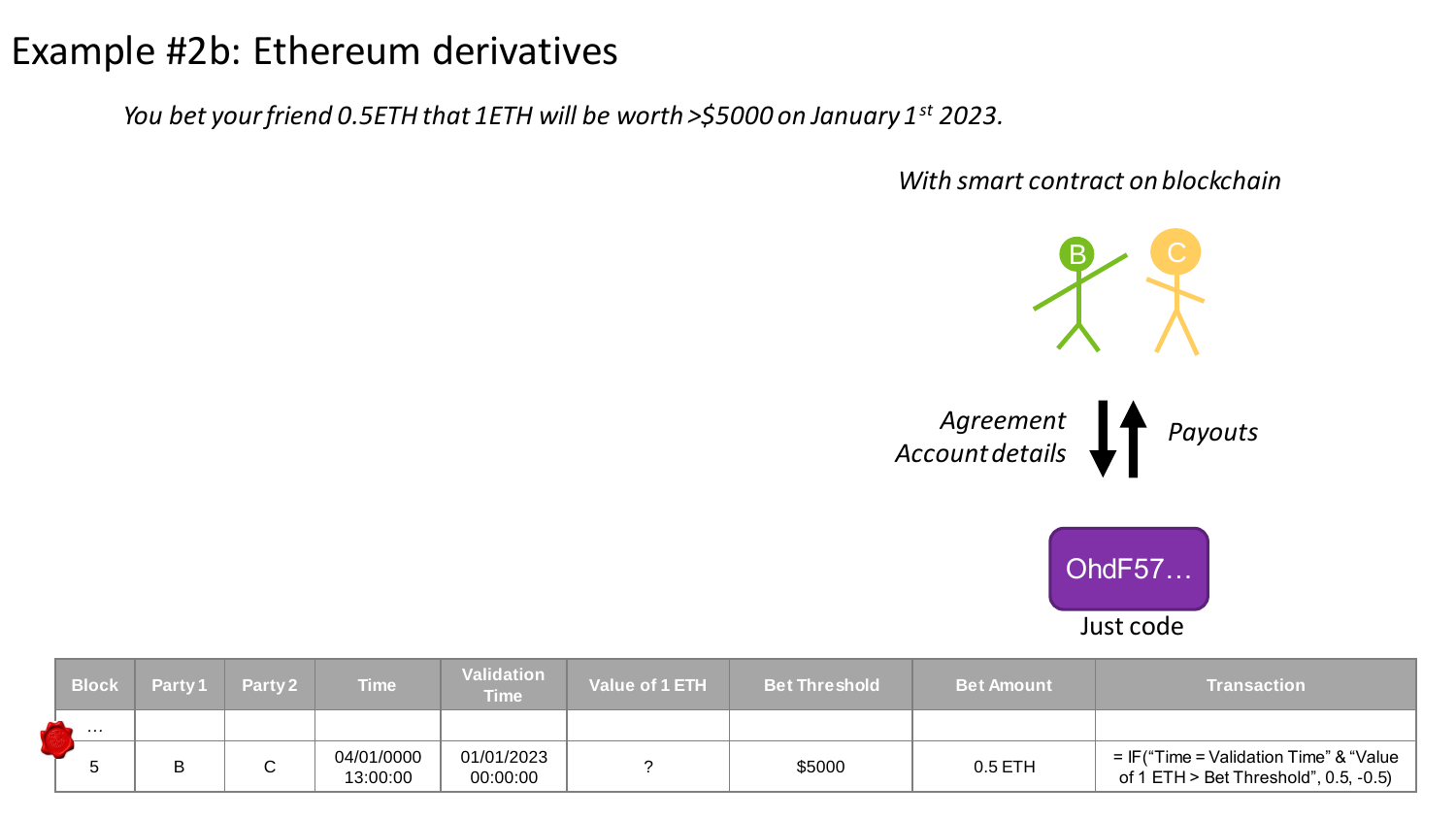\*

*…*

*You bet your friend 0.5ETH that 1ETH will be worth >\$5000 on January 1st 2023.* 

#### *With smart contract on blockchain*

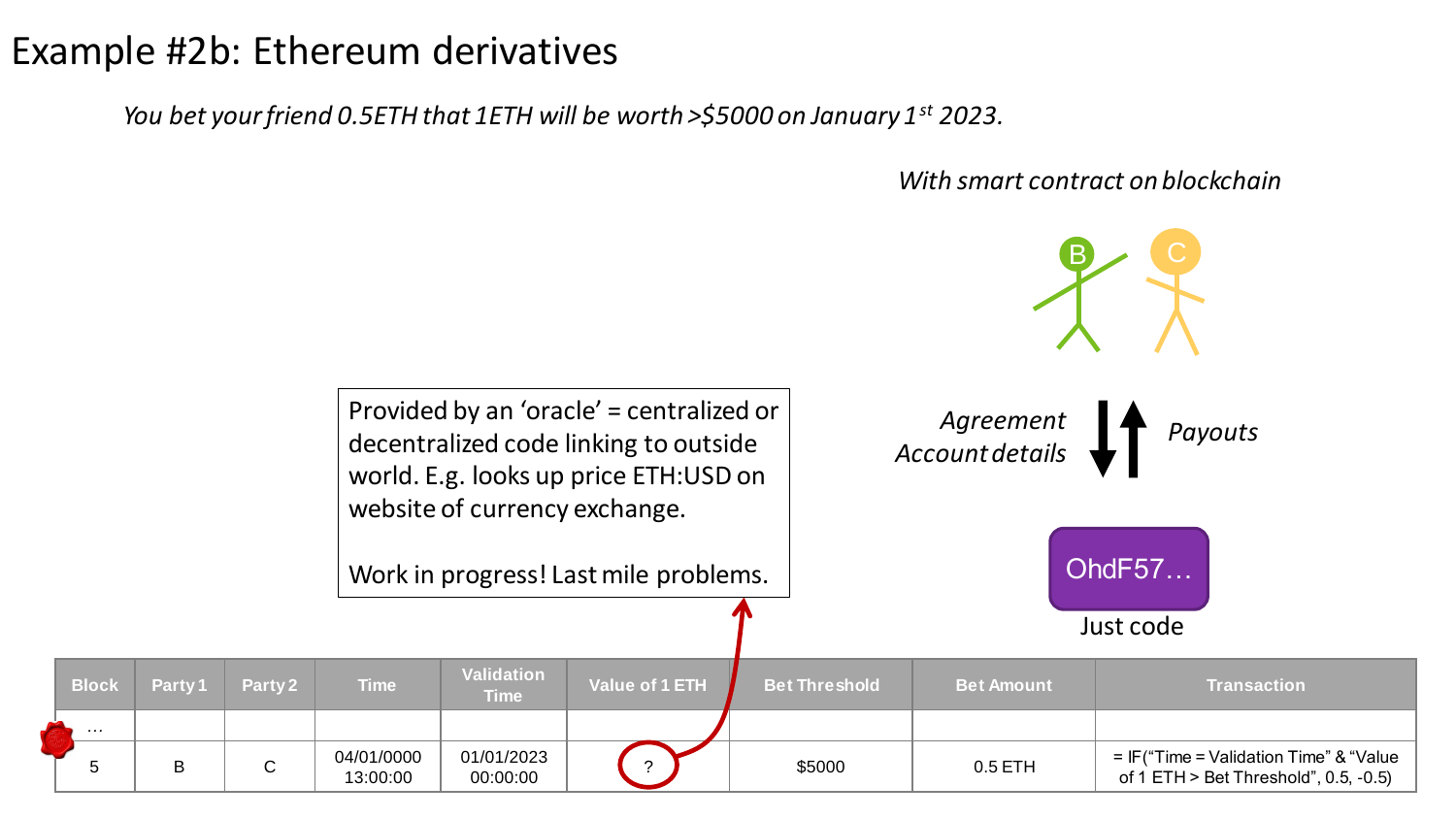### Extension: Decentralized Finance (DeFi)

#### *Example 2a*

| <b>Block</b> | <b>Sender</b> | <b>Initial</b><br><b>Recipient</b> | <b>Amount</b> | <b>Time</b>            | Owner 1 | <b>Owner 2</b> | <b>Owner 1</b><br><b>Share</b> | Owner 2<br><b>Share</b> | <b>Owner 1 Amount</b>                     | <b>Owner 2 Amount</b>                     |
|--------------|---------------|------------------------------------|---------------|------------------------|---------|----------------|--------------------------------|-------------------------|-------------------------------------------|-------------------------------------------|
| .            |               |                                    |               |                        |         |                |                                |                         |                                           |                                           |
|              |               | OhdF57                             | 1000          | 04/01/0000<br>13:00:00 | B       |                | 50%                            | 50%                     | $=$ Share <sub>1</sub> *Amount<br>$= 500$ | $=$ Share <sub>2</sub> *Amount<br>$= 500$ |

#### *Example 2b*

| <b>Block</b> | Party 1 | Party <sub>2</sub> | <b>Time</b>            | <b>Validation</b><br><b>Time</b> | Value of 1 ETH          | <b>Bet Threshold</b> | <b>Bet Amount</b> | <b>Transaction</b>                                                                  |
|--------------|---------|--------------------|------------------------|----------------------------------|-------------------------|----------------------|-------------------|-------------------------------------------------------------------------------------|
| .            |         |                    |                        |                                  |                         |                      |                   |                                                                                     |
|              | D       |                    | 04/01/0000<br>13:00:00 | 01/01/2023<br>00:00:00           | <from oracle=""></from> | \$5000               | $0.5$ ETH         | $=$ IF("Time = Validation Time" & "Value<br>of 1 ETH $>$ Bet Threshold", 0.5, -0.5) |

#### Extensions to more complex forms of financial services straightforward

- Use more complex functions
- Combine multiple different blockchains, where the output of one is an input to another
- Use smart contracts running on one blockchain as building blocks for other smart contracts  $\rightarrow$ complex decentralized applications ('dapps')

#### E.g.

- Decentralized rent insurance that pays out if Example 2a rent never arrives
- Hedging products that combine many of the bets in Example 2b
- Decentralized exchange that will swap any cryptocurrency into any other at market rates
- Etc.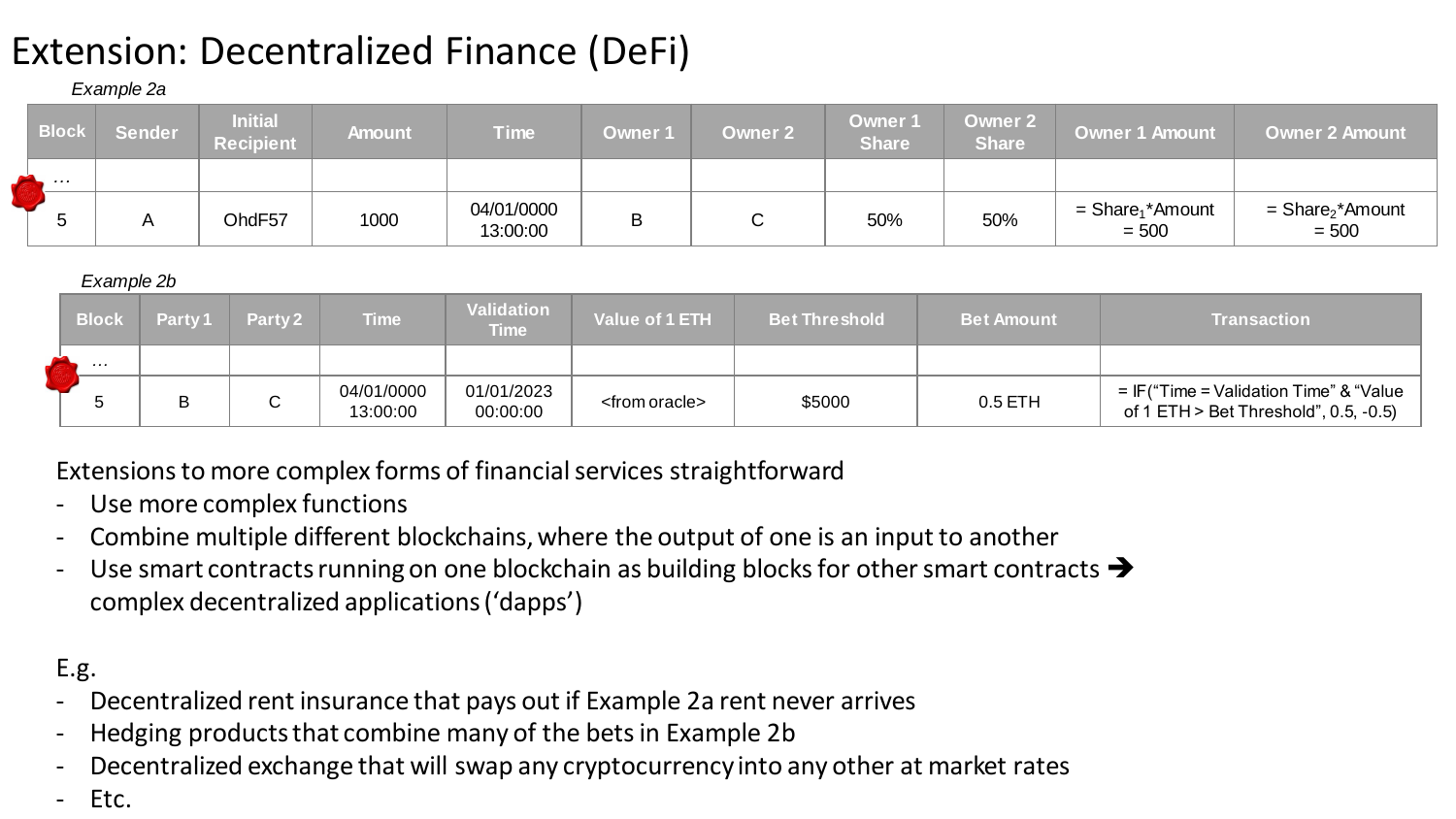Analogy #4: Chain of Title



*Before buying a flat, you check the chain of ownership to ensure the seller has the right to sell*

*Familiar?*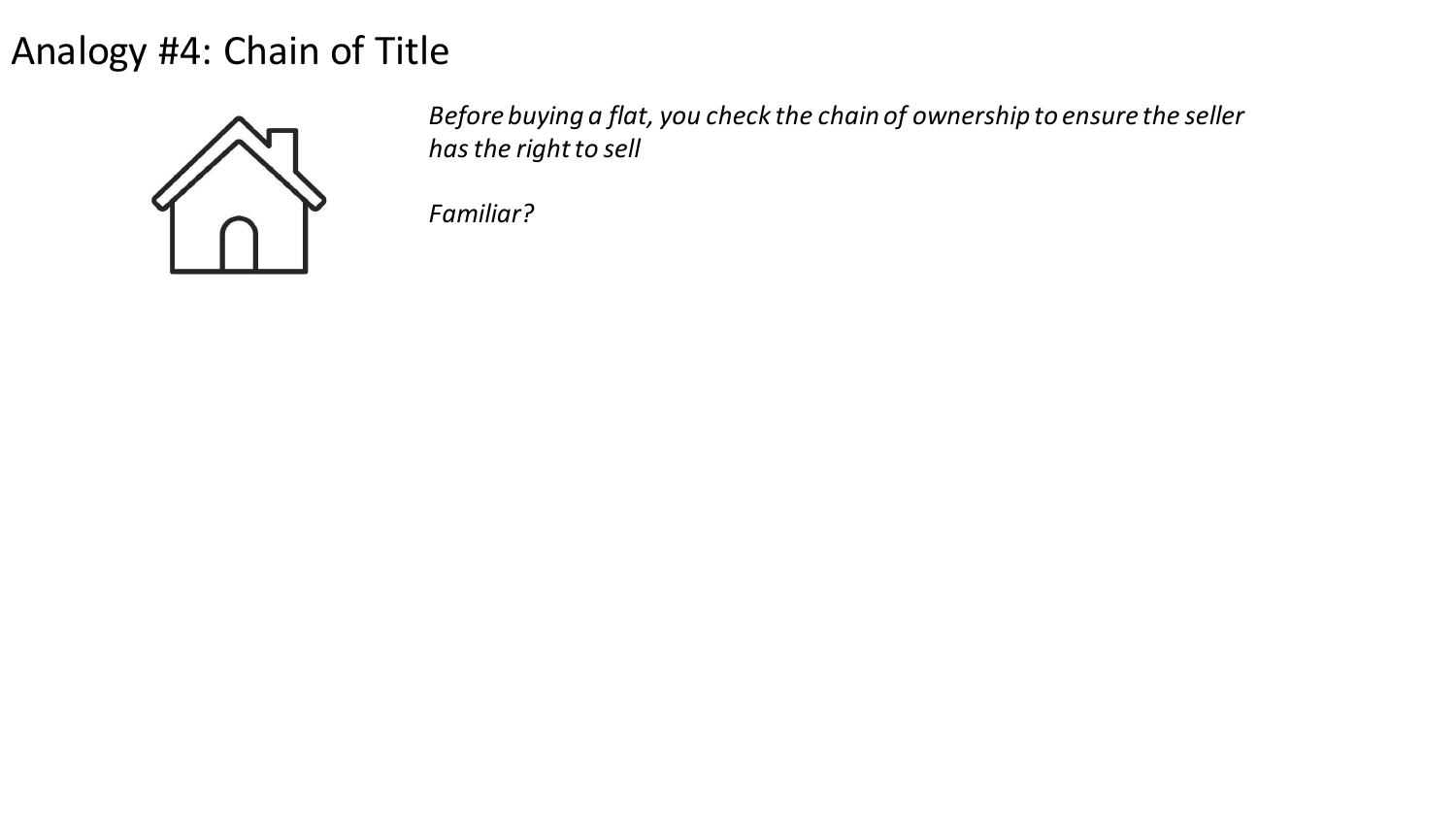#### Analogy #4: Chain of Title



*Before buying a flat, you check the chain of ownership to ensure the seller has the right to sell*

*Familiar?*

| <b>Asset</b>   | <b>Sender</b> | <b>Recipient</b> | <b>Amount</b> | <b>Time</b>         |
|----------------|---------------|------------------|---------------|---------------------|
| The Flat       |               | Alice            |               | 01/01/0000 09:00:00 |
| <b>Dollars</b> | Alice         | $\cdot$          | 0             | "                   |
| The Flat       | Alice         | <b>Bob</b>       |               | 02/01/0000 09:00:00 |
| <b>Dollars</b> | <b>Bob</b>    | Alice            | 100           | 77                  |
| The Flat       | <b>Bob</b>    | Colette          |               | 02/01/0000 11:00:00 |
| <b>Dollars</b> | Colette       | <b>Bob</b>       | 200           | "                   |

Each exchange of the flat is accompanied by a corresponding dollar payment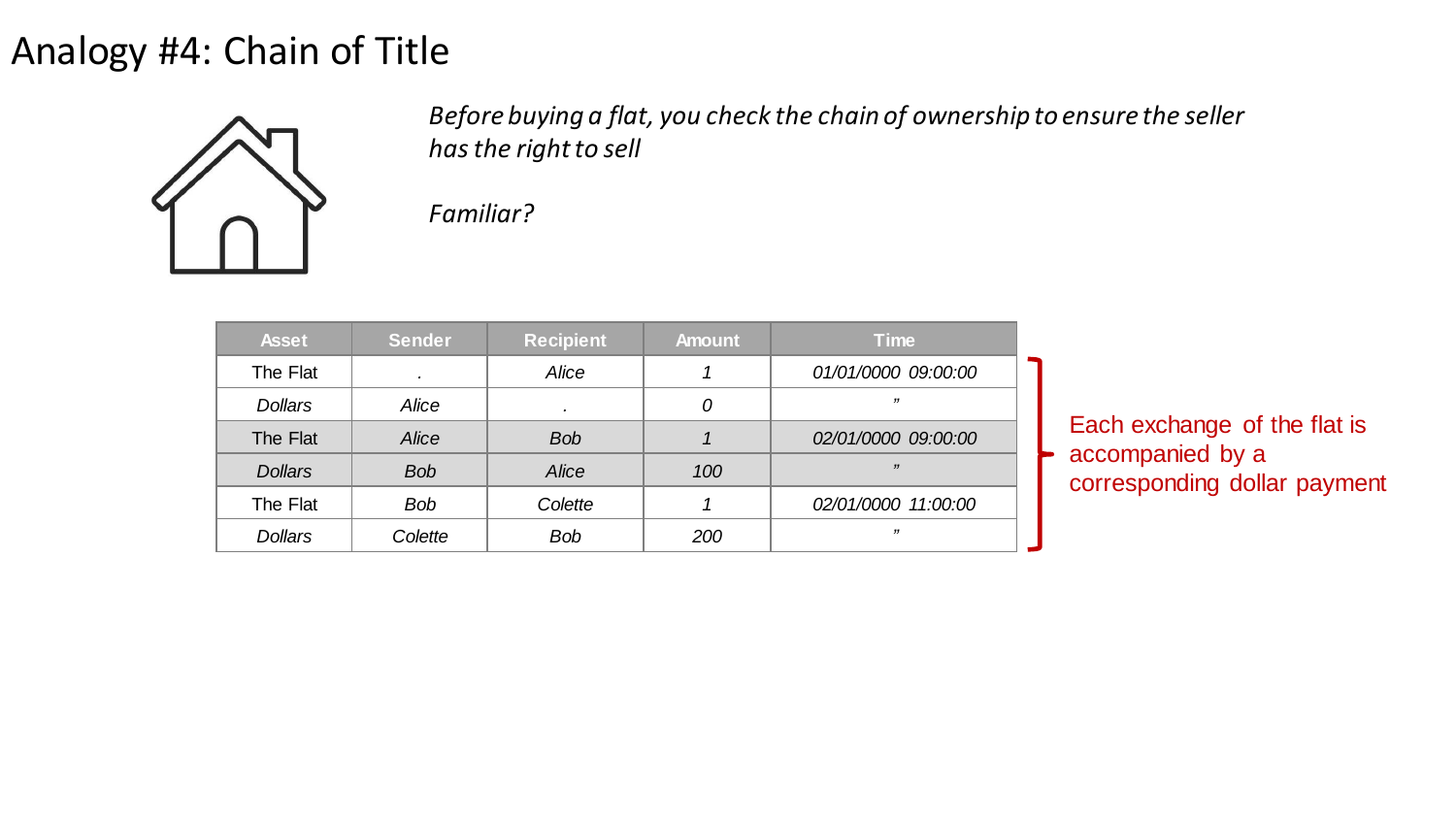#### Analogy #4: Chain of Title



*Before buying a flat, you check the chain of ownership to ensure the seller has the right to sell*

*Familiar?*

| <b>Asset</b>   | <b>Sender</b> | <b>Recipient</b> | <b>Amount</b> | <b>Time</b>         |
|----------------|---------------|------------------|---------------|---------------------|
| The Flat       | ٠             | Alice            |               | 01/01/0000 09:00:00 |
| <b>Dollars</b> | Alice         |                  | 0             | "                   |
| The Flat       | <b>Alice</b>  | <b>Bob</b>       |               | 02/01/0000 09:00:00 |
| <b>Dollars</b> | <b>Bob</b>    | Alice            | 100           | 77                  |
| The Flat       | <b>Bob</b>    | Colette          |               | 02/01/0000 11:00:00 |
| <b>Dollars</b> | Colette       | <b>Bob</b>       | 200           | "                   |

Each exchange of the flat is accompanied by a corresponding dollar payment

*The extent to which this chain means Colette really 'owns' the house is a matter of social conventions*

- *1. Government/courts will recognize it*
- *2. Police obey the courts*
- *3. Police will enforce the right, if necessary.*

*The chain of ownership is not the house. But it is considered to have value!*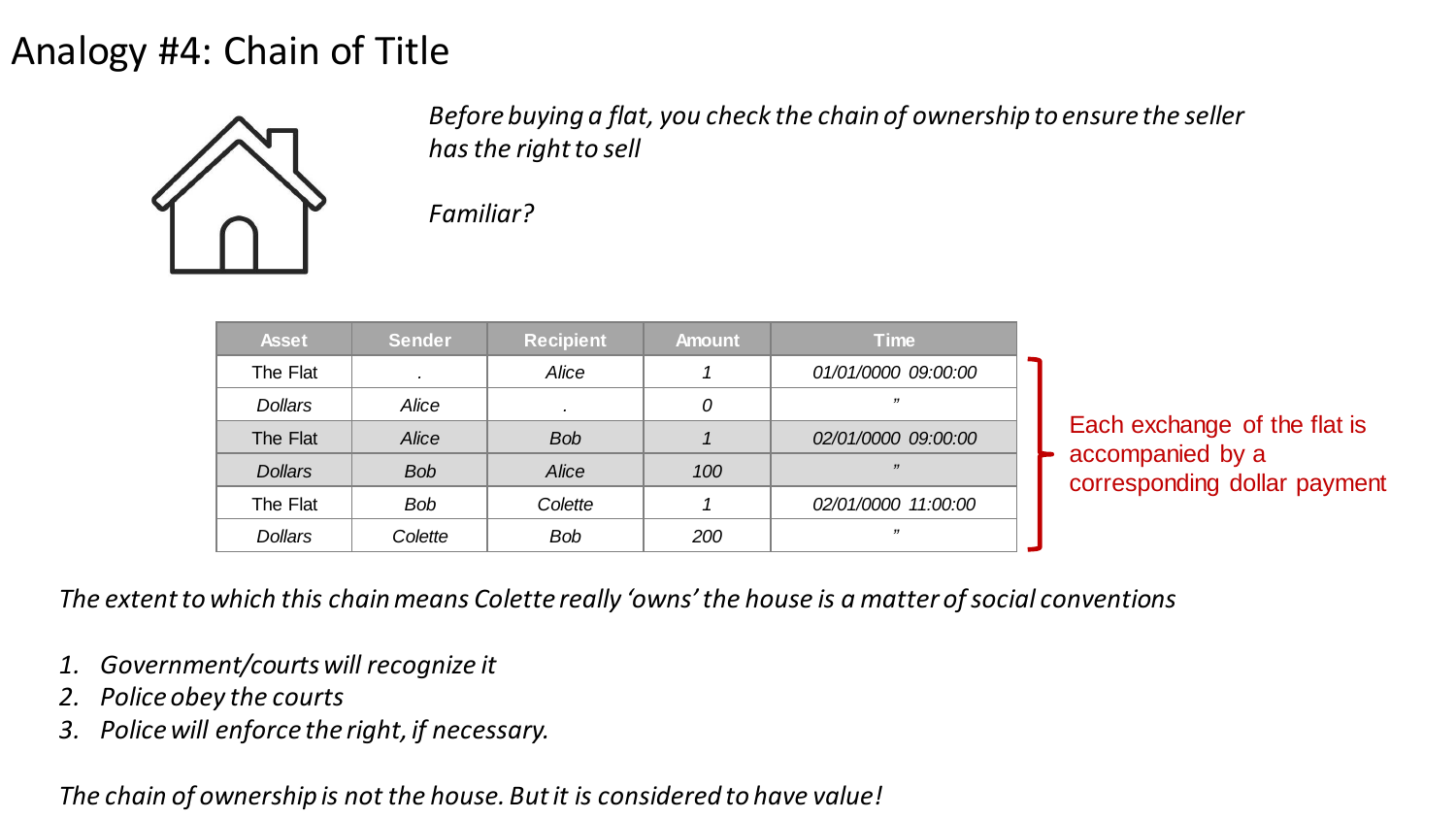

*Similarly, this picture is just pixels.*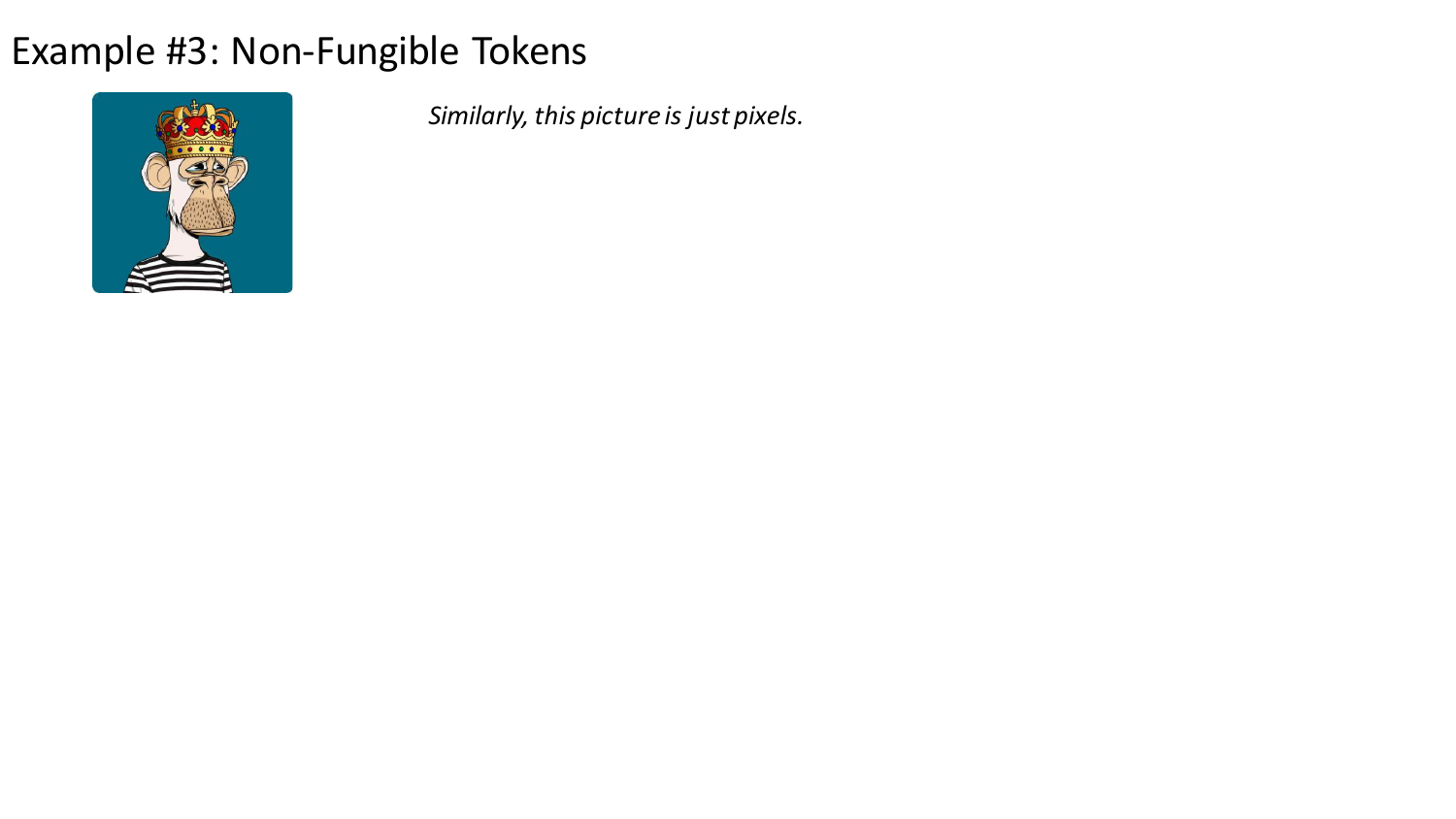

*Similarly, this picture is just pixels.* 

*But if I am considered its legitimate originator, and I publicly record that I have 'transferred it' to someone else, then they are now the legitimate owner.*

*We can record the resulting chain of transactions in another public distributed spreadsheet blockchain*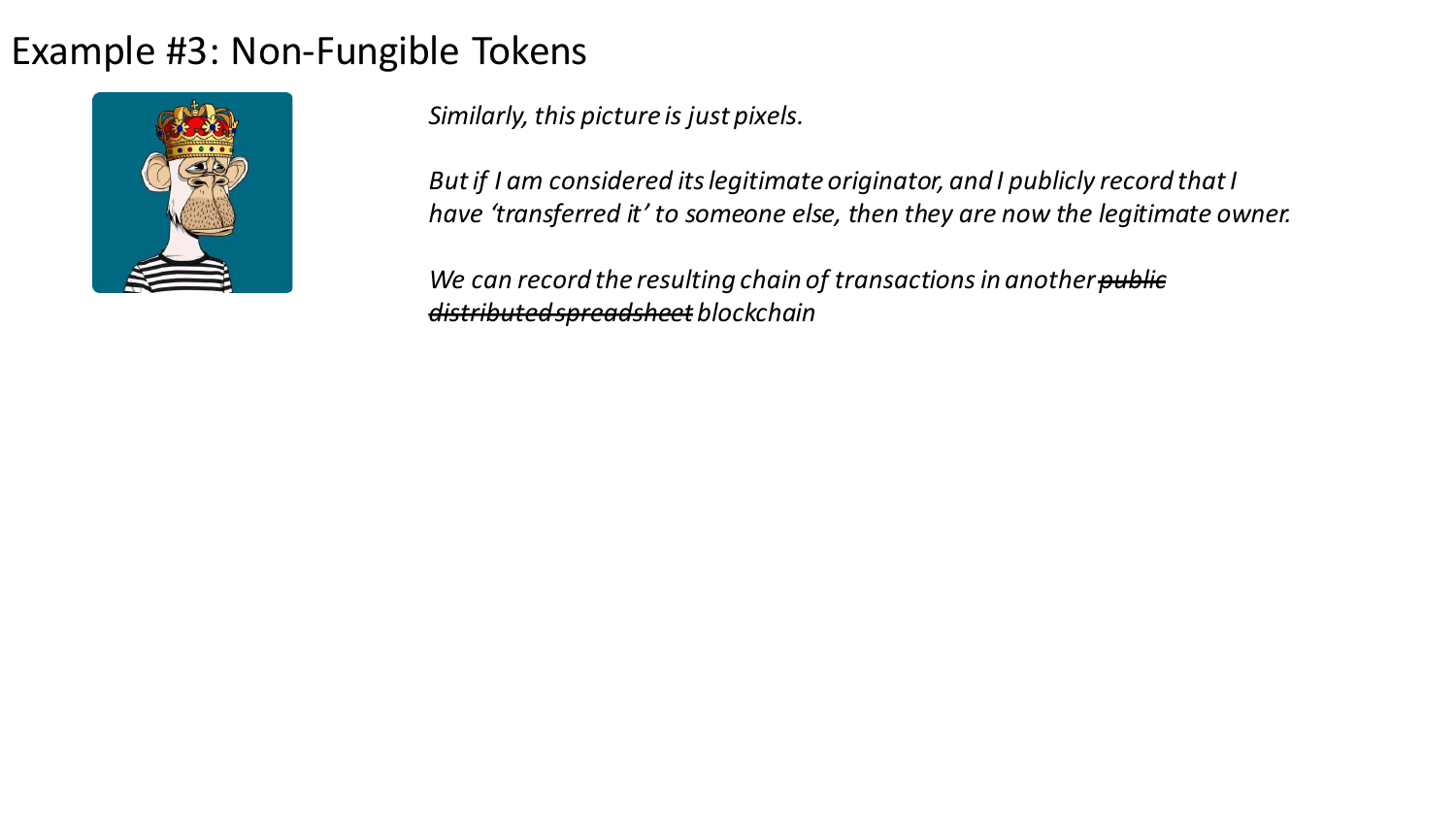

*Similarly, this picture is just pixels.* 

*But if I am considered its legitimate originator, and I publicly record that I have 'transferred it' to someone else, then they are now the legitimate owner.*

*We can record the resulting chain of transactions in another public distributed spreadsheet blockchain*

|  | <b>Block</b>   | <b>Asset</b> | <b>Sender</b> | <b>Recipient</b> | <b>Amount</b> | <b>Time</b>         |
|--|----------------|--------------|---------------|------------------|---------------|---------------------|
|  |                | The Picture  |               | Alex             |               | 01/01/0000 09:00:00 |
|  |                | ETH          | Alex          |                  |               | "                   |
|  | $\overline{2}$ | The Picture  | Alex          | <b>Bob</b>       |               | 02/01/0000 09:00:00 |
|  | $\overline{2}$ | <b>ETH</b>   | <b>Bob</b>    | Alex             | 100           | 55                  |
|  | 3              | The Picture  | <b>Bob</b>    | Colette          |               | 02/01/0000 11:00:00 |
|  | 3              | ETH          | Colette       | <b>Bob</b>       | 200           | $J\bar J$           |

Again, for each candidate transaction, the Miner looks back up the chain to see if the Sender had the asset in their possession, such that they can legitimately sell it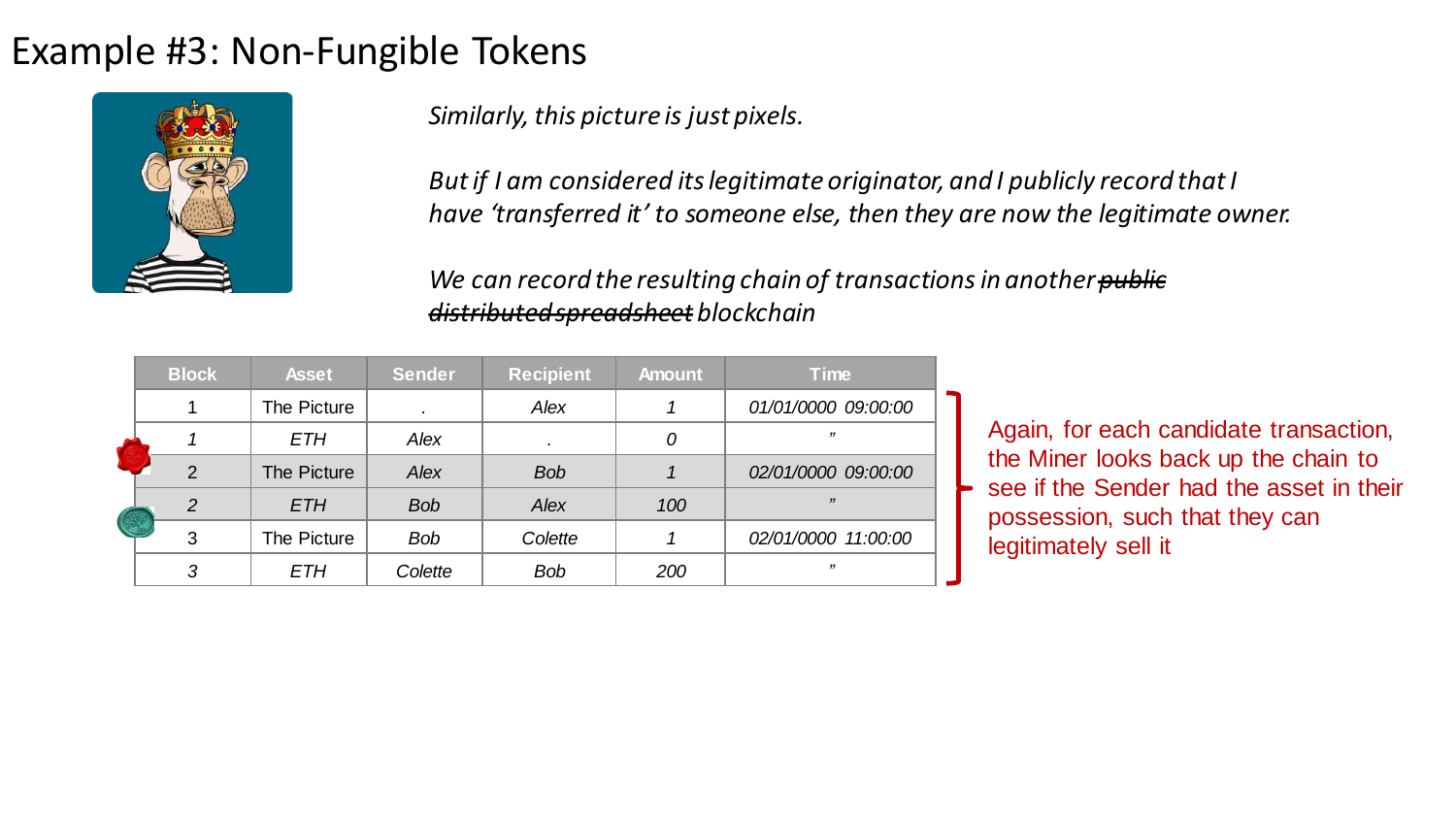

*Similarly, this picture is just pixels.* 

*But if I am considered its legitimate originator, and I publicly record that I have 'transferred it' to someone else, then they are now the legitimate owner.*

*We can record the resulting chain of transactions in another public distributed spreadsheet blockchain*

|  | <b>Block</b>  | <b>Asset</b> | <b>Sender</b> | <b>Recipient</b> | <b>Amount</b> | <b>Time</b>              |
|--|---------------|--------------|---------------|------------------|---------------|--------------------------|
|  |               | The Picture  |               | <b>Alex</b>      |               | 01/01/0000 09:00:00      |
|  |               | <b>ETH</b>   | Alex          |                  | 0             | "                        |
|  | $\mathcal{P}$ | The Picture  | Alex          | <b>Bob</b>       |               | 02/01/0000 09:00:00      |
|  | $\mathcal{P}$ | <b>ETH</b>   | <b>Bob</b>    | Alex             | 100           | 77                       |
|  | 3             | The Picture  | <b>Bob</b>    | Colette          |               | 02/01/0000 11:00:00      |
|  | 3             | ETH          | Colette       | <b>Bob</b>       | 200           | $\overline{\phantom{a}}$ |

Again, for each candidate transaction, the Miner looks back up the chain to see if the Sender had the asset in their possession, such that they can legitimately sell it

*Now, the extent to which this 'publicly verifiable claim to be the legitimate owner of the asset' actually has value is debatable – but people seem to think so at the moment (see graphs to follow*  $\rightarrow$ *)*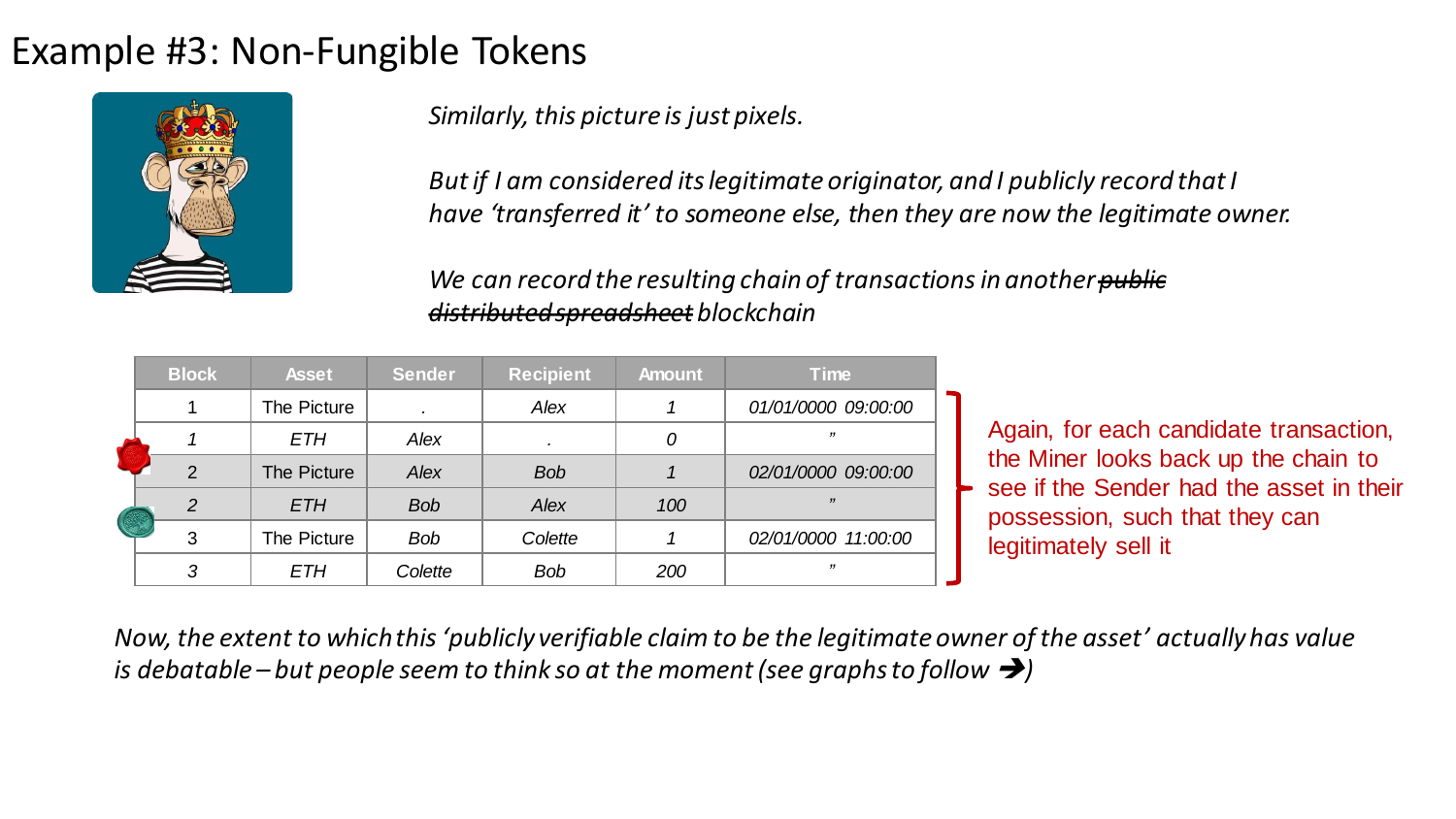

*So what actually is an NFT?*

*Token = a representation of something (e.g.movie ticket = right to legitimate entry to screening)*

#### *Non-fungible= cannot be interchanged for other similar objects*

- *Unlike dollars, soybeans or gold*
- *The Mona Lisa, not just any picture or it*
- *My car, not just any version of the same model*

|  | <b>Block</b>  | <b>Asset</b> | <b>Sender</b> | <b>Recipient</b> | <b>Amount</b> | <b>Time</b>         |
|--|---------------|--------------|---------------|------------------|---------------|---------------------|
|  |               | The Picture  |               | Alex             |               | 01/01/0000 09:00:00 |
|  |               | ETH          | Alex          |                  | 0             | 55                  |
|  | $\mathcal{P}$ | The Picture  | Alex          | <b>Bob</b>       |               | 02/01/0000 09:00:00 |
|  | 2             | <b>ETH</b>   | <b>Bob</b>    | <b>Alex</b>      | 100           | 77                  |
|  | 3             | The Picture  | <b>Bob</b>    | Colette          |               | 02/01/0000 11:00:00 |
|  | 3             | ETH          | Colette       | <b>Bob</b>       | 200           | "                   |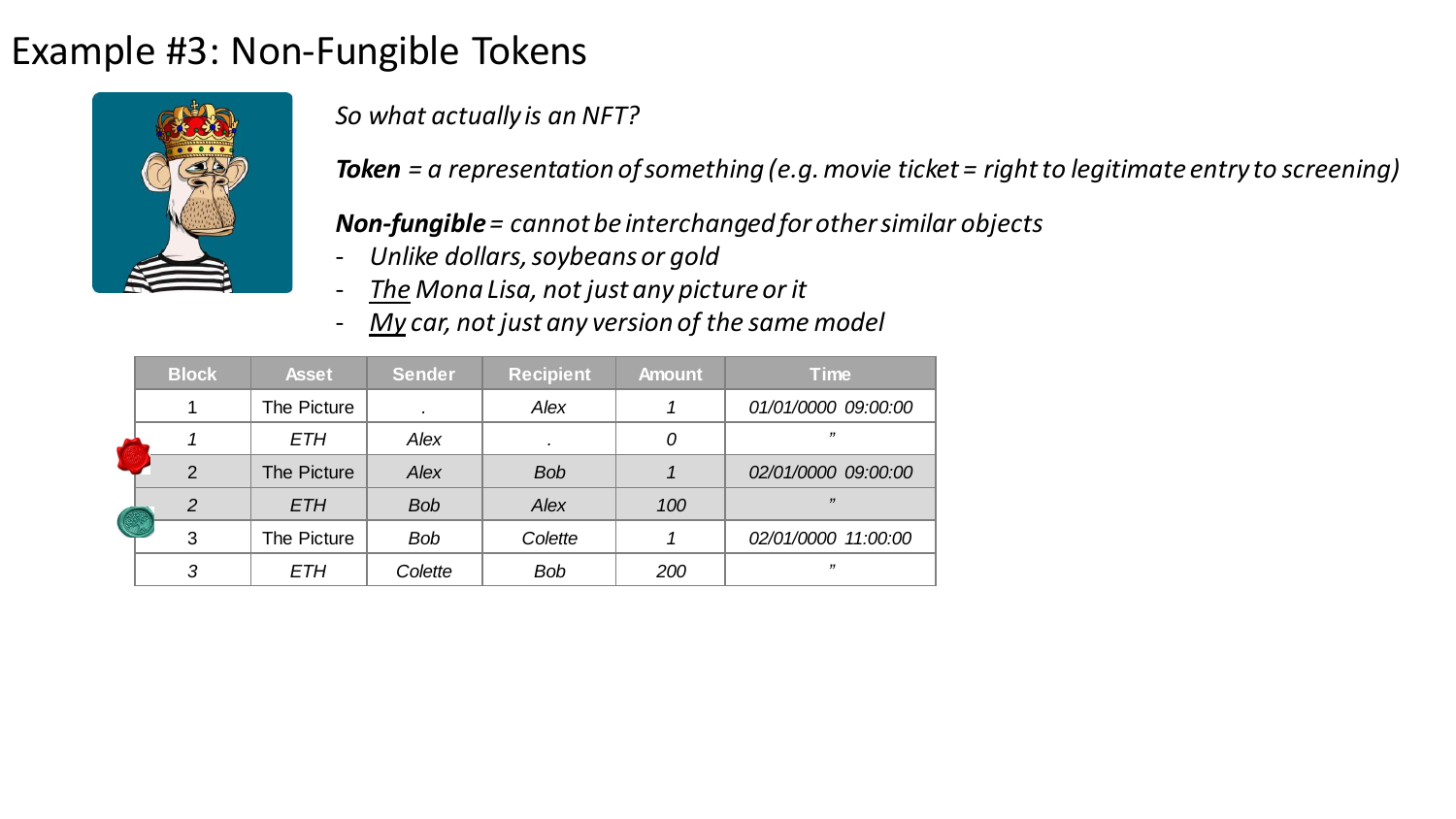

*So what actually is an NFT?*

*Token = a representation of something (e.g.movie ticket = right to legitimate entry to screening)*

#### *Non-fungible= cannot be interchanged for other similar objects*

- *Unlike dollars, soybeans or gold*
- *The Mona Lisa, not just any picture or it*
- *My car, not just any version of the same model*

|  | <b>Block</b>  | <b>Asset</b> | <b>Sender</b> | <b>Recipient</b> | <b>Amount</b> | <b>Time</b>              |
|--|---------------|--------------|---------------|------------------|---------------|--------------------------|
|  |               | The Picture  |               | Alex             |               | 01/01/0000 09:00:00      |
|  |               | <b>ETH</b>   | Alex          |                  |               | 77                       |
|  | $\mathcal{P}$ | The Picture  | Alex          | <b>Bob</b>       |               | 02/01/0000 09:00:00      |
|  | 2             | <b>ETH</b>   | <b>Bob</b>    | Alex             | 100           | 77                       |
|  | 3             | The Picture  | <b>Bob</b>    | Colette          |               | 02/01/0000 11:00:00      |
|  | 3             | <b>ETH</b>   | Colette       | <b>Bob</b>       | 200           | $\overline{\phantom{a}}$ |

*'A unique digital identifier that cannot be copied, is not interchangeable, and is recorded on a blockchain to certify authenticity and ownership.'*